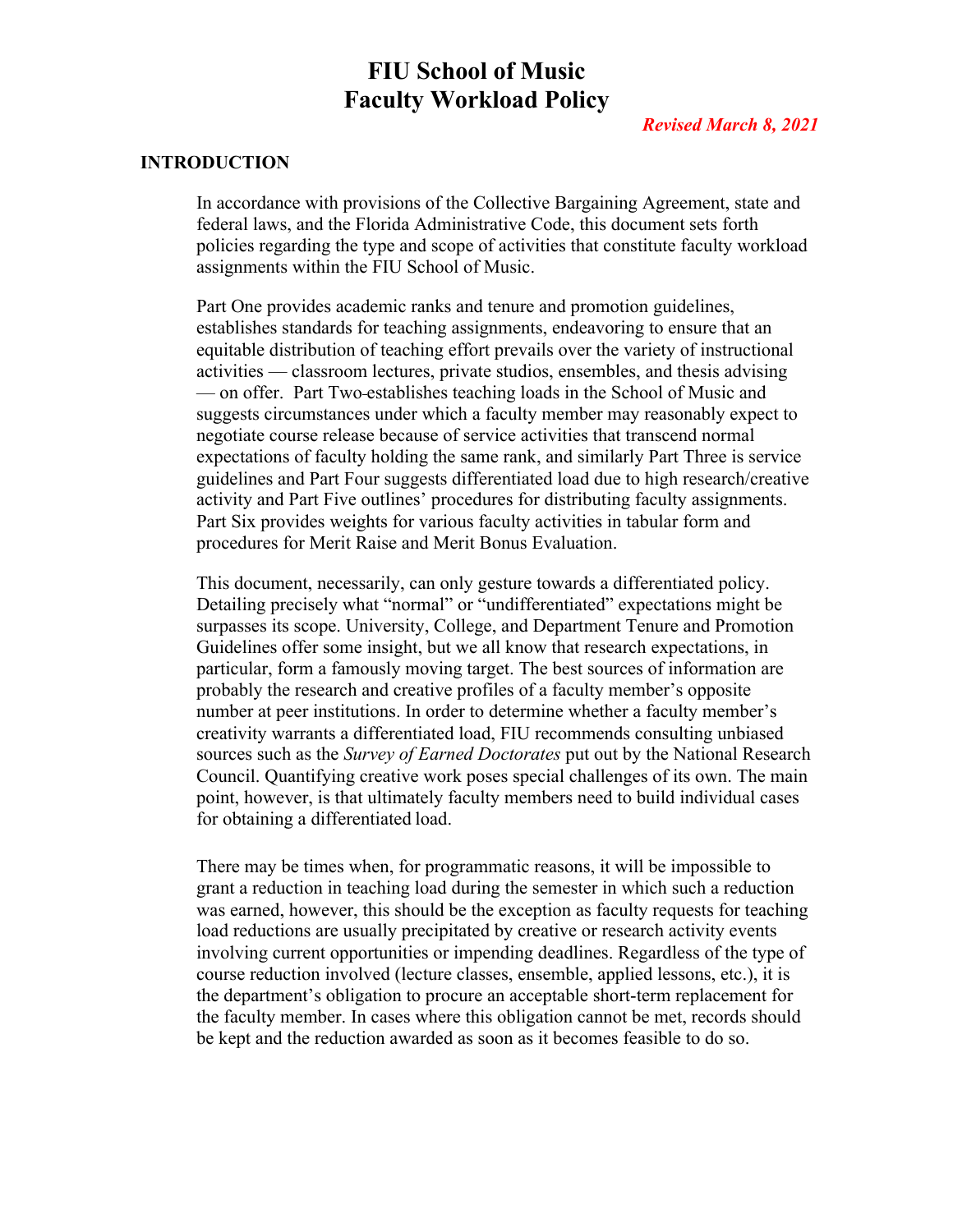#### **PART ONE: TENURE & PROMOTION GUIDELINES**

*Please note the section below was taken from the most updated and approved Faculty Senate Tenure & Promotion Handbook approved 11-17-2020)*

ACADEMIC RANKS A. FACULTY 1. Expectations

The following position descriptions define the expectations at each rank. Appointment to a rank requires sufficient evidence, as required by the college's/unit's guidelines to sustain an expectation that the candidate will successfully meet the requirements of a holder of that rank.

The criteria for promotion shall include substantially exceeding expectations at the rank currently held, showing an increased skill in teaching, increased evidence of community-engaged scholarship, knowledge in the field of specialty, recognition of creative work, recognition as an authority in the field and, potential for professional growth as required by the departmental/unit's guidelines. Service to the university and the profession is an expectation of faculty throughout their careers, but in a normal professional trajectory untenured, tenure-track faculty will be more focused on teaching and research. It is the responsibility of the tenured faculty to assume a greater share of the service obligations in the university on behalf of their untenured colleagues.

The evaluation for tenure/promotion involves three main components as listed and defined below. It is noted that the overall achievements and standards for each component increases with each rank; such expectations are noted under each rank below. Additional information on documenting performance for each category is noted under the section titled "The File" in the FIU Faculty Handbook for Tenure & Promotion.

**Research and/or creative works:** Research and/or creative works take many forms, including independently conducted research/creative works, and collaboratively generated contributions to the field of study, community, and arts. These productions of work vary across the disciplines ranging from research (basic or applied), the humanities, or to the creation of artistic products/productions. The respective work should add value to the respective field and work to increase FIU's commitment as a research university and our Carnegie Classification. Research and/or creative activities aim to advance the generation of new knowledge or production of new creative works and technologies through various forms including social and other media outlets, inventions, innovations, patents and patent licensing, commercialization, entrepreneurship, and start-up companies. The candidate may exhibit their accomplishments through the production of books (chapters), published articles, grants, fellowships, criticism and reviews of creative works, reviews of grant applications, patent submissions/issuances, evidence of impact on policy/practice. This may also include works of art, designs, exhibitions, performances, presentations, compositions, productions, and other creative works. The quality and significance of journals, series, and presses by which the candidate's work has been published is also considered. Where appropriate, consideration will be given to external peer recognition as demonstrated by a record of funded research, and to the demonstrable impact of research through inventions and innovations, development and/or commercialization of intellectual property and the transfer of technology such as through patent disclosures, applications, and provisional patent awards, including disclosure of innovation, entrepreneurship, sustainable human development, and related activities. A start-up company that enhances student success, and/or the broader scholarly and public service missions of FIU will also be taken into consideration. It is noted that some works may only appear after lengthy or extensive effort and may appear in a wider range of venues, both locally, nationally, and/or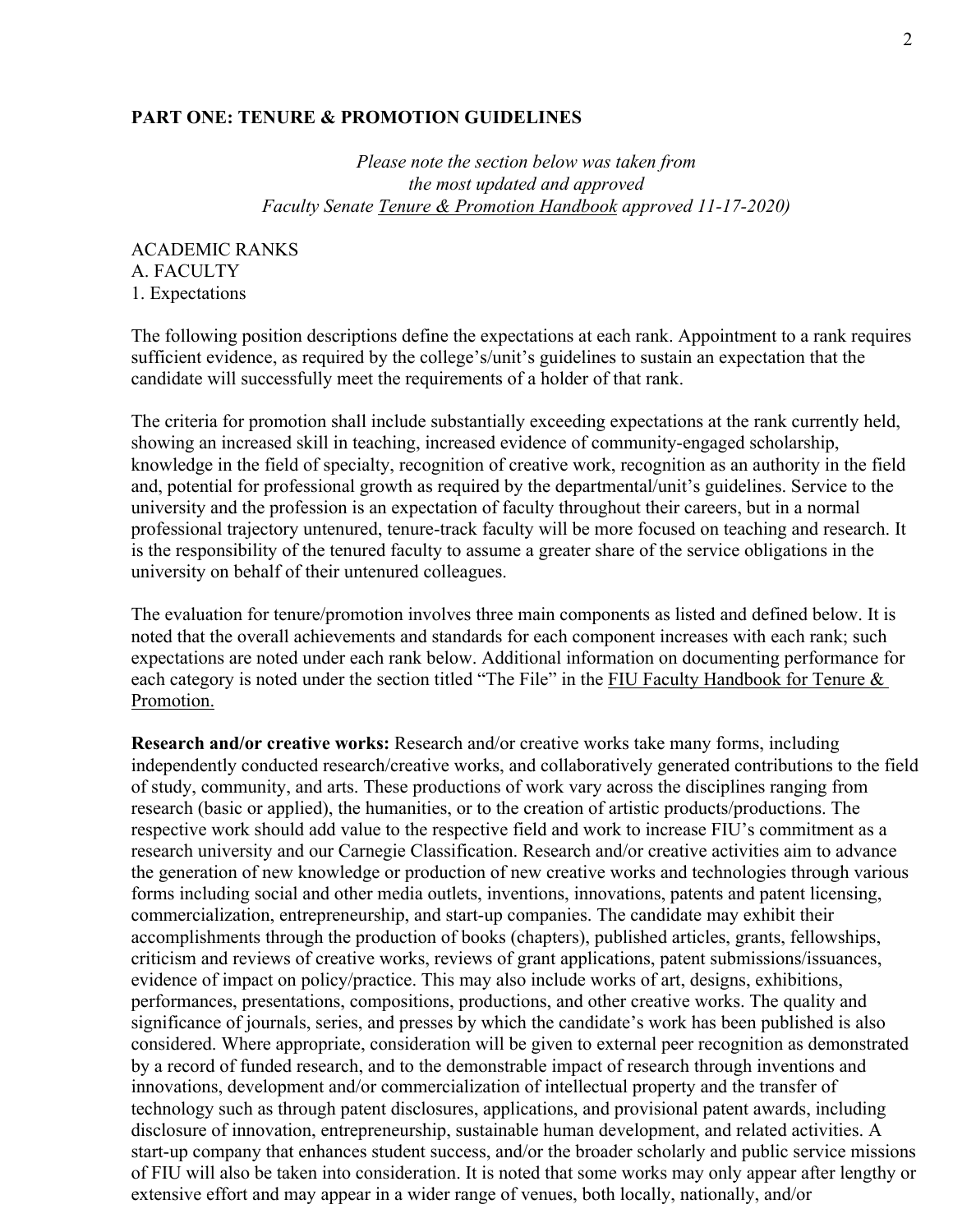internationally. Recommendations for tenure/promotion should take these and other factors into account and present a clear and compelling case towards the merit of the work.

**Teaching:** Teaching is an important factor in the tenure/promotion decision as FIU is committed to teaching excellence and student learning. The evaluation of teaching effectiveness or comparable activity appropriate per the unit standards is understood to be fundamentally grounded in demonstrable learning outcomes , appropriate to the discipline and level, and is learning-centered, evidence-based, and inclusive, according to specific criteria/guidelines developed by the faculty in each department/unit. A candidate must furnish evidence of excellence in teaching and field-appropriate learning outcomes. •

Service: Service includes service to the department/unit, college/unit, the university, the professional field or discipline, and the community. Service outside the university may include work for professional organizations, local, state, federal, or international entities that relate to the University mission and capitalize on the faculty's expertise. Due to the diverse units within FIU, it is recognized that such standards will vary across the units. Evaluation of service will include an examination of the nature and degree of engagement within the University and in the local, regional, national, and global communities. Faculty who engage in administrative duties and/or increased service should be fully credited for such activities, and not be penalized for reduced activities in other areas of faculty activity (teaching and research).

## **Position Descriptions**

The following are descriptions for the most common faculty positions in the FIU School of Music.

## **a) Instructor/Lecturer -** Regular, non-tenure-earning

- i. Required Degree: the master's degree is normally required in a field directly relevant to the corresponding program. Exceptions must be approved by the Provost upon recommendation from the dean.
- ii. Teaching: gains experience by teaching a variety of courses, particularly undergraduate, based on the above criteria. Demonstrates a commitment to and growth towards excellence in teaching.
- iii. Other Activities: while typically a full teaching load, differential assignments may include research, and/or community-engaged scholarship, and/or other creative work and service, which are primarily related to maintaining and developing teaching competency.
- iv. Service: to the department/unit, college/unit or university, including participation in collegial governance.

## **b) Senior Instructor/Lecturer -** Regular, non-tenure-earning

- i. Required Degree: the master's degree is normally required in a field directly related to the corresponding program. Exceptions must be approved by the Provost upon recommendation from the dean.
- ii. Teaching: builds on experience by teaching a variety of courses, particularly undergraduate, based on the above criteria. Demonstrated record of a commitment to and growth towards excellence in teaching as characterized by learning-centered, evidence-based, inclusive practices. Indicators of a commitment to excellence in teaching include the successful use of appropriate pedagogies and modes of teaching and learning, and guiding and advising students.
- iii. Other Activities: while typically a full teaching load, differential assignments may include research, and/or community-engaged scholarship and/or other creative work and service, which are primarily related to maintaining and developing teaching competencies.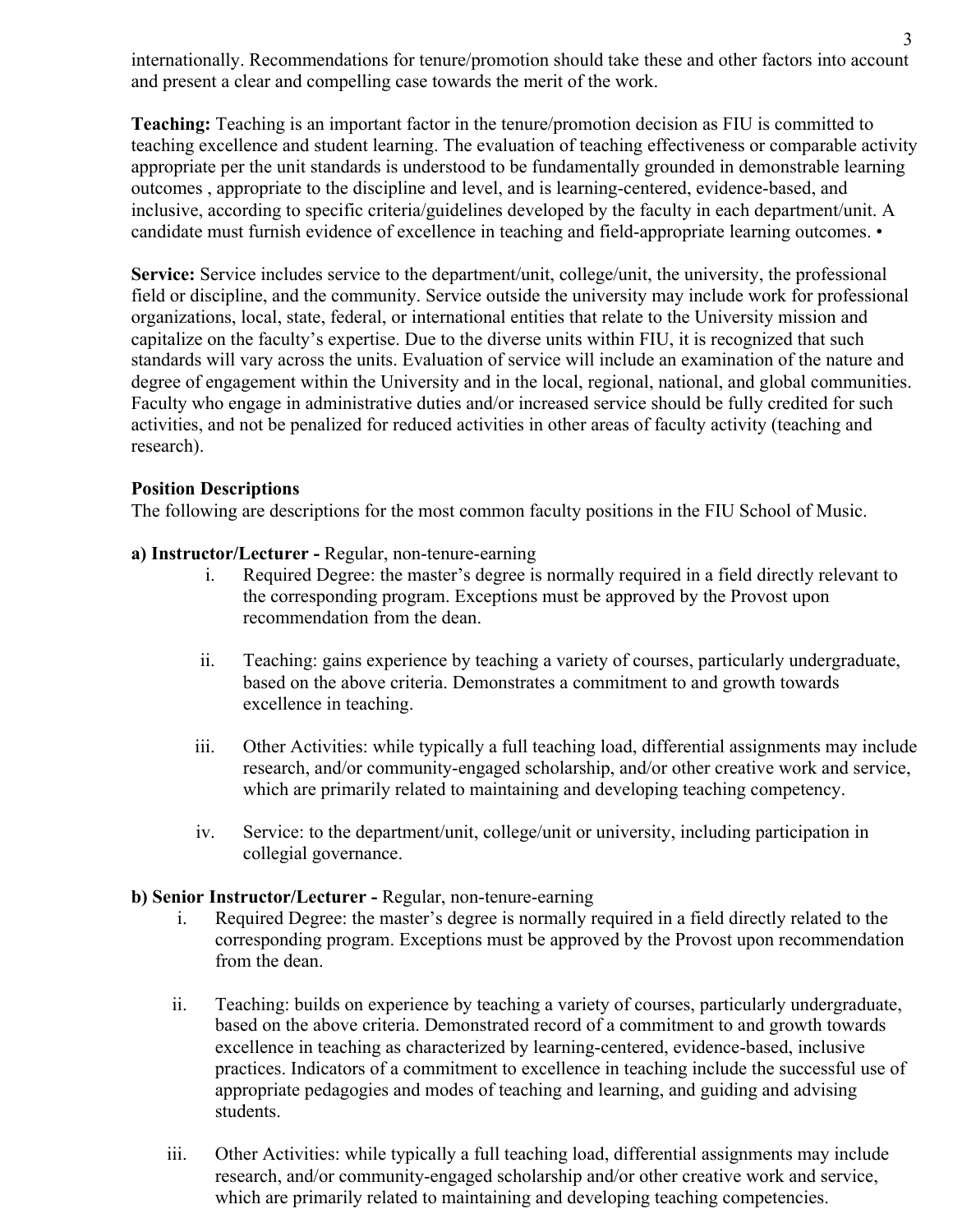iv. Service: to the department/unit, college/unit or university, including participation in collegial governance, and community and/or professional service.

# **c) University Instructor/Lecturer -** Regular, non-tenure-earning

- i. Required Degree: the master's degree is normally required in a field directly relevant to the corresponding program. Exceptions must be approved by the Provost upon recommendation by the Dean. ii. Teaching: a demonstrated record of successfully teaching a variety of courses. Also, demonstrates leadership in and advocacy for excellence in teaching at the department/unit or institutional levels. Shows continued commitment to student learning that is grounded in teaching that is characterized by learning-centered, evidence-based, inclusive practices. Some indicators of a commitment to excellence in teaching include the successful use of appropriate pedagogies and modes of teaching and learning, and guiding and advising students.
- ii. Other Activities: while typically a full teaching load, differential assignments may include conduct research, and/or community-engaged scholarship, and/or other creative work and service, which are primarily related to maintaining and developing teaching competency.
- iii. Service: to the department/unit, college/unit or university, including participation in collegial governance, and community and/or professional service.

# **d) Assistant Teaching Professor - Regular, non-tenure-earning**

- i. Required Degree: the doctorate (or other terminal degree preferred or sufficient experience where appropriate) is normally required in a field directly related to the corresponding program.
- ii. Teaching: gains experience by teaching a variety of courses, particularly undergraduate, based on the above criteria. Demonstrates a commitment to growth towards excellence in teaching as characterized by learning-centered, evidenced-based, inclusive practices. Some indicators of a commitment to excellence in teaching include the successful use of appropriate pedagogies and modes of teaching and learning and guiding and advising students.
- iii. Other Activities: while typically a full teaching load, annual assignments may include research, community-engaged scholarship, and/or other creative works.
- iv. Service: to the department/unit, college/unit or university, including participation in collegial governance, and community and/or professional service.

# **e) Associate Teaching Professor - Regular, non-tenure-earning**

Promotion to Associate Teaching Professor signifies significant accomplishment in the area of teaching, the scholarship of teaching and learning (when appropriate) and service worthy of status as a member of the senior faculty. Candidates should also demonstrate a commitment to FIU's mission and goals, and be willing to contribute to the excellence of its reputation.

- i. Required Degree: the doctorate (or other terminal degree preferred or sufficient experience where appropriate) is normally required in a field directly related to the corresponding program.
- ii. Teaching: builds on experience by teaching a variety of courses, including graduate courses where appropriate based on the above criteria. Demonstrated record of a commitment to and growth toward excellence in teaching as characterized by learning-centered, evidenced-based, inclusive practices. Some indicators of a commitment to teaching include the successful use of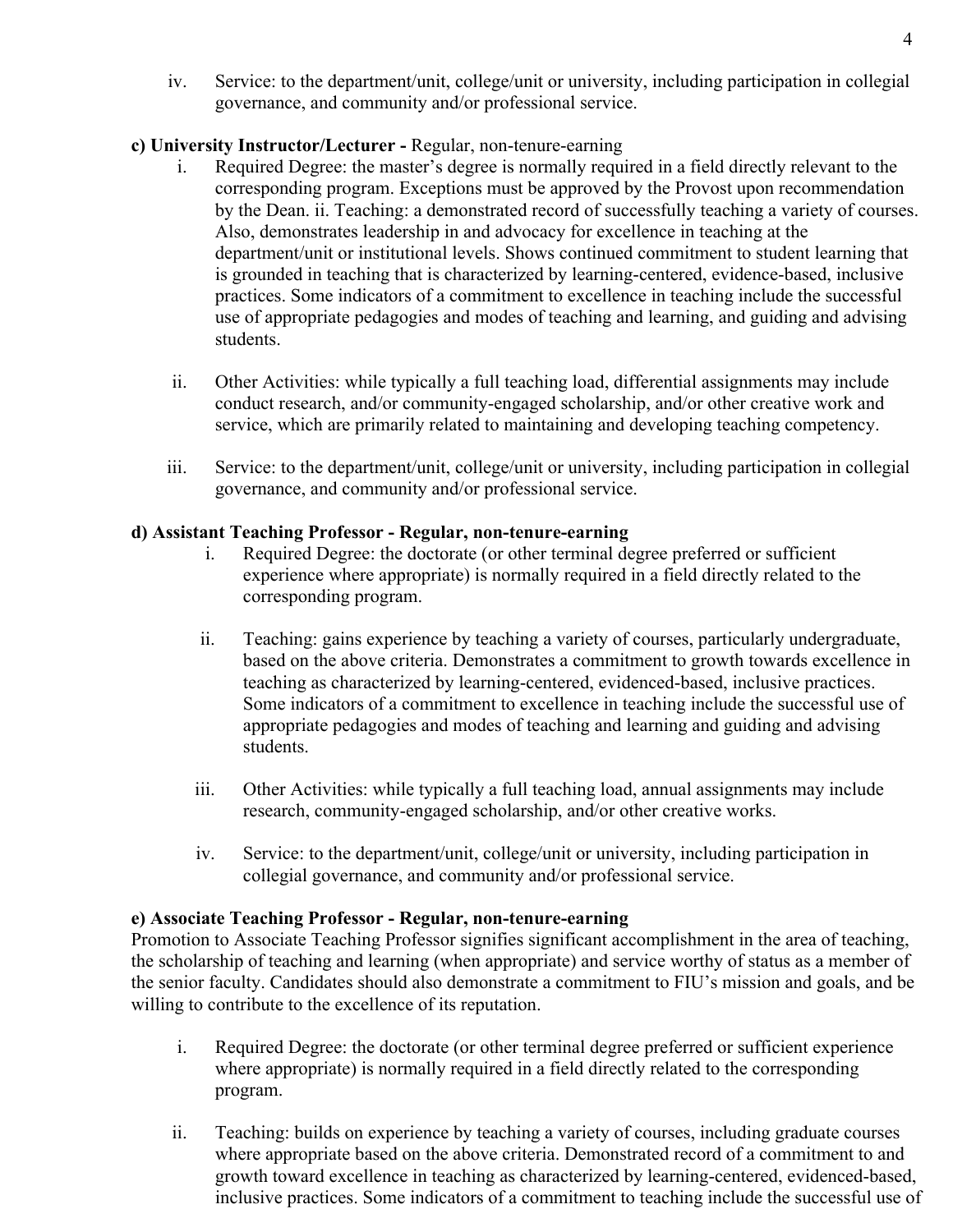appropriate pedagogies and modes of teaching and learning, and guiding and advising students.

- iii. Other Activities: while typically a full teaching load, annual assignments may include research, community-engaged scholarship, and/or other creative works.
- iv. Service: to the department/unit, college/unit, or university, including participation in collegial governance, and community and/or professional service.

# **f) Teaching Professor - Regular, non-tenure earning**

Candidates should present a record that unambiguously demonstrates and documents the highest quality and productivity in teaching, engaged scholarship and/or creative work (as applicable), and university citizenship, during the period following the candidate's last promotion.

- i. Required Degree: the doctorate (or other terminal degree preferred or sufficient experience where appropriate) is required in a field directly related to the corresponding program.
- ii. Teaching: a demonstrated record of successfully teaching a variety of courses. Also, demonstrates leadership in and advocacy for excellence in teaching at the department/unit or institutional levels. Shows continued commitment to student learning through teaching that is grounded in learning-centered, evidence-based and inclusive practices. Some Indicators of a commitment to excellence in teaching include the successful use of appropriate pedagogies and modes of teaching and learning, and guiding and advising students.
- iii. Other Activities: while typically a full teaching load, annual assignments may include research, community-engaged scholarship, and/or other creative works.
- iv. Service: to the department/unit, college/unit, or university, including participation in collegial governance, and community and/or professional service.

## **g) Assistant Professor - Regular, tenure-earning**

i. Required Degree: the doctorate (or other terminal degree where appropriate) is required in the corresponding field. Where the doctorate is not the terminal degree, the college/unit should specify what constitutes the terminal degree, with the concurrence of the Provost or designee.

ii. Teaching: gains experience by teaching a variety of courses, particularly undergraduate. Demonstrates commitment to and growth towards excellence in teaching as characterized by learning-centered, evidence-based, inclusive practices. Some indicators of a commitment to excellence in teaching include the successful use of appropriate pedagogies and modes of teaching and learning, guiding and advising students, and providing opportunities for involvement in research projects. In departments/unit with graduate programs, teaching also includes mentoring of master's students and on-going work with doctoral and postdoctoral students.

iii. Research and creative work: a satisfactory level of research performance, and/or communityengaged scholarship, and/or other creative work, which are aimed at expanding, sharing and disseminating knowledge. These activities should receive regional and national professional recognition; e.g., through publication in peer reviewed venues, professional society presentations and leadership, and appointment to national panels. Social innovation, sustainable human development, entrepreneurship, and/or creating a start-up company that enhances the broader scholarly, public service or health care mission of FIU is also valued.

iv. Service: should include professional service at a satisfactory level of performance and service to the department/unit and college/unit, including participation in collegial governance. Professional service should receive regional and national recognition.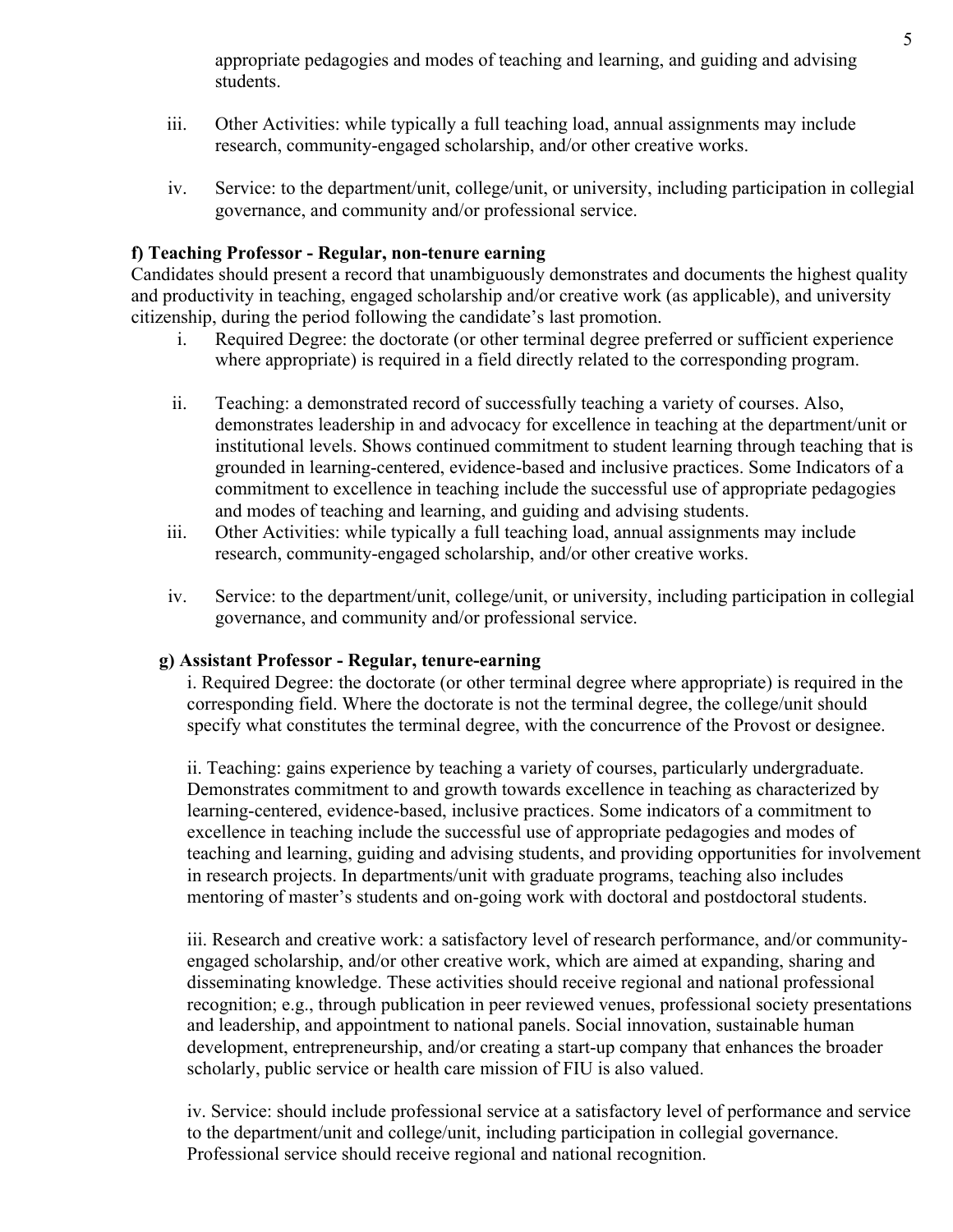## **h) Associate Professor - Regular, tenure-earning**

Promotion to Associate Professor signifies significant accomplishment in scholarship, teaching, and service worthy of status as a member of the senior faculty. Candidates should also demonstrate a commitment to FIU's mission and goals, and be willing to contribute to the excellence of its reputation.

i. Required Degree: the doctorate (or other terminal degree where appropriate) is required in the corresponding field. Where the doctorate is not the terminal degree, the college/unit should specify what constitutes the terminal degree, with the concurrence of the Provost or designee.

ii. Teaching: builds on experience by teaching a variety of courses, including graduate courses where appropriate based on the above criteria. Demonstrated record of commitment to and growth towards excellence in teaching, as characterized by learning-centered, evidencebased, and inclusive practices. Indicators of a commitment to excellence in teaching include the successful use of appropriate pedagogies and modes of teaching and learning, guiding and advising students, and providing opportunities for involvement in research projects. In departments/units with graduate programs, teaching also includes mentoring of master's students and doctoral and postdoctoral students.

iii. Research and creative work: demonstrated quality, consistency, and productivity, achieving national/international recognition through well-respected, peerreviewed journals and/or other venues that are consistent with national professional recognition. Consistent with disciplinary and unit norms, applicants should demonstrate success at funded research. Collaborative or team-based scholarship including community-engaged scholarship with community partners is also valued. Consistent with disciplinary and unit norms, applicants' files should reflect, at minimum, a course of professional development that establishes their independent scholarly standing or increasing leadership roles in collaborative/team-based scholarship. Social innovation, sustainable human development, entrepreneurship, and/or creating a start-up company that enhances the broader scholarly, public service or health care missions of FIU is also valued.

iv. Service: a record of substantial professional service including, for example, leadership in regional, national or international professional societies, organizing conferences, serving on editorial boards; service to schools, agencies, companies and community organizations; and evidence of service to the department/unit, college/unit, or university, including participation in collegial governance.

# **i) Professor - Regular, tenure-earning**

Candidates should present a record that unambiguously demonstrates and documents the highest quality and productivity in research, and/or community engaged scholarship, and/or creative work, teaching, professional service, and university citizenship and/or leadership, during the period following the candidate's last promotion. Reference should also be made to the record in the aggregate.

- i. Required Degree: the doctorate (or other terminal degree where appropriate) is required in the corresponding field. Where the doctorate is not the terminal degree, the college/unit should specify what constitutes the terminal degree, with the concurrence of the Provost or designee.
- ii. Teaching: a demonstrated record of successfully teaching a variety of courses, including advanced undergraduate and graduate courses where appropriate., Also, demonstrates leadership in and advocacy for excellence in teaching at the department/unit or institutional levels. Shows continued commitment to student learning through teaching that is grounded in learning-centered, evidence-based and inclusive practices. Some indicators of a commitment to excellence in teaching include the successful incorporation of appropriate pedagogies and modes of teaching and learning, guiding and advising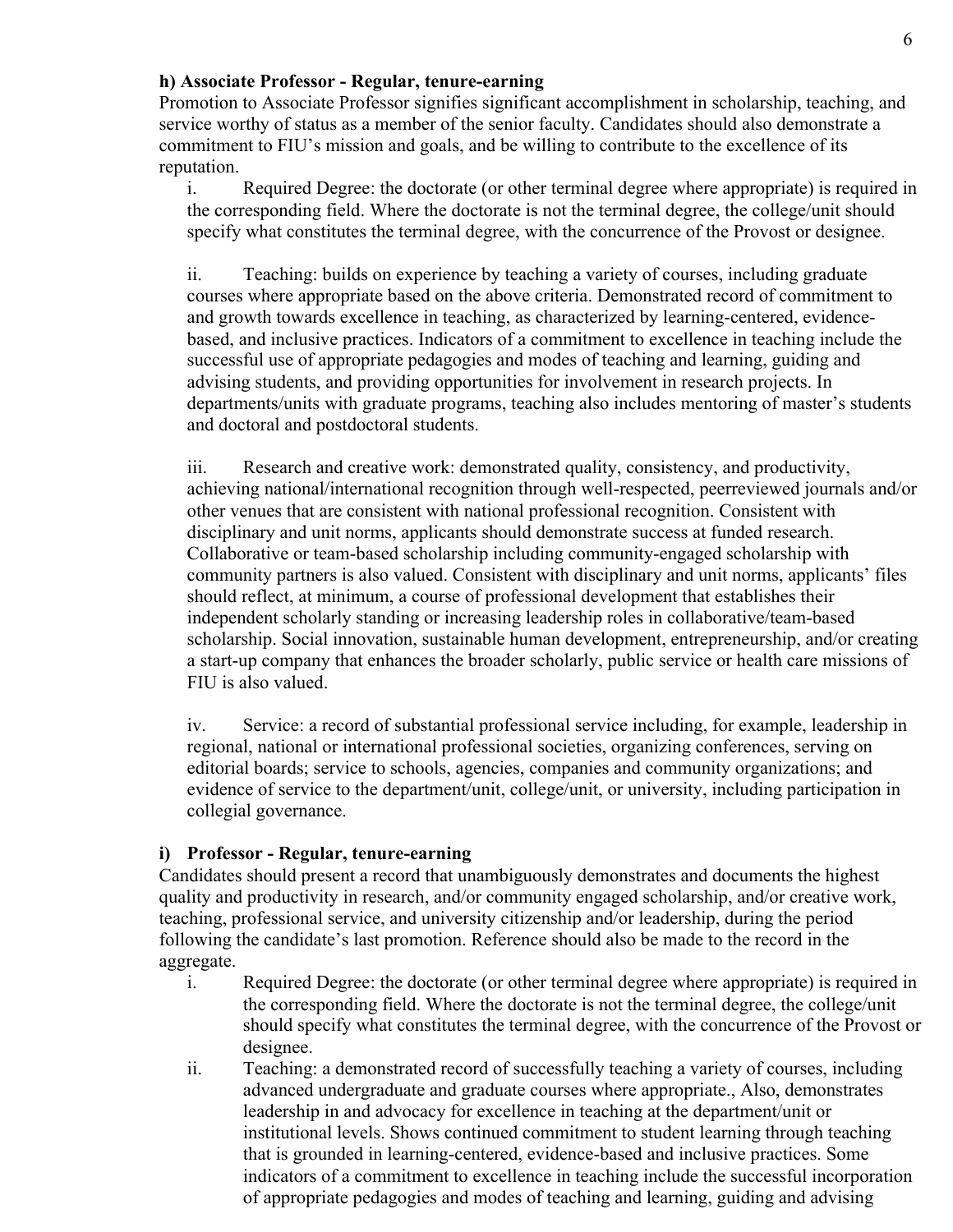students, and providing opportunities for involvement in research projects. In departments/units with graduate programs, teaching also includes mentoring of master's students and doctoral and postdoctoral students.

- iii. Research and creative work: a record demonstrating sustained research, and/or community-engaged scholarship, and/or creative work that has received national/international status through highly recognized, peer-reviewed venues. Consistent with disciplinary and professional norms, the record should clearly demonstrate independent scholarly standing, or leading roles in nationally or internationally recognized collaborative/team-based scholarship. Applicants should have a record of funded research in accordance with articulated unit norms. Collaborative or team-based scholarship including community engaged scholarship with community partners is valued. Social innovation, sustainable human development, entrepreneurship, and/or creating a start-up company that enhances the broader scholarly, public service or health care missions of FIU is also valued.
- iv. Service: a substantial record of sustained, professional service as evidenced, for example, through leadership in national or international societies, organizing conferences, or serving on editorial boards; service to schools, agencies, companies and community organizations; and evidence of service to the department/unit, college/unit, or university, including participation in collegial governance.

# **TENURE & PROMOTION (TENURE EARNING FACULTY)**

# **A. TENURE EVALUATION**

1. Tenure is awarded upon demonstration of highly competent performance during the entire term of tenure earning service at the university. Tenure criteria shall address the areas of teaching; research, creative work, community-engaged scholarship and other scholarly activities; and service to the public, the discipline, and the university including those professional responsibilities consistent with faculty status. Where applicable, these areas may include teaching scholarship, innovation, sustainable human development, and entrepreneurship.

2. Performance for each year shall be evaluated with respect to the rank held.

3. In quality, quantity and consistency, such performance must provide grounds for assurance that future performance will constitute a significant professional contribution.

4. All tenure-earning faculty will be reviewed in their third year of employment. For faculty hired with two or more years of tenure credit, this review should take place in the second year of employment.

# **B. ELIGIBILITY**

1. Normally, only employees with the rank of associate professor and professor shall be eligible for tenure.

2. Except for employees who, by virtue of prior service credited at time of appointment, are eligible for consideration earlier, an employee must be considered for tenure during the sixth year of continuous service in a tenure-earning position. Any deviations from this schedule must be approved by the Provost. Part-time service of an employee shall be accumulated. For example, two semesters of half-time service shall be considered one-half year of service for purposes of tenure eligibility. An employee shall normally be considered for tenure only once.

3. Anyone appointed with tenure must be subject to a thorough review and evaluation process as described in Part I, H.2. . The Provost recommends to the President and the President's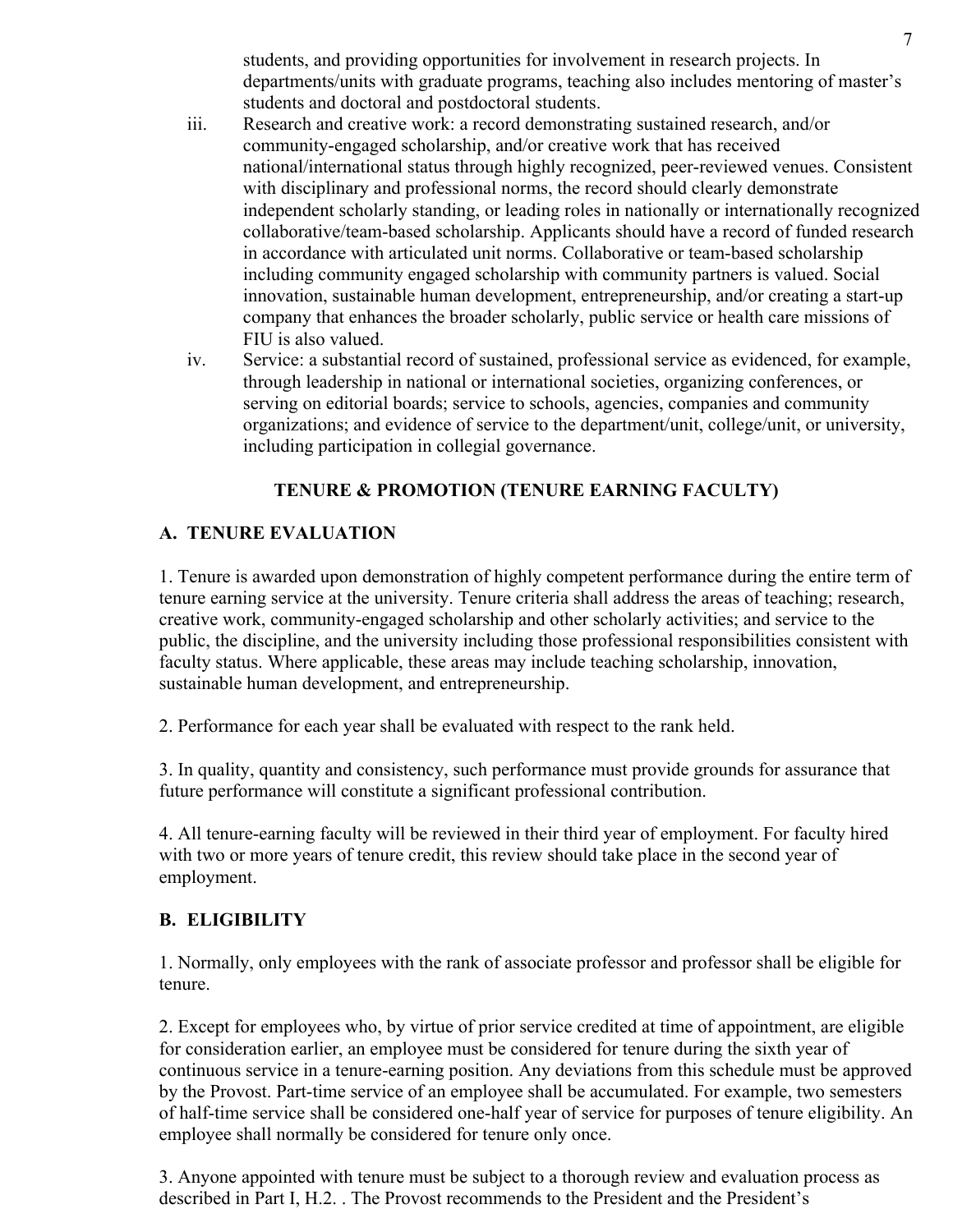recommendation must be approved by the BOT. 4. See Part I, H.2. for eligibility of tenured FIU employees who transfer within FIU. For tenure earning faculty, the amount of prior FIU credit toward tenure within FIU may, by mutual agreement, be all or part of such credit .

# **C. CREDIT TOWARD ELIGIBILITY**

1. At the time of employment, the Provost may credit an employee with tenure-earning service from another institution of higher education; however, such credit is typically limited to not more than three years of tenure-earning service.

2. Where employees are credited with tenure-earning service at the time of initial appointment, all or a portion of such credit may be withdrawn once by the employee prior to formal application for tenure.

# **D. TENURE REVIEW: THE SIXTH YEAR**

1. By May 15 of the sixth year of service at the University, an employee eligible for tenure shall either be recommended for tenure by the President or given notice that the next academic year will be the employee's last year of employment with FIU. The President's recommendation for tenure will be submitted for ratification by the Board at its next scheduled meeting, but not later than July 15. If the Board does not award tenure to the employee, the employee shall be given notice that the next academic year will be the employee's last year of employment with FIU. The employee shall be notified in writing by the President or designee within five (5) calendar days of the Board's rejection of the President's recommendation. Denial of tenure by either the President or the Board shall include a statement that the employee has seven (7) calendar days to request a statement of the reasons. Upon written request by an employee within seven (7) calendar days of the employee's receipt of notice that further employment will not be offered, the President or Board, as appropriate, shall provide the employee with a written statement of reasons why tenure was not granted. Should an employee elect not to request such a written statement of reasons, the date of the act or omission giving rise to any grievance concerning denial of tenure shall be deemed to be seven (7) calendar days from the date of the employee's receipt of notice that tenure was not granted. Should an employee request such a written statement of reasons, the date of the act or omission giving rise to any grievance concerning denial of tenure shall be deemed the date of the employee's receipt of a written statement of reasons why tenure was not granted.

2. Faculty members in their sixth year who are not on a terminal contract normally must apply for tenure. Failure to apply for tenure in the sixth year must result in a letter of non-renewal, unless the faculty member has obtained an extension of the tenure clock.

# **E. EARLY TENURE REVIEW**

An employee shall normally be considered for tenure during the sixth year of continuous service in a tenure-earning position including any prior credit granted at the time of initial employment. An employee shall normally be considered for tenure only once. An employee's written request for early tenure consideration must be submitted to their dean and is subject to the Provost's written agreement.

## **PROMOTION (NON-TENURE EARNING)**

# **A. PROMOTION EVALUATION**

1. Promotion is awarded upon demonstration of highly competent performance during the entire term towards earning promotion at the university. Promotion criteria shall address the areas of teaching and teaching scholarship; research (when appropriate), creative work (when appropriate) and service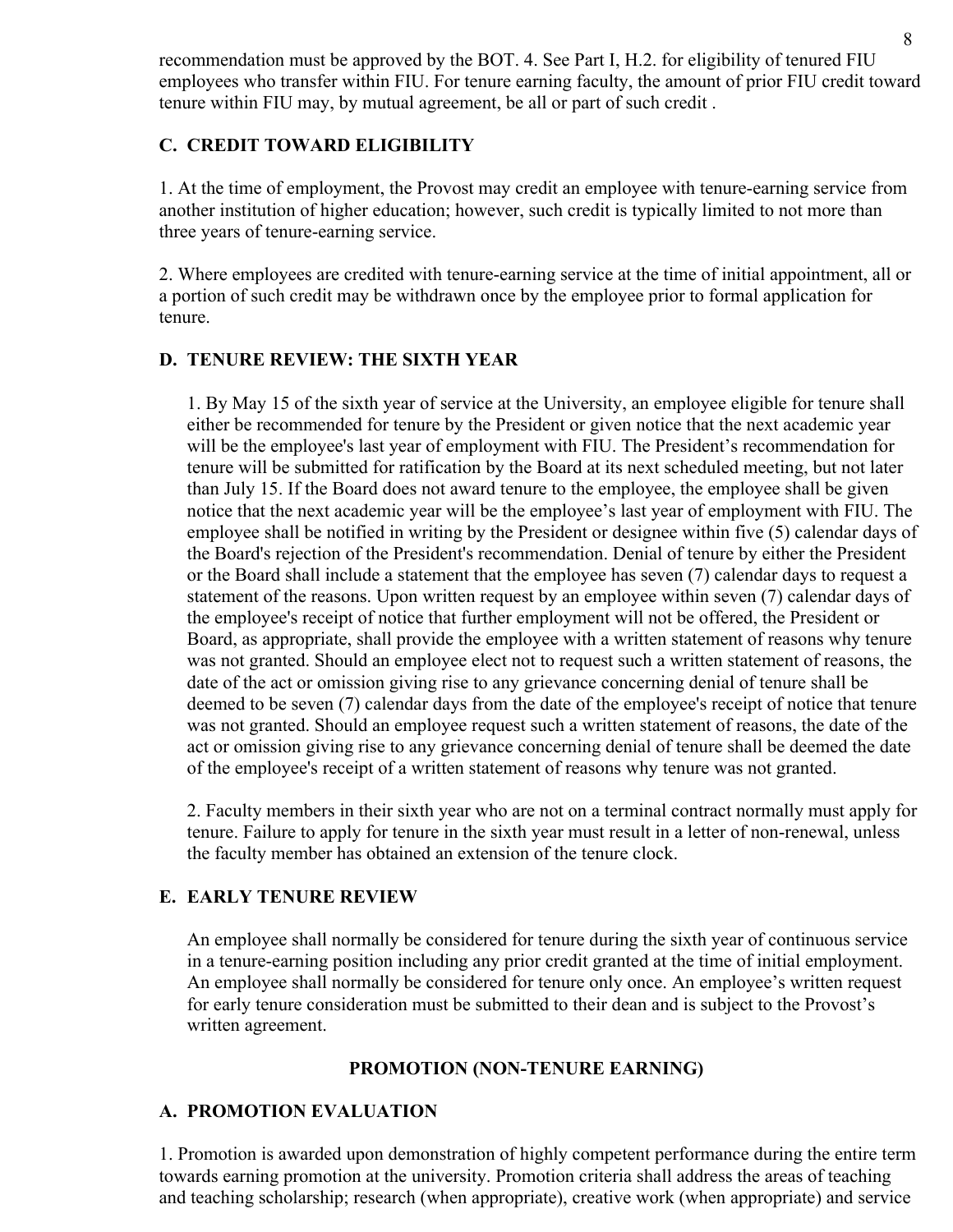to the public and university including those professional responsibilities consistent with faculty status.

2. Performance for each year shall be evaluated with respect to the rank held.

# **B. ELIGIBILITY**

1. It is not expected that faculty will receive an initial appointment as Associate Teaching Professor. This is a position typically obtained through promotion from Assistant Teaching Professor. Such promotion will not be considered prior to the start of the sixth year of continuous service as an Assistant Teaching Professor. Candidates who have held the position of Visiting Assistant Teaching Professor and for whom there has been no break between the visiting and regular appointment may aggregate their full-time teaching service to reach the required total of five completed years.

2. In May each year, the Provost will submit a list of those eligible to apply to Non-Tenure Track Promotion consideration during the next academic year.

# **C. PROMOTION GUIDELINES**

Non-Tenure-Track faculty serve as librarians, lecturers, instructors, clinical professors, research professors and professional practice professors. Appointment and promotion guidelines for librarians are established in the library and guidelines for clinical, research and professional practice professors are established in the schools and colleges. All appointment and promotion guidelines must be approved by the Provost. The remainder of this document addresses the appointment and promotion guidelines for instructors and lecturers.

## **Assistant Teaching Professor/Instructor/Lecturer**

Instructors/lecturers are generally expected to hold the terminal degree in their field. Promotion is based on the contribution to the academic mission of FIU. Instructors/lecturers typically teach undergraduate courses and may, with appropriate qualifications, teach graduate courses.

## **Associate Teaching Professor/Senior Instructor/Lecturer**

It is not expected that faculty will receive an initial appointment as Senior Instructor/Lecturer. This is a position typically obtained through promotion from Instructor/Lecturer. Such promotion will not be considered prior to the start of the sixth year of continuous service as an Instructor/Lecturer. Candidates who have held the position of Visiting Instructor/Lecturer and for whom there has been no break between the visiting and regular appointment may aggregate their full-time teaching service to reach the required total of five completed years.

In May each year, the Provost will submit a list of those eligible to apply for Non-Tenure Track Promotion consideration during the next academic year.

## *Promotion to Associate Teaching Professor/Senior Instructor/Lecturer*

Promotion to Associate Teaching Professor /Senior Instructor/Lecturer requires a consistent record of outstanding teaching. The promotion dossier should also include student evaluations, peer evaluations, indications of any teaching awards received, and annual assignments and annual evaluations. Departments are strongly encouraged to implement a formal classroom evaluation of Instructor/Lecturer teaching. Documentation of this should be included in the file. Any pedagogical publications, discipline publications, classroom and laboratory innovations, contributions to student advising, and university service should be included in the promotion application along with evidence that the Instructor/Lecturer has used the assessment of student learning outcomes to influence in a positive manner his or her teaching. Instructors are not required to apply for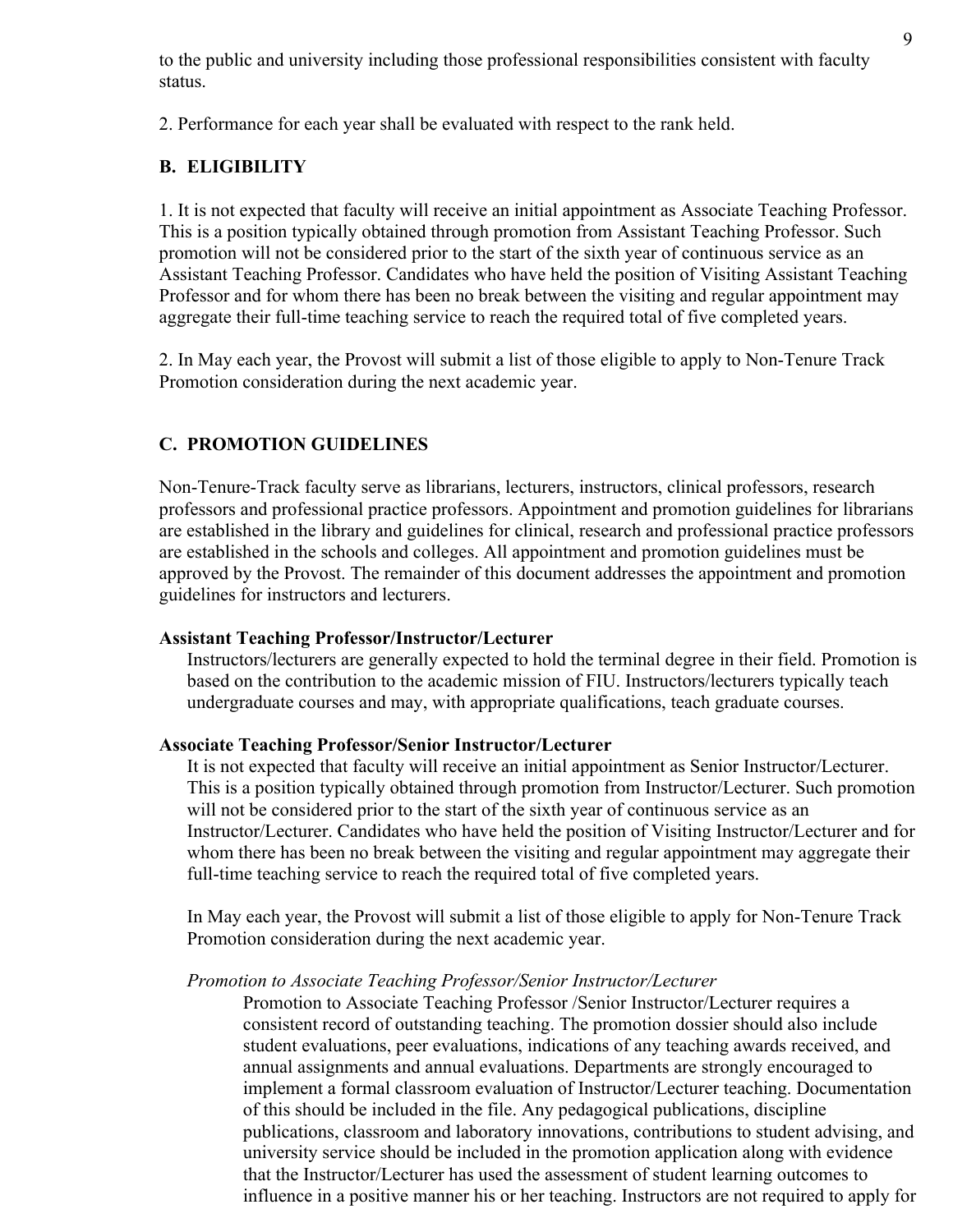promotion at any time, and an Instructor/Lecturer applying and failing may continue as an Instructor/Lecturer.

Promotion applications will be considered by a committee composed of two Associate Teaching Professors/Senior Instructors/Lecturers (or Instructors/Lecturers, if no Senior Instructors/Instructors are in the department) and three tenured faculty members, chaired by one of the tenured faculty members. The committee makes a recommendation to the department faculty who vote by secret ballot on the application. The Chair makes a recommendation to the Dean who makes a recommendation to the Provost. The promotion is effective in the semester subsequent to the approval by the Provost.

Assistant Teaching Professor/Instructors/Lecturers promoted to Associate Teaching Professors/Senior Instructors/Lecturers receive a promotion increment as established in the BOT-UFF Collective Bargaining Agreement.

#### **Teaching Professor/University Instructor/Lecturer**

It is not expected that faculty will receive an initial appointment as University Instructor/Lecturer. This is a position typically obtained through promotion from Senior Instructor/Lecturer. Those currently holding the title of Instructor/Lecturer should apply to the rank of Senior Instructor/Lecturer; those currently holding the title of Senior Instructor/Lecturer should apply to the rank of University Instructor/Lecturer. Such promotion will not be considered prior to the start of the sixth year of continuous service as a Senior Instructor/Lecturer.

#### *Promotion to Teaching Professor/ University Instructor/Lecturer*

Promotion to University Instructor/Lecturer uses the same criteria as those for promotion to Senior Instructor/Lecturer. The consistency of teaching success, evidence of teaching quality enhancement, contribution to pedagogy, innovation, and service are important considerations for promotion to University Instructor/Lecturer. Senior Instructors/Lecturers are not required to apply for promotion at any time, and a Senior Instructor/Lecturer applying and failing may continue as a Senior Instructor/Lecturer.

Promotion applications will be considered by a committee composed of two University Instructors/Lecturers (or Senior Instructors/Lecturers or Instructors/Lecturers, if no University Instructors/Lecturers are in the department) and three tenured faculty members, chaired by one of the tenured faculty members. The committee makes a recommendation to the department faculty who vote by secret ballot on the application. The Chair makes a recommendation to the Dean who makes a recommendation to the Provost. The promotion is effective in the semester subsequent to the approval by the Provost.

Associate Teaching Professors/Senior Instructors/Lecturers promoted to Teaching Professors/University Instructors/Lecturers receive a promotion increment as established in the BOT-UFF Collective Bargaining Agreement.

## **PART TWO: TEACHING LOADS**

#### **I. Standard Assignment at FIU**

In keeping with Florida statutes, full teaching load at FIU is twelve hours per semester. Here, *hour* stands for a credit hour (e.g., a fifty-minute increment in a standard 3-cr. lecture course) that draws an average of 25 students. This document will refer to the standard full load as a "4/4 load." This load, conveniently enough, corresponds to the upper limit suggested by our accrediting body, the National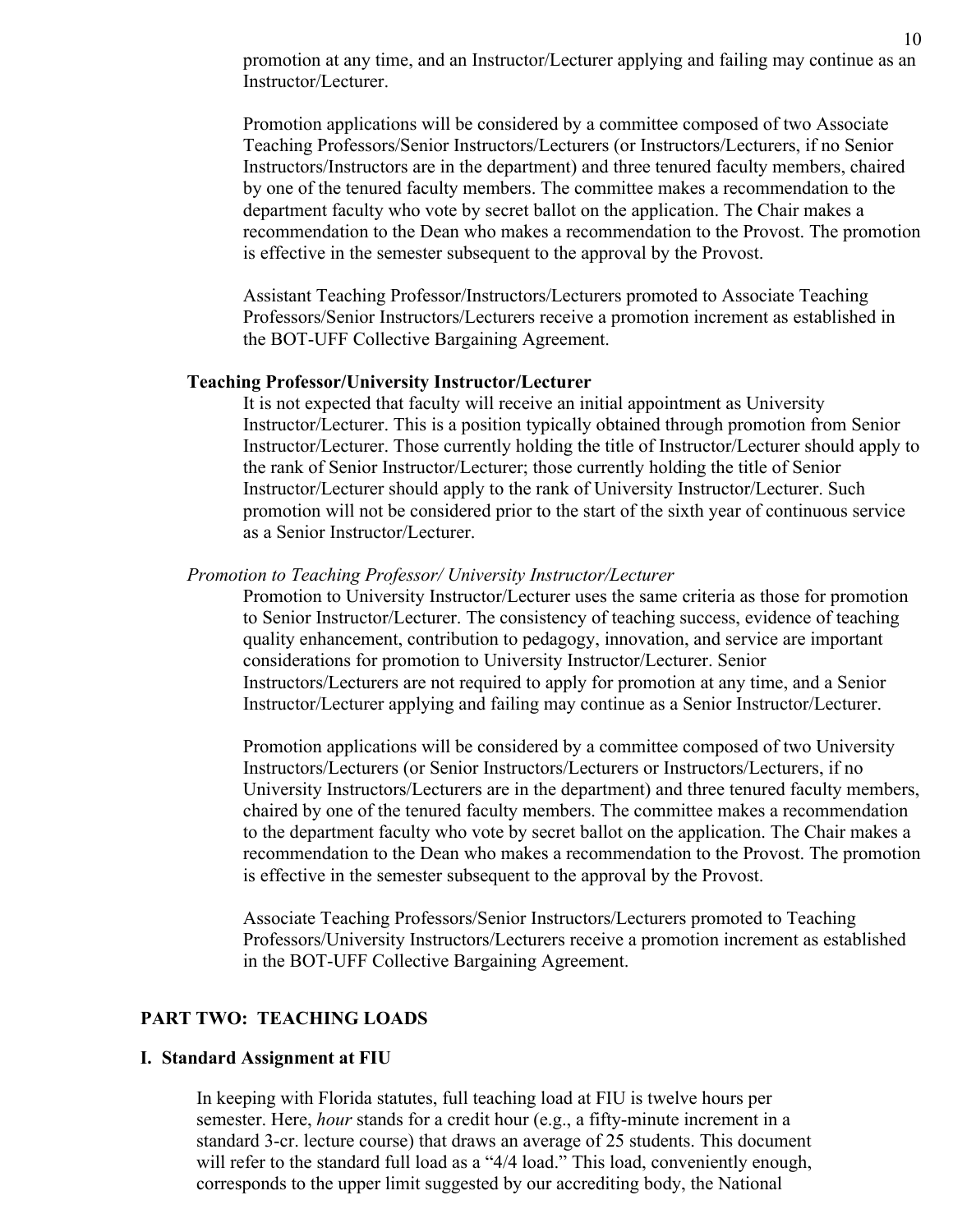Association of Schools of Music (hereafter, NASM).

In addition, all faculty members are assigned an annual service load representing 10% of their total effort. The remaining 90% consists of eight 3 cr. courses, each representing 11.25% effort, or the equivalent.

Because FIU is a research university, it has the latitude to offer "researchenhanced" assignments that modify the 4/4 load according to faculty rank and productivity. Additionally, circumstances may require a faculty member to take on particularly time-consuming additional departmental, collegial, or professional service duties that require course relief. The School of Music adheres to FIU guidelines, with exceptions to be noted below.

#### **II. Instructors and other Teaching-Only Faculty**

For instructors, a full nine-month load shall be considered equivalent to teaching eight 3 cr. lecture courses (90% of the assignment) plus the standard 10% service assignment.

### **III. Tenure-earning Faculty (Year 1-3)**

For faculty in this category, effort should be apportioned as follows: 45% teaching, 45% research/creative work, and 10% service, conforming to a standard  $2/2$  load.<sup>1</sup> Under no circumstances are tenure-earning faculty to be expected to take on additional teaching or service obligations during their first three years.

## **IV. Tenure-earning Faculty (Year 4-6) and Tenured Faculty**

**Research-active faculty:** In the School of Music, 56.25% teaching is the norm (normally a 3/2 load), with the remaining effort to be apportioned between

<sup>&</sup>lt;sup>1</sup> This policy conforms to FIU and to College of Architecture and the Arts (CARTA) policy. Cf., the CARTA Differential Workload and Assignment Classification Policy: "During the first three-years of the tenure track period, tenure track faculty members are expected to be offered the equivalent of 3 three-credit course reductions. The teaching reduction typically translates into a 2/2 load during each of the first three academic years. Starting in the fourth year, tenure-track faculty members typically move to a Standardized Teaching + Research classification."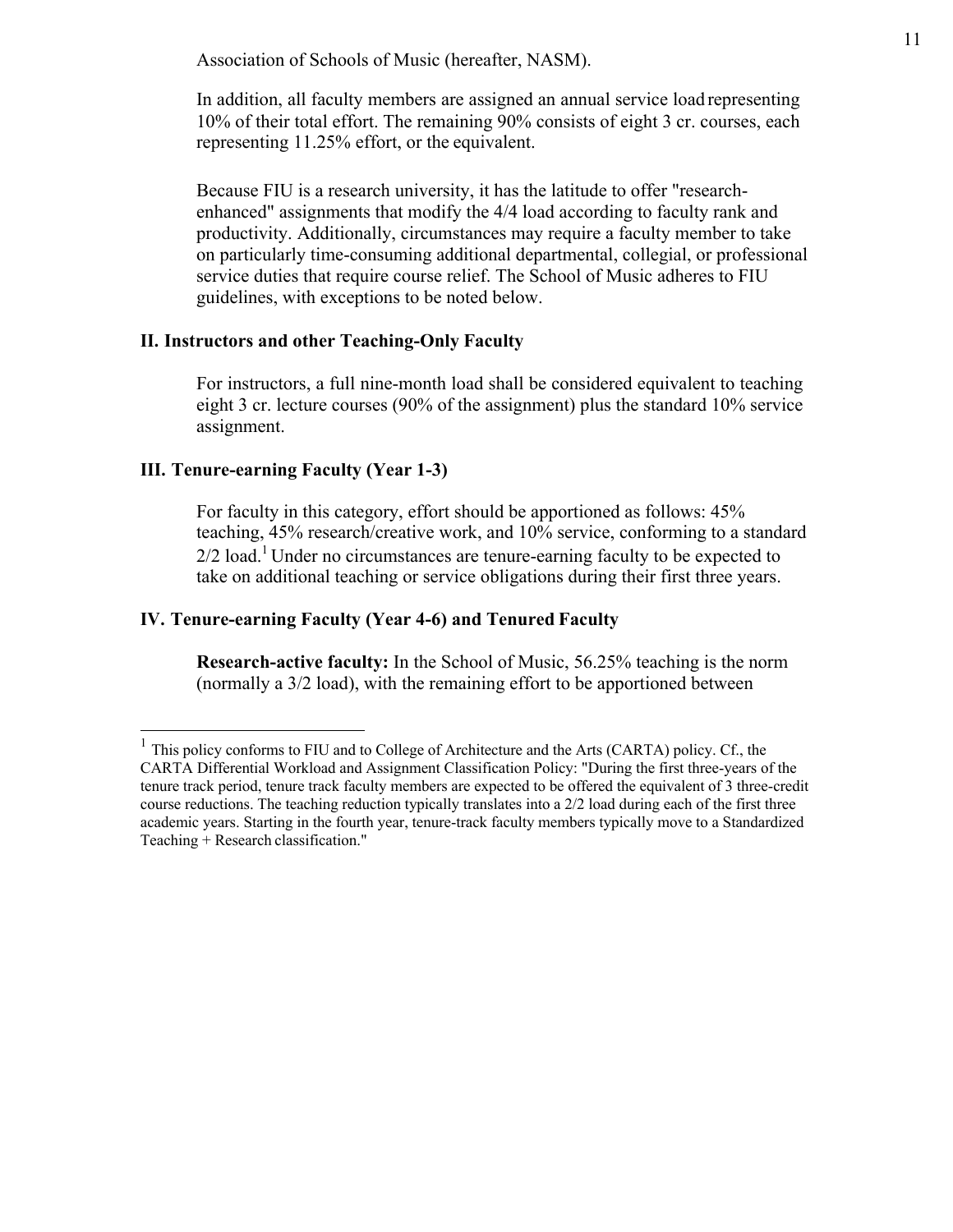research (33.75%) and service (10%). The minimal teaching load is  $45\%$  (2/2) for exceptionally active research faculty.

**Research-inactive faculty**: 67.5%–78.75% teaching (unless compensated for by an enhanced service assignment), i.e., a 3/3 or 4/3 teaching load. Tenured faculty with no published research in the past five years or a commensurate *public* record of creative activity will automatically be assigned at least six courses for the year.

### **V. General Obligations Associated with Teaching**

Any teaching assignment, whether for traditional lecture classes, ensembles, or studio lessons, entails a minimal number of obligations. Instructors must provide a syllabus, preferably at the first meeting; the syllabus should conform to the standards set by Academic Affairs. Classes and ensembles should meet regularly at the time and place announced in the syllabus, though some ensembles that collaborate on programs with other ensembles may be compelled to schedule ad hoc rehearsal times. The same circumstance may also pertain when two or more ensembles must compete for the same rehearsal space. FIU policy dictates that ensemble directors are prohibited from scheduling ad hoc rehearsals or concerts that conflict with any other academic class or ensemble. Should an extra concert or rehearsal become necessary, it is the ensemble director's obligation to contact the instructor of the affected class or ensemble to work out a mutually beneficial arrangement. Instructors must make themselves available for office hours, and these, too, should be specified in the syllabus.

Courses for which hours are arranged––notably lessons, chamber music, and small ensembles—entail special obligations. Students registered for lessons and chamber music are entitled to fourteen sessions, normally taking place once a week beginning with the second week of classes. Given the focus on student service and the improvement of graduation rates that the university is emphasizing, all faculty teaching applied lessons should: (1) make sure that all students receive a syllabus at the onset of the semester that conforms to the requirements set forth by academic affairs, including set office hours and a policy for make-up lessons; (2) outline in the syllabus when they will be unavailable for class, including a plan for making these lessons up if this will result in less than 14 one-hour meetings; (3) enunciate in the syllabus that a mutually agreed upon set date and time for each student's lesson be determined during the first week of the semester, which will be the time for lessons throughout the semester, and that these not take place on weekends or holidays or at unreasonable hours extremely late or early in the day. Lessons must take place at the university.

While it is very important that our applied faculty have the flexibility to travel and perform each semester while fulfilling the students' needs for private lessons, there is no reason faculty members should not know their schedules for the 4 months of each semester by the first week of class and make the appropriate plans for makeup lessons if necessary at that time. (It is understood that the first week is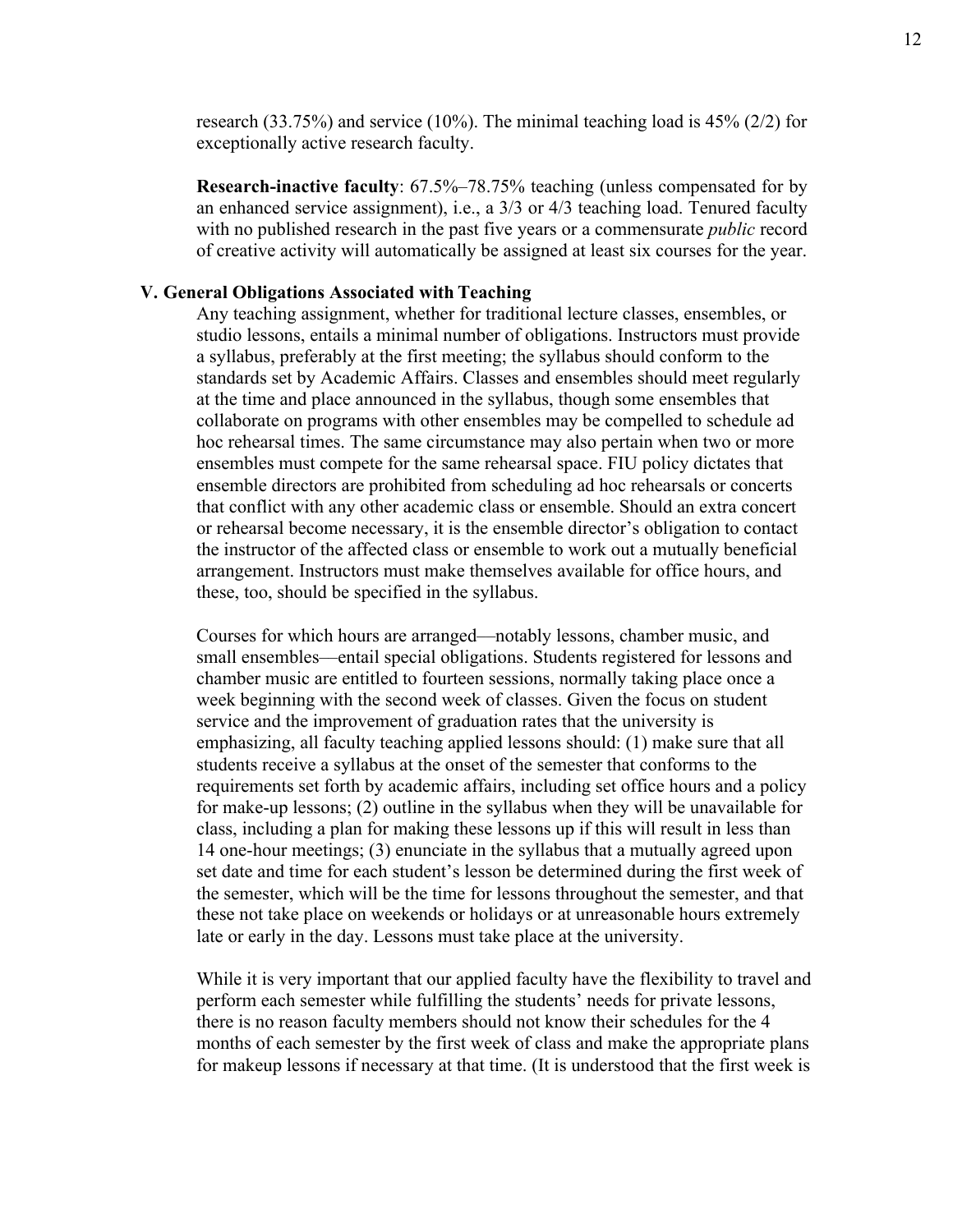often devoted to assigning and scheduling lessons and coachings.) Faculty are expected to be on campus and available to students every week with rare exceptions. Makeup lessons are not to be scheduled in marathon back-to-back sessions; proven educationally ineffective, this practice sends the message that the faculty member's convenience is more important than the student's welfare.

#### **VI. What Constitutes a Course in the School of Music?**

Some courses in the School of Music are traditional 3 cr. lecture classes with an average enrollment of 25 students. Such courses are calculated as 11.25% of total effort. As in most departments of music in the United States, however, FIU's School of Music offers courses for which a number of factors *unrelated to contact hours and student numbers* determine the number of credit hours earned and the percentage of faculty effort assigned. The following explains the most common types of irregular courses.

#### *Individual Applied and Composition Lessons*

Applied and composition lessons are 2 and 3 cr. courses involving 1 hour per week of one-on-one instruction. If normal student credit hour guidelines governed applied lessons, an applied teacher would have to teach some seventy-five hours a week! The School of Music interprets NASM's lesson-to-class ratio as constituting five private one-hour lessons to be the equivalent of a 3 cr. lecture course. Therefore, teaching one private student counts as 2.25% effort.

#### *Chamber Music and Small Ensembles*

These are 1-credit classes in which the instructor coaches a small group of two or more students (e.g., a piano trio, or a string quartet) for approximately one hour a week. These are essentially group lessons, and they are equivalent to applied lessons for the purposes of calculating teaching loads (2.25%). Thus, coaching five chamber or small ensembles is the equivalent of teaching five private lessons or of teaching one 3 cr. lecture course.

EXAMPLE: A 3/2 load for an applied faculty member might entail ten private one-hour lessons a week in both fall and spring semester, plus 2 chamber ensembles in fall and 3 chamber ensembles in spring, the 5 chamber ensembles the equivalent of one 3 cr. lecture course or five private lessons.

### *Large Ensembles*

Most ensembles earn 1 cr., yet they can average 200 or more contact minutes per week, not counting extra dress rehearsals and evening and weekend performances.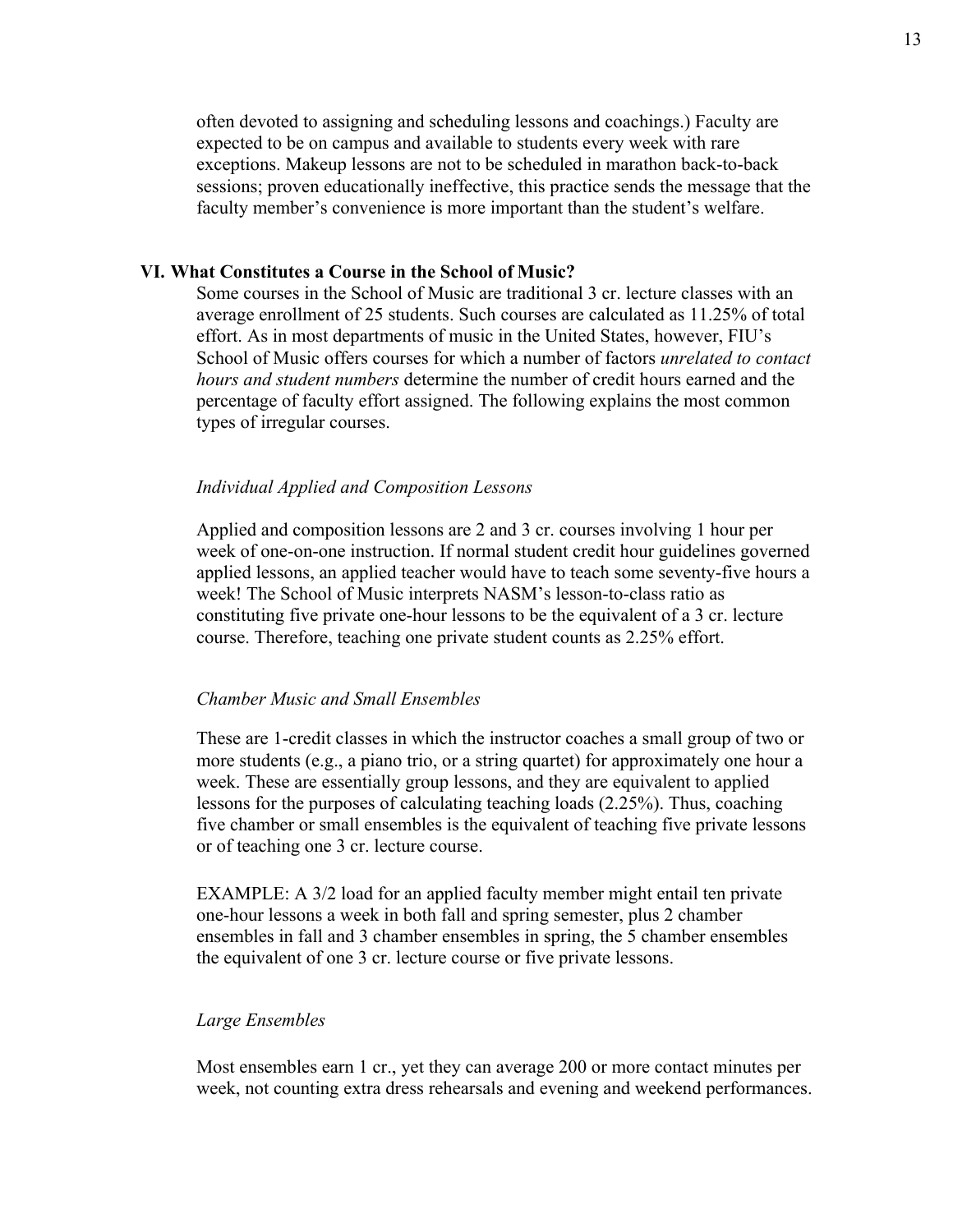A 1 cr. ensemble can require as much preparation as a 3 cr. lecture class. Therefore each ensemble counts as the equivalent of one course (11.25%).

#### *Miscellaneous other Ensembles*

Some ensembles require more preparation and contact hours than would normally be expected for a 1 cr. class but nonetheless do not require the same expenditure of effort as a large ensemble. It is difficult to assign an effort weight for such ensembles *a priori*. As a rule of thumb, we make such ensembles count for roughly 70% of a regular course, or 8% total effort.<sup>2</sup> This weight can be adjusted up or down on a case-by-case basis by the Director, in consultation with the faculty member, depending on the scope of the ensemble, the range of its activities including maintenance and distribution of instruments, the programmatic needs of the department, and the availability of GAs to assist the ensemble director. Such ensembles include jazz combos, Collegium Musicum, New Music Ensemble, and the Laptop Ensemble. The load value for the Accompanying class is determined by enrollment as follows: 6-9 students (8%), 10 or more (11.25%).

## *Sight-Singing, Conducting, Class Piano, and Music Education Techniques Classes*

These are 1 cr. courses involving 2–3 hours of classroom instruction. They also involve a good deal of one-on-one-time for the purposes of assessment (e.g., administering individual sight-singing tests). That these courses involve comparatively little grading compensates only in part for the extra contact time. Therefore, they count for 8% total effort.

#### *Two-Credit Classes*

The School of Music has a number of 2 cr. classes. These generally require the same preparation and contact hours as a 3 cr. class (11.25%).

#### *Master's Theses*

Serving as a second or third member of a thesis committee, here and at most institutions, is part of routine departmental service and is not considered in calculating teaching loads. The following applies to the role of *major professor*  (i.e., first reader or advisor) on a thesis committee.

 $2$  This is analogous to how both CARTA and the College of Arts and Sciences weigh a 1-credit lab course.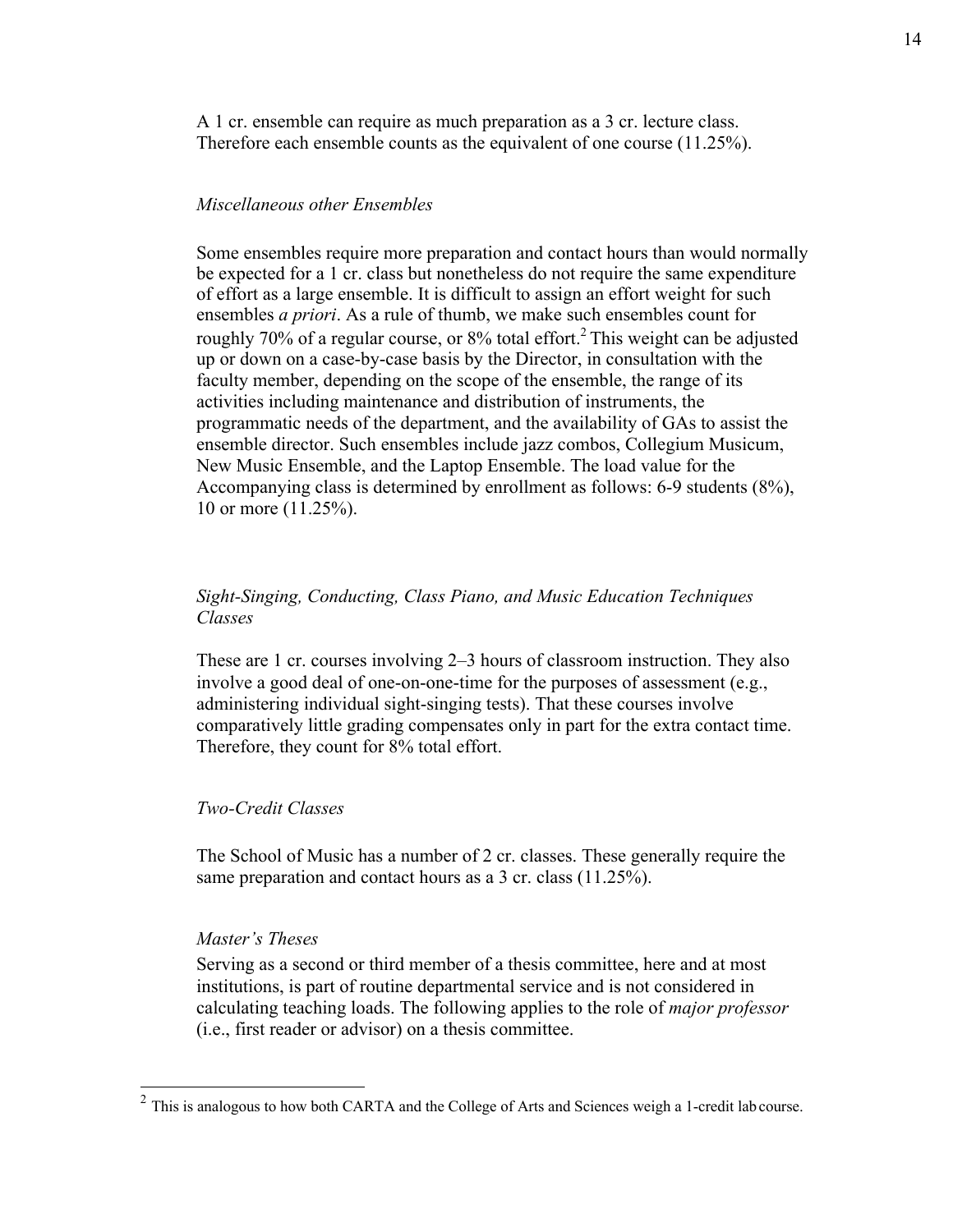Master's Recital and Composition Thesis sequences: During the first 3 semesters, preparation for the Master's Recital or the composition Thesis mostly takes place during individual lessons at 3 credits per semester for a total of 9 credits. In addition, the student registers for 6 Thesis or Master's Recital credits, which cover private lessons during the 4th semester as well as any time the advisor is expected to spend guiding the student through the process of writing the thesis paper or extended program notes. The *cumulative* effort for directing an individual student in the Master's Recital Sequence is 11.25%— the same as teaching a three-credit lecture class. This 11.25% effort shall be distributed as follows: 2.25% for each of the first three semesters (during which the student registers for lessons), and 4.5% during the fourth semester. The extra 2.25% in the fourth semester compensates for the extra obligations that the major professor incurs, such as advising the student on extended program notes and chairing the recital committees.

Note that this policy imposes a limit of 11.25% effort for advising and giving private instruction to such students over the course of their graduate career at FIU. If a student should graduate late, after having expended these credits, and needs to continue to register in order to satisfy the UGS Continuous Registration Requirement, such additional credits shall not be counted as part of an advisor's assigned effort. Any additional applied instruction or advisement that the advisor *chooses* to provide beyond the fourth semester shall count as part of the total 11.25% effort for graduating a master's student, unless the student resumes registering for applied lessons.<sup>3</sup>

Thesis in Music and Thesis in Music Education: These types of theses do not require one-on-one applied instruction over the course of the student's graduate career, but they do require that the major professor guide novices through the process of researching and writing a major piece of scholarship over the course of at least 2 semesters. Graduating a Master's student who has opted for Thesis or Thesis in Music Education will be considered the equivalent of a three-credit course, for a cumulative 11.25% effort. Like the Master's Recital, this effort should be divided among four semesters as follows: 2.25/2.25/2.25/4.5. Presumably, the most time-consuming portion of the advising will come in the final semester. Part-time and other students may take longer than 4 semesters to graduate, but the cumulative effort awarded to a thesis advisor will not exceed 11.25%.

Summer Thesis Registration: Such registration in order to satisfy the UGS's Continuous Thesis Registration requirement does not involve any significant faculty commitment and therefore does not count towards a

 $3$  Under no circumstances will FIU subsidize private lessons for Master's students beyond the  $4<sup>th</sup>$  semester in exchange for the required credit of Continuous Registration.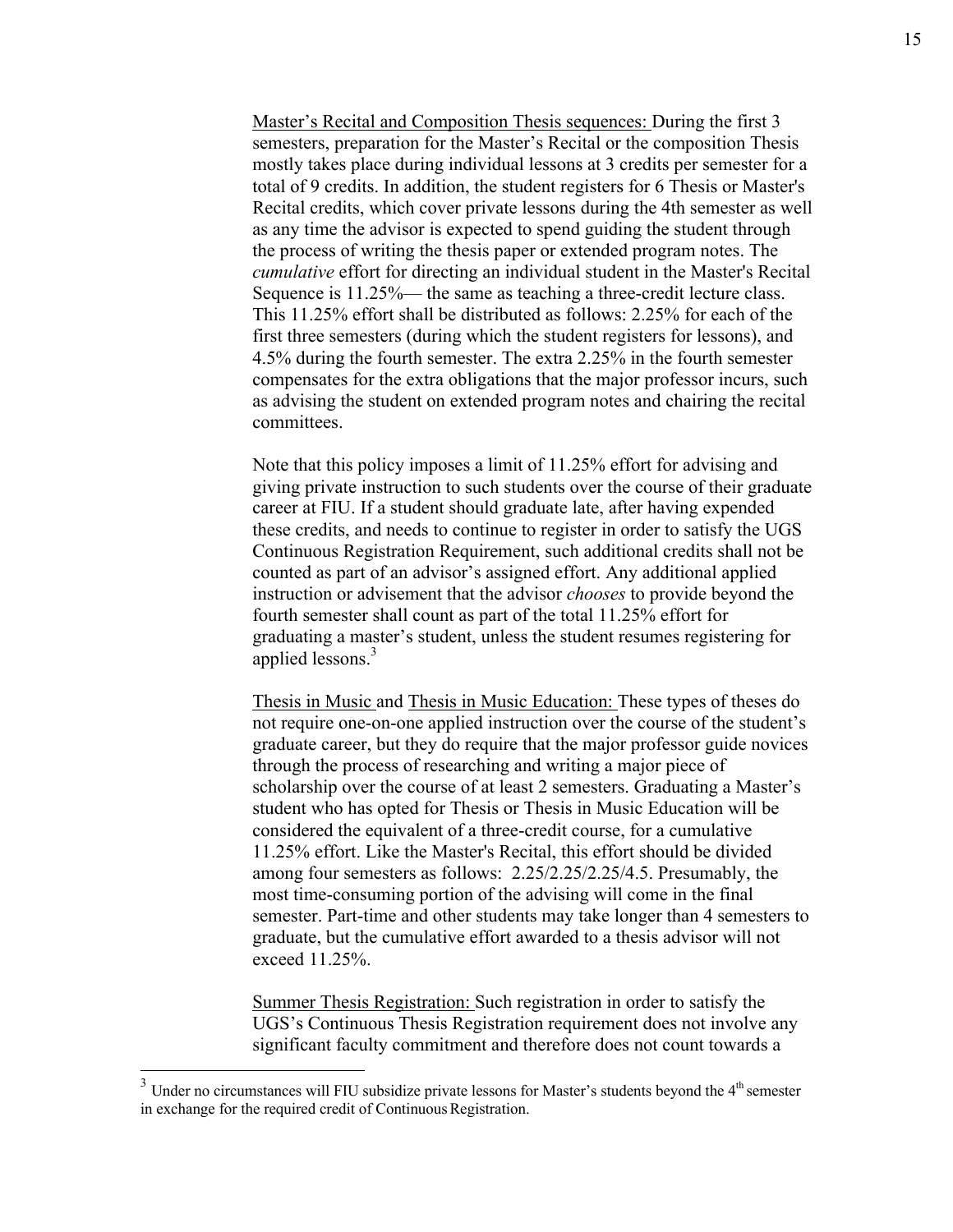faculty member's teaching load. The School of Music does not permit formal thesis defenses and recitals during Summer Term and therefore does not compensate for them; a faculty member who nonetheless allows a student to defend during the summer is doing the student a personal favor.

#### *Undergraduate Senior Research, Junior Recitals, Senior Recital*

No separate faculty course credit is given for chairing a junior or senior recital committee, because the bulk of the preparation for that recital is taken care of in the private lessons, for which the faculty member already receives course credit. To be sure, a small amount of additional effort is required for the recitals themselves (e.g., checking over the student's program notes, attending the preliminary recital, attending the recital itself). This is part of a faculty member's routine 10% departmental service.

Certain areas, such as Music Technology, Composition, or the BA degree, require a more extensive written senior project. Directing the three-credit MUS 4910 project (Senior Research) or the equivalent will count the same as a private lesson: 2.25%.

#### *Masters Capstone Project in Master of Science in Music Education*

Like theses, Capstone Projects require faculty to guide students through a culminating project at the end of their master's degree. Capstone projects are 3 cr. courses involving weekly one-on-one instruction with graduate faculty. For workload consideration, Capstone Projects are to be considered similarly to private lessons, where five private one-hour lessons to be the equivalent of a 3cr. lecture course.

#### *Student Teaching Internships*

As a requirement for state certification, students completing the Bachelor of Music in Music Education must complete student internships as part of the degree program. This 9 credit class requires that students spend at least forty hours a week at a partner school with a master teacher; each student will be placed at two teaching sites (one elementary and one secondary) for approximately eight weeks each. Music faculty must observe at least three times at each teaching site (a minimum of 6 observations) and submit written documentation concerning the progress of students. In addition to observations, faculty members must also provide an orientation session for students and partner master teachers as well as convene several seminars for student interns throughout each semester. For the purposes of faculty workload, student teacher supervision should be considered similar to private lessons, where 5 students equal a 3-credit class or 2.25% per student.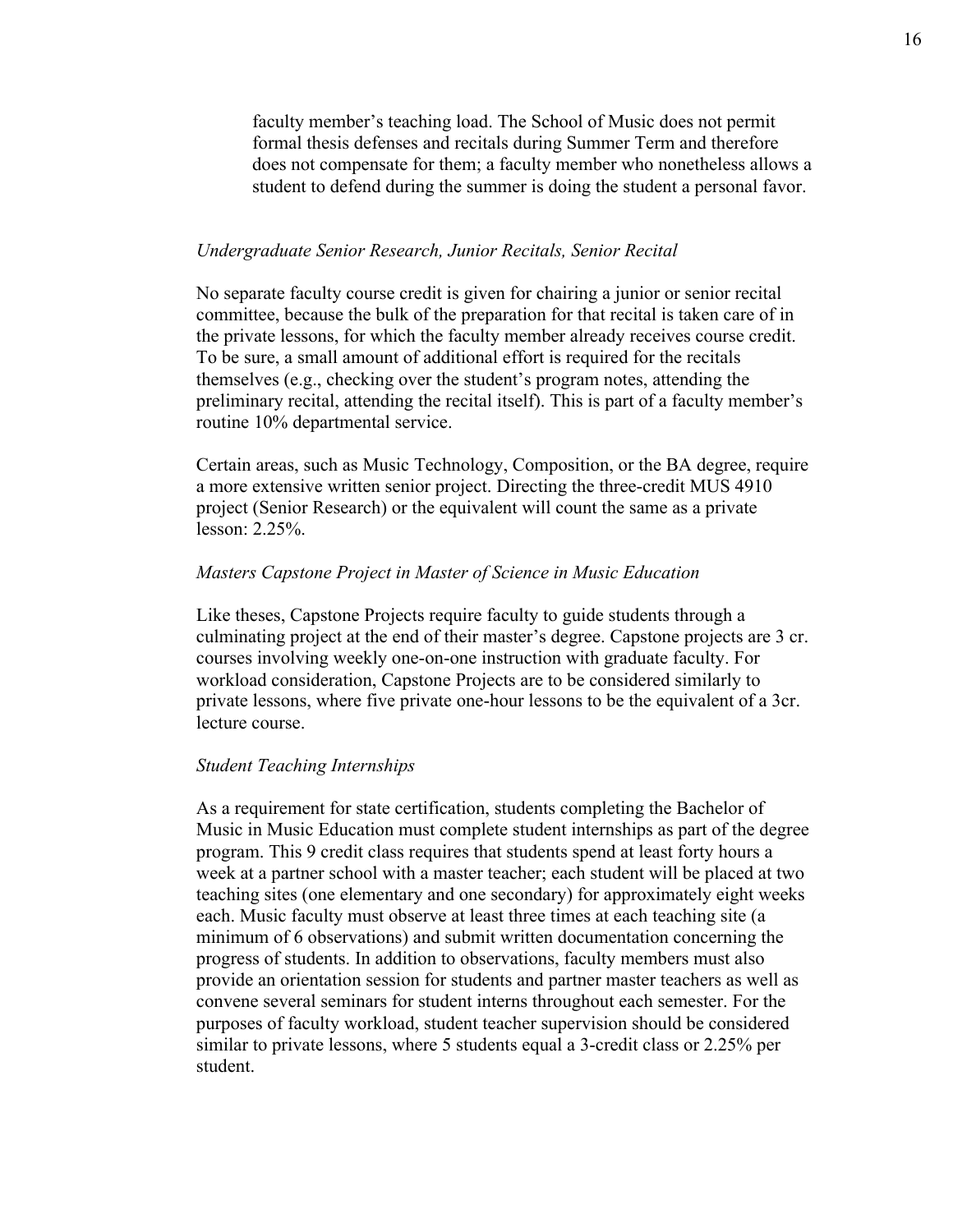#### *Directed Studies*

These activities are considered part of a faculty member's 10% routine service and as a result do not count towards the total load. They should be taught only under exceptional circumstances, if a faculty member and a student have a mutual creative or scholarly interest that is not addressed by the current curriculum.

*Membership on a Thesis, Recital, or Senior Project Committee Other than as Major Professor*

Part of routine 10% service.

## *Instructional Effort*

Faculty may need to develop new courses or significantly revise existing ones, for example in order to accommodate new technologies or new pedagogical methods. Up to 4% additional effort per course may be assigned to instructional effort. In this category, we also include professional development activities aimed at promoting curricular or pedagogical innovation (for example, the NEH Teaching Seminars). Faculty should propose an instructional effort plan ahead of time. Faculty who are compensated for course development with financial incentives, such as those occasionally offered by the university to encourage the conversion of land classes to hybrid or on-line classes, do not qualify for additional effort reassignments.

## **PART THREE: SERVICE**

### **I. School of Music Service**

All full-time faculty are expected to provide 10% service, and service is normally limited to 10%. Most faculty members are expected to concentrate on teaching and research. Because the percentage of effort that can be devoted to service is restricted, School of Music faculty should count performances and lectures given at FIU or on behalf of FIU as part of their Research and Creative Activities.

Certain service positions (Director, Associate Director, Graduate Program Director, etc.) are appointed by the Director or Dean. Teaching assignments for such positions are subject to College and University policies beyond this document's purview.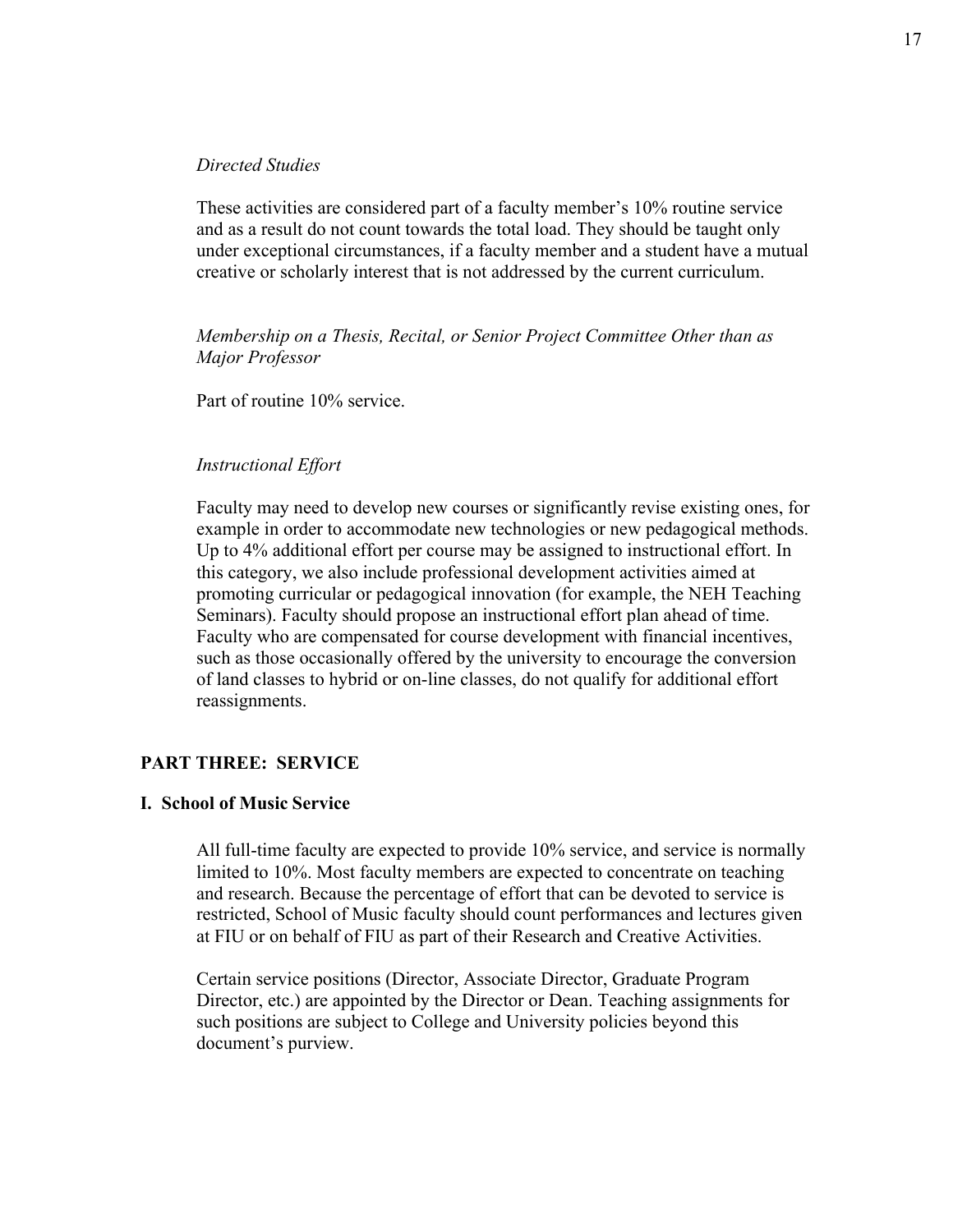From time to time, the School of Music Director might create a special service assignment that exceeds the 10% service norm. Examples of such assignments include, but are not limited to, the following:

- ––Administering a concert series or community program
- ––Writing a Departmental Self Study (e.g., for Academic Affairs or NASM)
- ––Creating or proposing a new program

Such special assignments will normally carry course relief or extra state compensation. They are to be negotiated between the Director and the Individual faculty member, subject to review and approval by the College and Academic Affairs. As such, they are beyond the score of this document.

### **II. College and University Service**

Tenure-earning faculty members, especially senior faculty, routinely serve on college-wide and university-wide committees. A faculty member who is elected to a particularly time-consuming FIU assignment outside the School of Music (e.g., chairing the Senate or one of its major standing committees, such as the UCC) is normally given credit for one or more courses during or following the academic year in which the assignment was fulfilled. Again, although negotiations for such arrangements may begin within the School, they involve policy decisions at upper administrative levels.

### **III. Service to the Profession**

Tenure-earning faculty members are expected to play a role in the governance of their profession. Usually, it is not only a service assignment but also an honor to be asked to chair a session at a national conference, or to edit a peer-reviewed journal, or to judge a national or international competition. Therefore professional service may be counted as evidence of having "arrived" as a scholar, performer, or creative artist, analogous to receiving an award or a grant. Given the 10% limit on service, School of Music faculty members are advised to place their professional service within the Research/Creative Activity category where possible.

It is customary for research universities to grant course release (usually one course per year) while a faculty member serves a term as officer in a national society (e.g., President of AMS, Secretary of NATS) or as editor of a peerreviewed journal or book series. Similar course release is normally granted for faculty hosting national conferences or organizing the music for a major university-wide special project.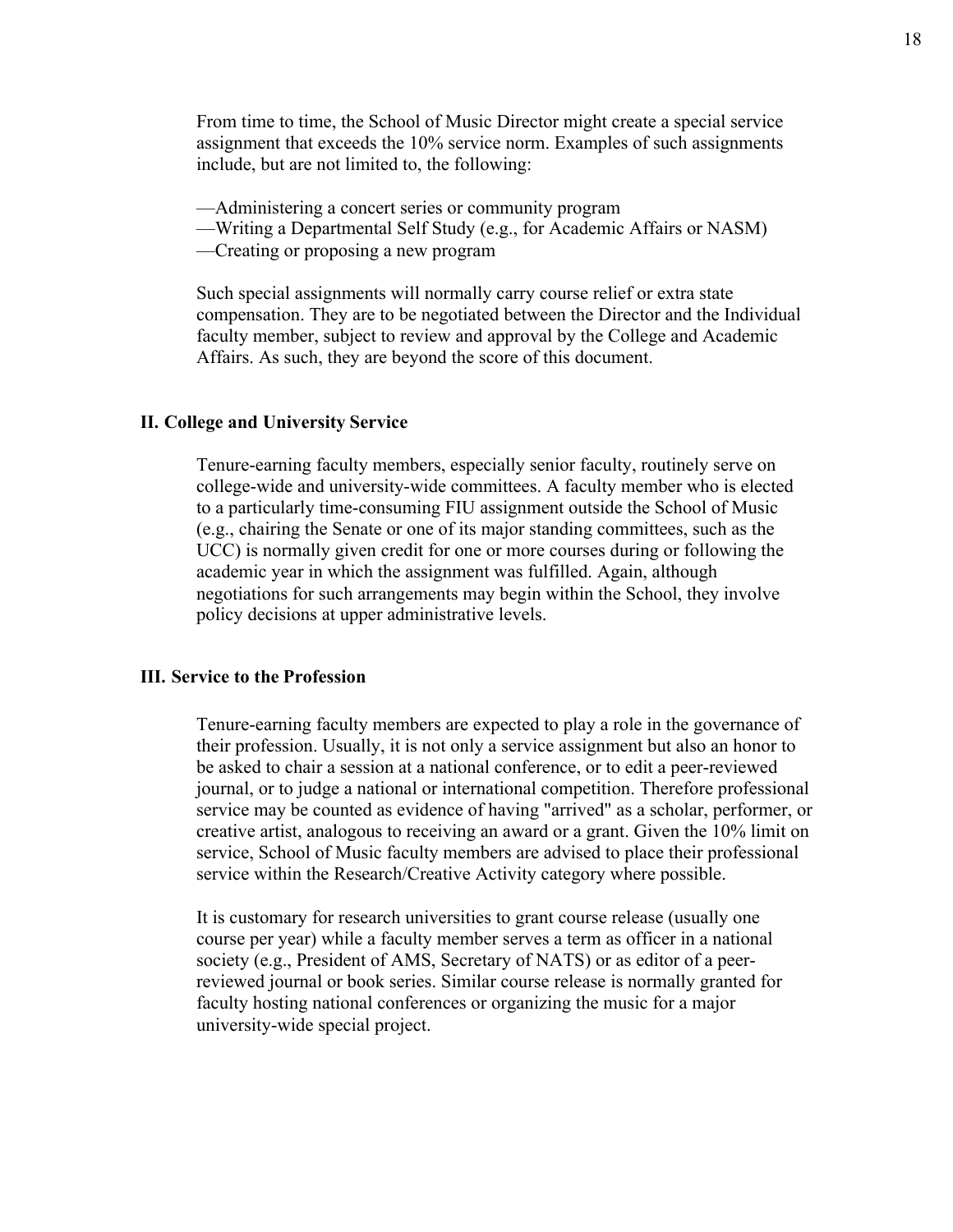## **PART FOUR: DIFFERENTIATED LOAD BECAUSE OF HIGH RESEARCH/CREATIVITY**

In the case of research, any teaching assignment below the 3/2 norm must be for the purpose of producing a tangible and specific work product that cannot be otherwise accomplished. Course release is not given for activities performed in the normal course of the profession, such as practicing, rehearsing, reading, attending conferences (as a non-participant), or otherwise keeping up with one's field. Nor do most research products (a journal article, a concert, a conference paper) merit course release in and of themselves. Research-related course release might be granted for situations such as the following:

—Above average productivity in research and/or creative activities as determined by the Director of the School of Music

––A faculty member is under contract for a scholarly monograph, recording, national or international composition commission that is well underway. She needs to finish it before she is eligible for a sabbatical. The School of Music awards a one-time course release during the final drive toward publication.

––A faculty member has the opportunity to undertake a concert tour at highprofile venues or to give a prestigious, endowed lecture series. These are not "one-off" events but several events in close proximity that will place the faculty member, School of Music, and FIU in the spotlight while demanding a significant commitment on the faculty member's part. The School of Music awards a onetime course release to make this time commitment possible. Similar considerations might be given to a series of peer-reviewed articles published in exceptionally rapid succession.

––A faculty member wins a competitive grant. In the arts and humanities, many grants are enormously prestigious because they are rare, but they do not necessarily generate the external funding for FIU that would allow the faculty member to "buy out" his teaching. The rule of thumb at FIU is that the faculty member may reduce his teaching by one 3 cr. course for such major grants; course release beyond that would have to be supported directly by the grant budget. Examples of major grants include certain NEH and NEA awards. Faculty winning major annual awards such as a Fulbright Scholar or American Academy in Rome must be given course release so that they can accept these awards that bring prestige to our faculty and the School of Music.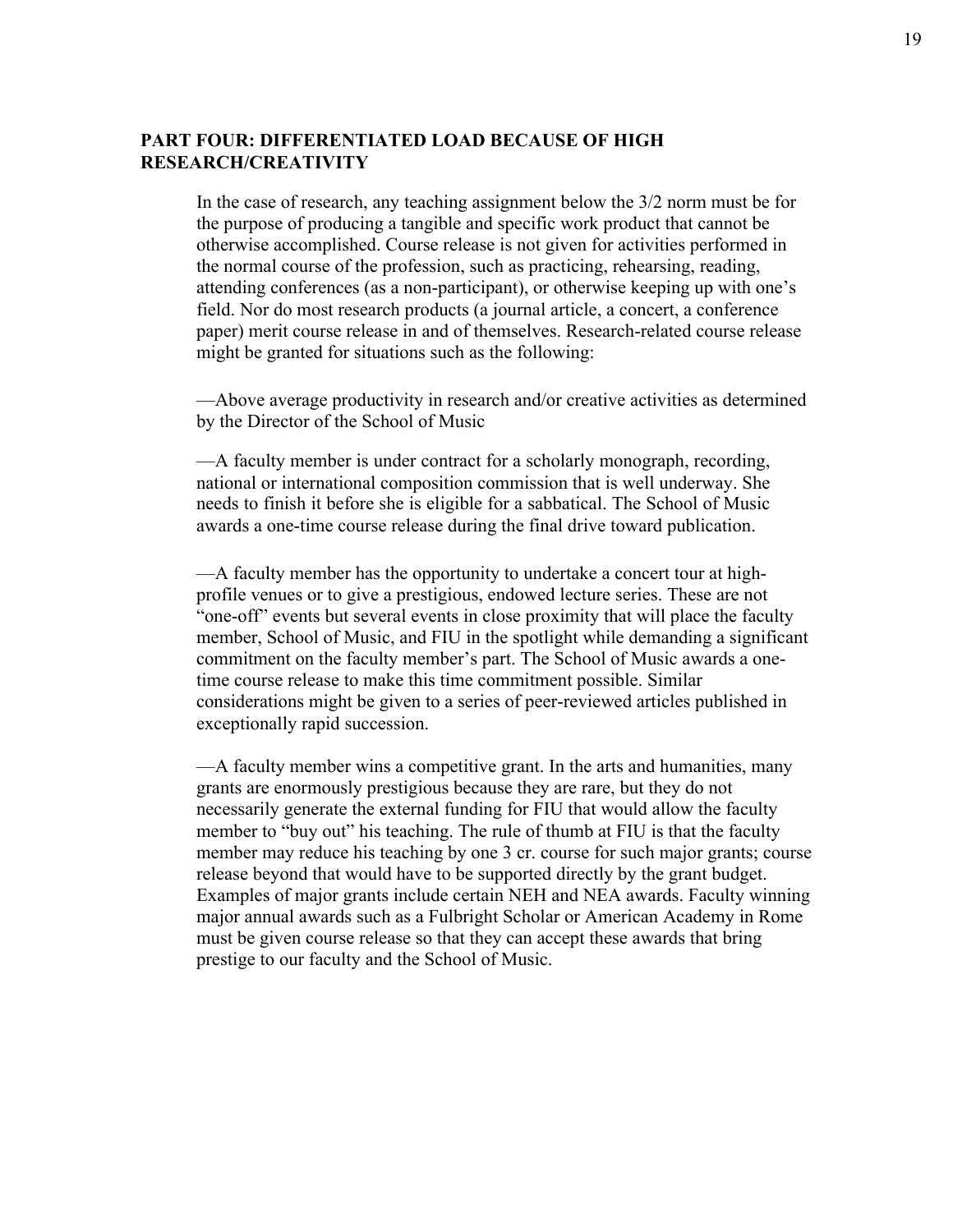#### **PART FIVE: PROCEDURES**

Faculty members must submit their Annual Activities Report to the School of Music Director by May 1. The Activities Report summarizes the faculty member's accomplishments in teaching, service, and research/creative activities over the previous year. It is the faculty member's obligation to articulate and if applicable, document the significance of the activities reported. The Annual Report also includes a self-assessment. Toward that end, faculty members must fill out and submit evaluation rubrics for these three categories. Rubric scores are divisible by the number of categories for which the faculty member qualifies. For instance, the total rubric score for a faculty member with no research assignment is an average of the teaching and service scores: the sum of both rubrics is divided by two to determine the annual report rubric score. For a faculty member whose assignment includes research, teaching, and service, the sum of all three rubrics is divided by three to determine the annual report rubric score. The Director may accept or modify the faculty member's score recommendations.

In addition to submitting their Annual Activities Report, faculty members must also submit a Proposal for Annual Assignment that includes teaching and service preferences for the upcoming year, as well as research/creative plans. The proposal should include supportive documentation for any adjustment in teaching load that may be warranted. By 45 days after the last day of class in the spring semester, the Director composes, signs, and distributes a Faculty Evaluation. The faculty member signs the evaluation to acknowledge having read it. This signature does not indicate that the faculty member agrees or disagrees with the evaluation. Faculty members have the right to point out errors of fact contained in the evaluation and require that the evaluation be rewritten correctly. Should there be a difference of opinion between the faculty member and the Director regarding the evaluation, ideally, the two parties should meet in person to arrive at an understanding regarding a revision of the evaluation should the Director agree that such is appropriate. If not, the faculty member has the right to compose a rebuttal to the evaluation that is to be attached to the evaluation and kept in the faculty member's personnel file.

By 45 days before the first day of class in fall semester, the Director composes, signs, and distributes an Assignment Sheet for each faculty member. The faculty member signs both documents, keeps copies, and returns the originals to the Director by August 1. If further negotiation between the faculty member and the Director is needed, this should also be completed by August 1.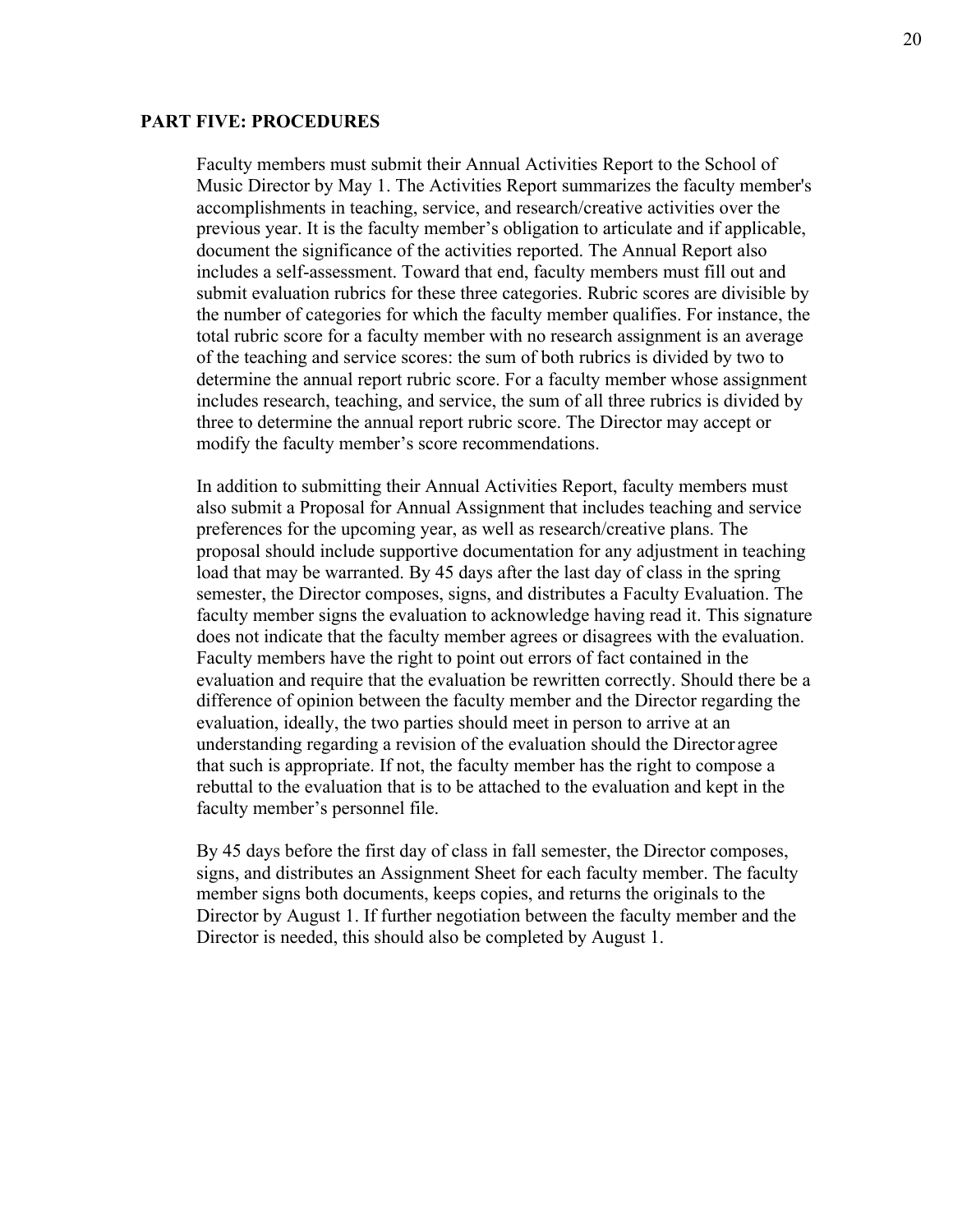# **APPENDIX: TABLES OF ACTIVITY WEIGHTS**

# **TEACHING**

The teaching category is straightforward, because percentages have been calculated by CARTA. The following reproduces the College-wide table:

| <b>Course Type Description</b>                                                  | <b>Assignment Coefficient</b><br>(equivalency to a standard<br>3cr course) | <b>Course Credit Hours</b><br>description                                                                                     | <b>Course Contact Time</b><br>(Contact Minutes / week)                  | <b>Course Contact Time</b><br>Conversion (to 3cr.<br>equivalent) | <b>Enrollment Conversion</b><br>Factor (for large course<br>enrollments) |
|---------------------------------------------------------------------------------|----------------------------------------------------------------------------|-------------------------------------------------------------------------------------------------------------------------------|-------------------------------------------------------------------------|------------------------------------------------------------------|--------------------------------------------------------------------------|
| 2-3 Credit Seminar Course                                                       | $0.1125$ of effort                                                         | $2Cr - 3Cr$                                                                                                                   | Minimum 150 contact<br>minutes per week                                 | na                                                               | $>25$ (x 1.17)                                                           |
| 2-3 Credit Lecture Course                                                       | 0.1125 of effort                                                           | $2Cr-3Cr$                                                                                                                     | Minimum 150 contact<br>minutes per week                                 | na                                                               | 151-250 (x 1.17)<br>251 -350 (x 1.34)<br>$>350$ (x 1.50)                 |
| 4 Credit Lecture/Seminar                                                        | $0.15$ of effort                                                           | 4 Cr                                                                                                                          | Minimum 150 contact<br>minutes per week - varies                        | varies                                                           | 151-250 (x 1.17)<br>251 -350 (x 1.34)<br>$>350$ (x 1.50)                 |
| 1 Credit Lecture/Seminar                                                        | 0.04 of effort                                                             | $1$ Cr                                                                                                                        | Minimum 50 contact<br>minutes per week                                  | varies                                                           | na                                                                       |
| Design Studio                                                                   | 0.22 of effort                                                             | $4Cr - 6Cr$<br>Pre-graduate and<br>Graduate design Studios                                                                    | Minimum 510 contact<br>minutes per week                                 | 255 contact minutes/week                                         | >19(1.34)                                                                |
| 2-3 Credit Individual.<br><b>Applied and Composition</b><br>Lessons             | 0.0225 of effort                                                           | $2Cr-3Cr$<br>Typically constituted as<br>weekly 50 min private<br>lessons                                                     | Minimum 50 contact<br>minutes per week                                  | 250 contact minutes<br>(five lessons equal one 3 cr<br>coursel   | na                                                                       |
| 1 Credit Individual, Applied<br>and Composition Lessons                         | 0.0113 of effort                                                           | $1$ Cr<br>Typically constituted as<br>weekly 25 min private<br>lessons                                                        | Minimum 25 contact<br>minutes per week                                  | 250 contact minutes<br>(ten lessons equal one 3 cr<br>course)    | na                                                                       |
| Large Ensemble Coaching                                                         | $0.1125$ of effort                                                         | Varies                                                                                                                        | Minimum 200 contact<br>minutes/week                                     | na                                                               | >30(1.17)<br>>50(1.34)<br>$>70$ (1.50)                                   |
| 1 Credit Chamber<br>Ensemble                                                    | $0.022$ of effort                                                          | 1Cr<br>Typically constituted as<br>weekly Ensemble lessons<br>(per student group)                                             | Minimum 50 contact<br>minutes per week                                  | 250 contact minutes<br>(five lessons equal one 3 cr<br>course)   | na                                                                       |
| Sight Singing, Music Ed,<br>Technique, Other<br>Ensembles & Lab-type<br>classes | 0.08 of effort                                                             | Varies                                                                                                                        |                                                                         | na                                                               | na                                                                       |
| Thesis / Master Project.<br>Recital Sequence                                    | 0.1125 of effort                                                           | 9 credits of lessons & 6<br>credits of thesis                                                                                 | Minimum 150 contact<br>minutes per week                                 | na                                                               | na                                                                       |
| Theatre Lab<br>(Variable Credits)                                               | 0.04 of effort                                                             | $1 Cr - 2 Cr$<br>A single course's content is<br>typically shared amonast<br>2-4 faculty. Each faculty<br>receives .04 credit | Minimum 360 contact<br>minutes per week (shared<br>amongst 2-4 faculty) | na                                                               | na                                                                       |
| Theatre Thesis / Senior<br>Project                                              | 0.08 of effort                                                             |                                                                                                                               | Minimum 100 contact<br>minutes per week                                 | 150 contact minutes                                              | na                                                                       |
| <b>New Course Development</b><br>or Maior Curriculum<br>Development             | 0.04 of effort                                                             | Specific duties and<br>expected deliverables are<br>to be outlined in memo<br>from Chair and attached<br>to Annual Assianment | Minimum 50 minutes per<br>week                                          | 150 contact minutes                                              | na                                                                       |

#### **Appendix A: Course Equivalency Matrix**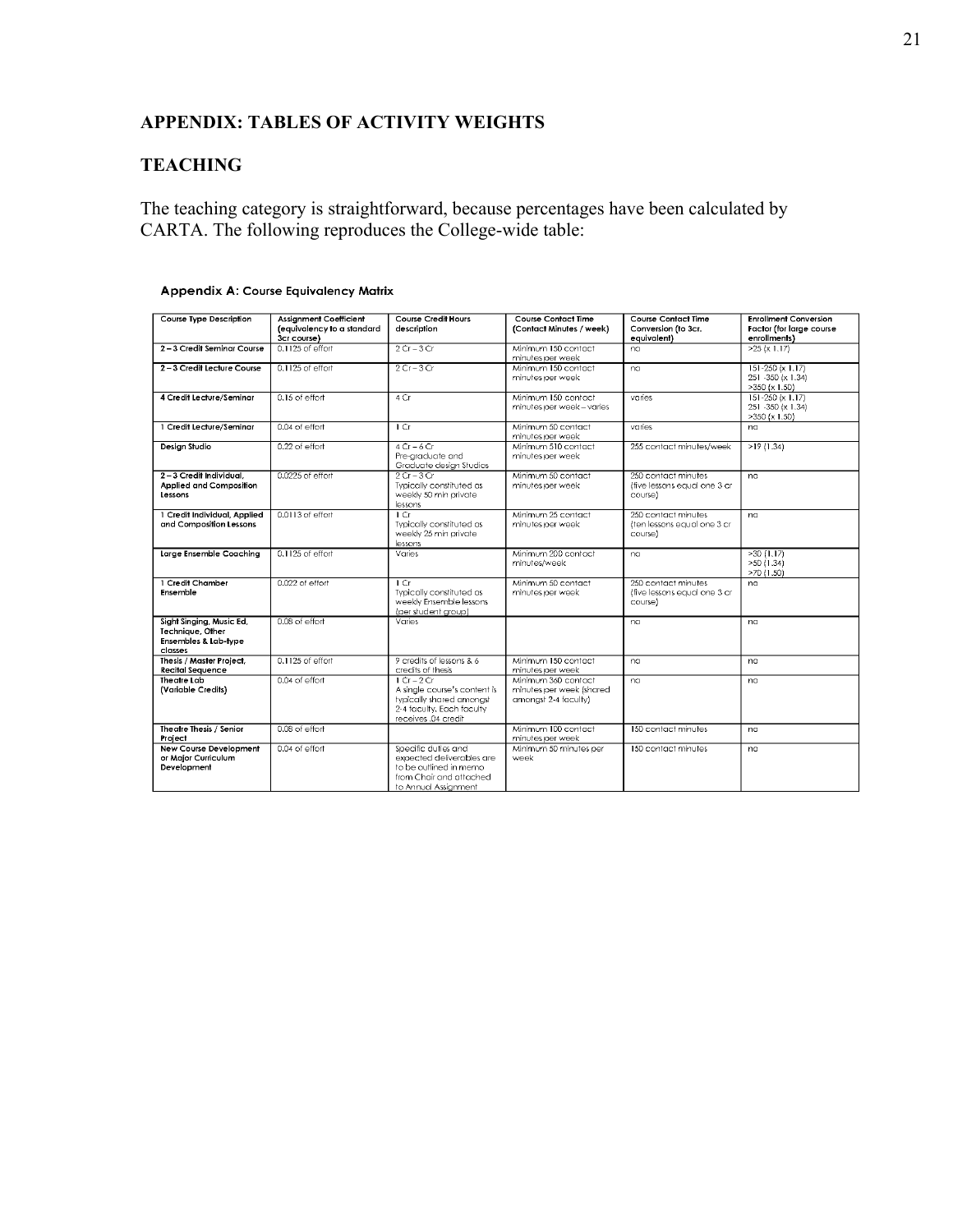### **SERVICE**

Many School of Music faculty members serve as an Area Coordinator (AC). This can be a time-consuming assignment. Faculty members serving as ACs of an applied area (or music education, which involves many visits to area public schools to supervise student teaching) should serve on just one committee (preferably not as the chair) and avoid college and university-wide service for the duration of their AC appointment. They should accept service to their profession only if it can enhance their Research and Creative Activities.

Remaining faculty members will therefore take the lead in chairing SOM committees, serving on College and University-wide committees, and taking on special assignments (e.g., coordinating the course schedule or the SOM's commencement performances). It is beyond the scope of this document to anticipate every possible special assignment and calculate its weight, but common sense can easily suggest appropriate solutions on a case-by-case basis. For example, coordinating the class schedule is surely less work than serving as the AC of an applied area, but it is more work than serving on a committee, or even chairing one. So approximately 4% (like being the AC of theory or history) would be an appropriate percentage.

| Administrative/Advising                                                                                    | <b>Assignment Effort</b> |
|------------------------------------------------------------------------------------------------------------|--------------------------|
| Area Coordinator                                                                                           | $4 - 7\%$                |
|                                                                                                            |                          |
|                                                                                                            |                          |
| <b>Routine School of Music Service</b>                                                                     | $1\%$                    |
| (attending monthly faculty meetings, Departmental Recitals, Commencement, performances in one's            |                          |
| area, serving on thesis/recital committees as second or third member, occasional <i>voluntary</i> directed |                          |
| study)                                                                                                     |                          |

| <b>Professional Governance</b>      | Officer | Committee<br>Member | <b>Committee Chair</b> | <b>Assignment Effort</b>         |
|-------------------------------------|---------|---------------------|------------------------|----------------------------------|
| Regional, Discipline-Related        | N       |                     | N                      | $2.0\%$                          |
| Regional, Discipline-Related        | N       |                     |                        | $4.0\%$                          |
| Regional, Discipline-Related        |         |                     |                        | Special case to be<br>negotiated |
| (Inter)National, Discipline-Related |         |                     | N                      | $3.0\%$                          |
| (Inter)National, Discipline-Related |         | v                   | v                      | $5.0\%$                          |
| (Inter)National, Discipline-Related | v       |                     |                        | Special case to be<br>negotiated |

| <b>FIU Governance</b>           |              |   |         |
|---------------------------------|--------------|---|---------|
| School                          |              | N | $2.0\%$ |
| School                          |              |   | $3.0\%$ |
| College                         |              | N | $2.0\%$ |
| College                         | $\mathbf{v}$ |   | $3.0\%$ |
| University                      |              | N | $2.0\%$ |
| University                      |              |   | $3.0\%$ |
| <b>Faculty Senate Committee</b> |              | N | 2.5%    |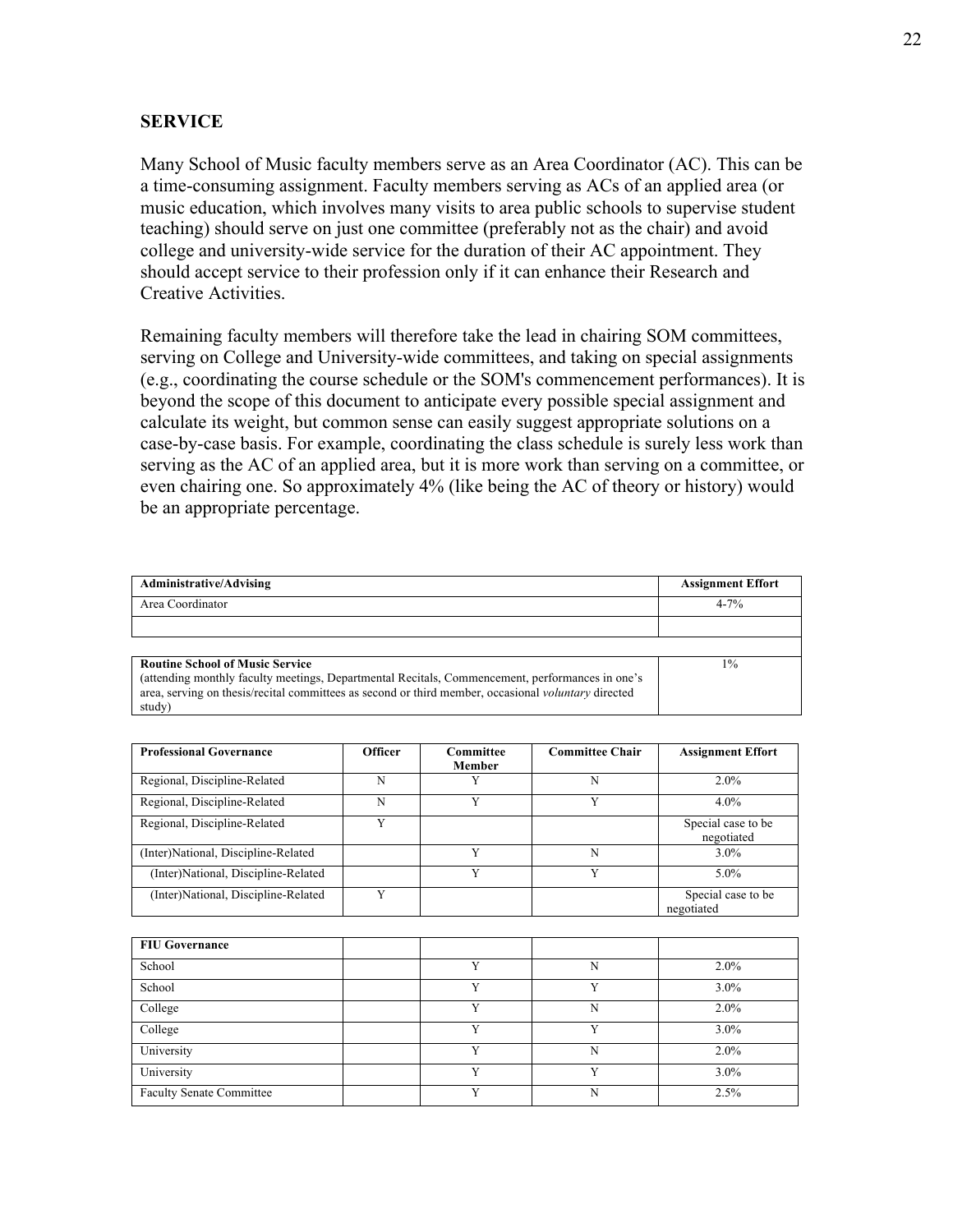| <b>Faculty Senate Committee</b> |  | $5.0\%$ |
|---------------------------------|--|---------|
| <b>Faculty Senator</b>          |  | $2.0\%$ |
| <b>UFF Senate Committee</b>     |  | 2.5%    |
| <b>UFF Senate Committee</b>     |  | 5.0%    |
| <b>UFF</b> Senator              |  | $2.0\%$ |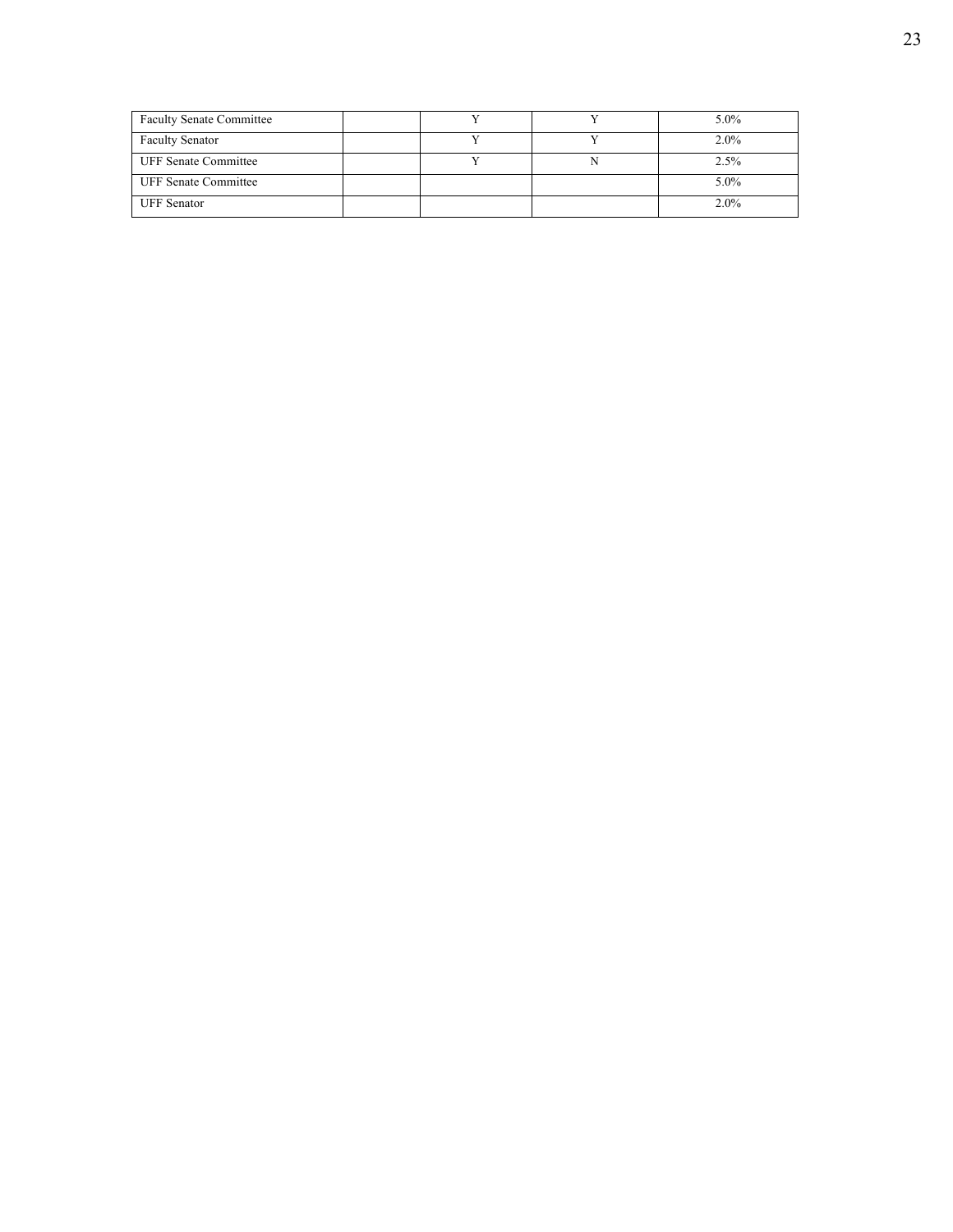### **Research/Creative Activities**

This following table is intended only as a rough guide for determining how some of the many such activities in which School of Music faculty engage might be weighted in arriving at an annual assignment. As an example of the difficulties involved, consider a professional paper or a performance. In principle, a juried or otherwise limited intervention should count more than an invited one. An invitation to deliver a plenary paper at an international conference or to teach a master class at a prestigious conservatory, however, is often the mark that one has arrived in a given field. The table below does adjust the weight of invited papers slightly downwards, but the distinction associated with any scholarly or creative event is ultimately something to be demonstrated on a case-by-case basis. These are the sorts of considerations that tenure and promotion evaluators routinely struggle with. It is beyond the scope of this document to determine a weight for every conceivable situation. All this document can do is to suggest a percentage of effort for research and creative activities, with the caveat that the actual effort may be adjusted depending on any number of considerations.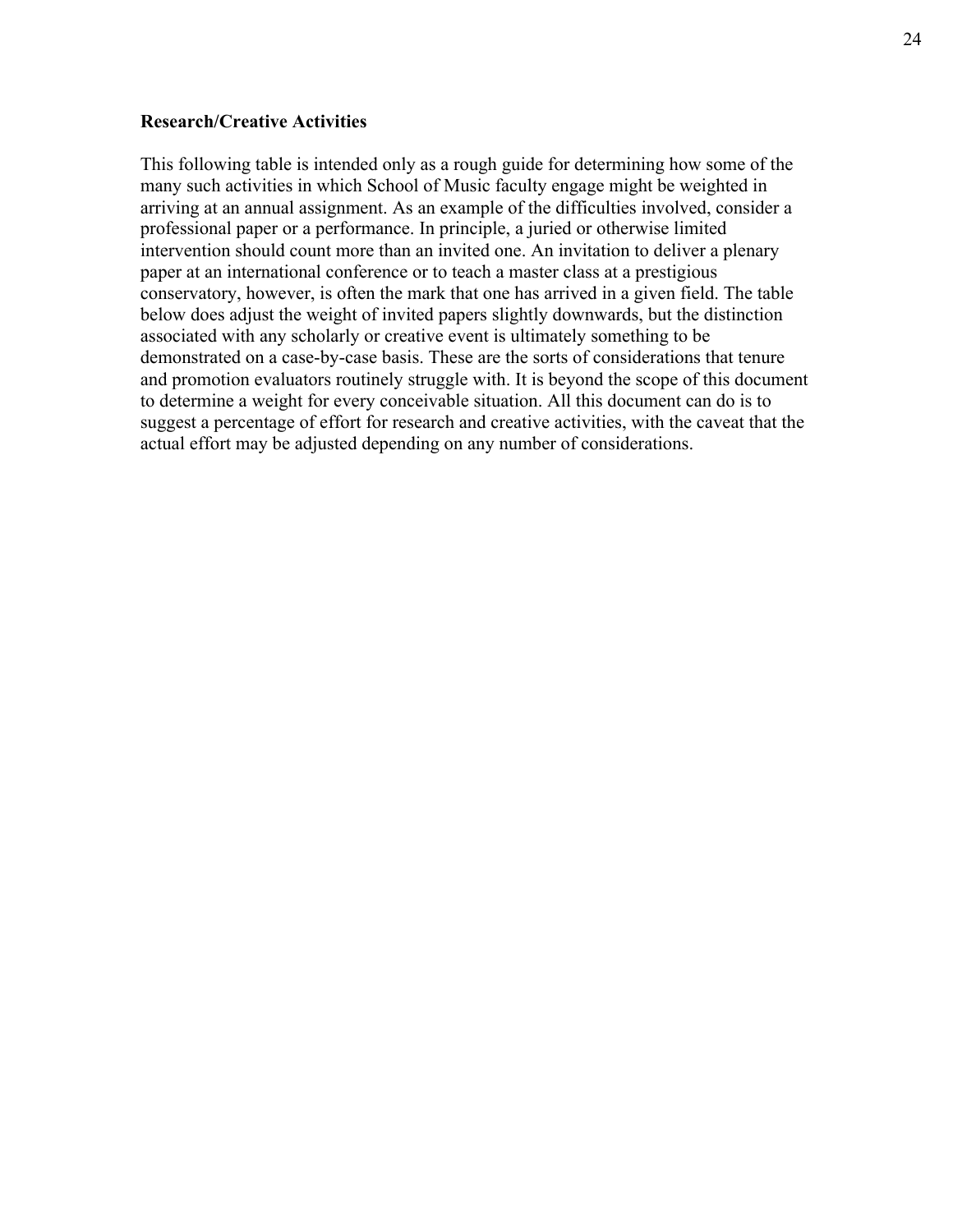| Professional Performances (e.g., as<br>performer or composer), and Other<br>Professional Appearances (e.g., clinics,<br>master classes) | <b>Maximum</b><br><b>Assignment Effort</b><br>(15-20 performances and professional<br>appearances in a mix of venues is the norm) |
|-----------------------------------------------------------------------------------------------------------------------------------------|-----------------------------------------------------------------------------------------------------------------------------------|
| University                                                                                                                              | $0.5\%$                                                                                                                           |
| Regional, National, International                                                                                                       | $0.5-2.5\%$ per event depending on venue                                                                                          |

| <b>Publications, Compositions, and Recordings</b>                                                                                      | <b>Discipline Peer Reviewed</b> | <b>Maximum</b><br><b>Assignment Effort</b>                                                                  |
|----------------------------------------------------------------------------------------------------------------------------------------|---------------------------------|-------------------------------------------------------------------------------------------------------------|
| Journal Article                                                                                                                        | Y                               | 27.5%                                                                                                       |
| Journal Article                                                                                                                        | N                               | 15%                                                                                                         |
| Chapter in Book (other than textbook)                                                                                                  | Y                               | 27.5%                                                                                                       |
| Editor of Book (with contribution of<br>introduction and one chapter)                                                                  | Y                               | 27.5%                                                                                                       |
| Single-Authored Monograph                                                                                                              | Y                               | 27.5%                                                                                                       |
| Recording as Producer & Performer,<br>Write Liner Notes, Major Label                                                                   |                                 | 27.5%                                                                                                       |
| Recording as Performer, Major Label                                                                                                    |                                 | $6.25\% - 50\%$ depending<br>on role (orchestra<br>member? soloist? one<br>selection? entire<br>recording?) |
| Critical Edition (with notes, editor-authored<br>essays)                                                                               | Y                               | 27.5%                                                                                                       |
| Textbook (Hardcopy)                                                                                                                    | $\overline{Y}$                  | 27.5%                                                                                                       |
| Review-Article in peer-reviewed Journal                                                                                                | Y                               | 17.5%                                                                                                       |
| Review                                                                                                                                 |                                 | 10%                                                                                                         |
| Non-FIU Program Notes per Concert, Major<br>Orchestra, Opera Company, Concert Series, or<br>Festival, miscellaneous brief publications |                                 | $2-7.5%$ depending on<br>length, prestige of venue                                                          |
| National or International Conference Paper (peer<br>reviewed)                                                                          | $\overline{Y}$                  | 10%                                                                                                         |
| Regional Conference Paper (peer-reviewed)                                                                                              | $\overline{Y}$                  | $5\%$                                                                                                       |
| Invited talks and conducting engagements                                                                                               |                                 | $2-7.5%$ depending on<br>prestige of venue                                                                  |

| <b>Competitive Grants/Awards</b>                                                                   |           | Maximum<br><b>Assignment Effort</b> |
|----------------------------------------------------------------------------------------------------|-----------|-------------------------------------|
| Major Competition                                                                                  |           | 50%                                 |
| Major year-long grant(e.g., NEH, NEA)                                                              |           | 50%                                 |
| <b>Honorific Service to the</b><br><b>Profession</b>                                               |           |                                     |
| Member, Editorial Board                                                                            | 5%        |                                     |
| Scholarly Journal or Series Editor                                                                 | 12.5%     |                                     |
| Adjudication of Performance or Composition<br>Competitions (depends on visibility, prestige)       | $1 - 3\%$ |                                     |
| Peer Reviewer of Book Manuscript                                                                   | 3%        |                                     |
| Peer Reviewer of Article, CD, or Tenure-and-<br>Promotion file and Writer of Liner Notes for<br>CD | $1\%$     |                                     |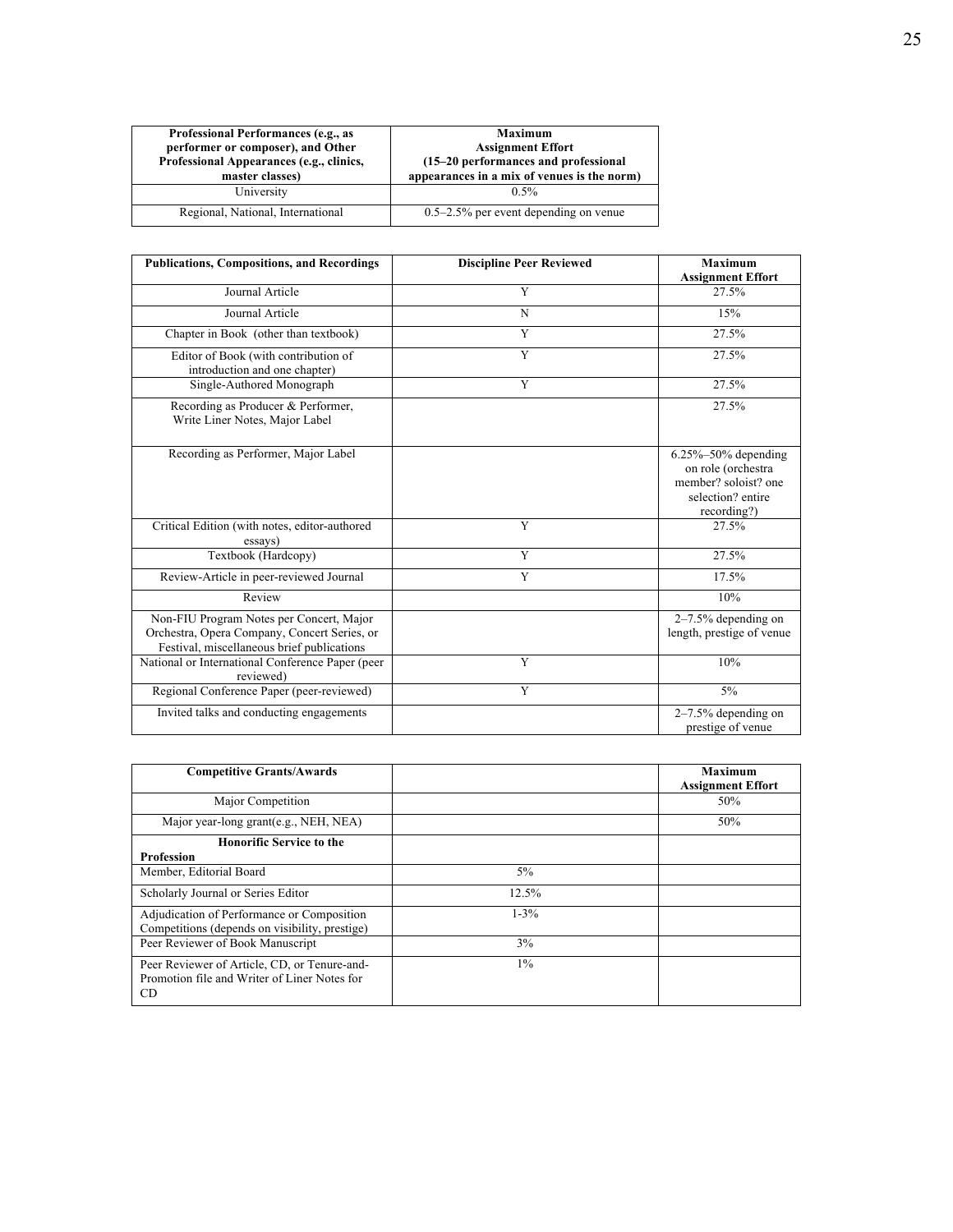### **PART SIX: Merit Raise and Merit Bonus Evaluation**

#### **Introduction and Definitions**

For the sake of clarity and to adhere to university policy, in this document, the word "bonus" indicates a one-time cash reward whereas the term "raise" refers to an increase in base pay.<sup>4</sup>

Toward that end:

ï The SOM Merit Policy supplements, but does not supersede, the criteria articulated in the CBA and the most current CARTA and FIU documents concerning salaries and employee performance evaluation;

ï Underlying this process is the assumption that each faculty member is meeting established contractual expectations; merit bonuses and raises reward exceptional activity above and beyond those expectations.

### **Procedures.**

Annual assignments and evaluations are used to determine merit bonuses/raises, which recognize faculty activities that exceed the annual assignment or expectations. Activities that are already compensated for by salary or course relief are ineligible for merit consideration unless they are beyond contractual obligations.

The period of time to be considered for merit recognition is determined by whether the award is a one-time bonus or a merit raise. A one-time bonus is awarded based on activities since the last annual evaluation that was considered for the purposes of a merit bonus. A merit raise is based on the faculty member's evaluations since the last merit raise. Activities are assessed cumulatively rather than semester-by-semester.

The procedure is as follows:

1. One-time bonuses and merit bonus raises are awarded to eligible faculty members who have applied for the award, up to the maximum percentage of the faculty allowed by the Florida State Legislature. The merit bonus pool is divided into three tiers, and the amount granted to those in each tier depends upon the amount in the bonus pool and the number of faculty members in each tier. There is no requirement that each tier contains the same number of faculty members. The merit raise pool is divided so that the members of each tier receive the same amount.

 $4A$  "merit raise" is understood to be the equivalent of a "merit bonus raise."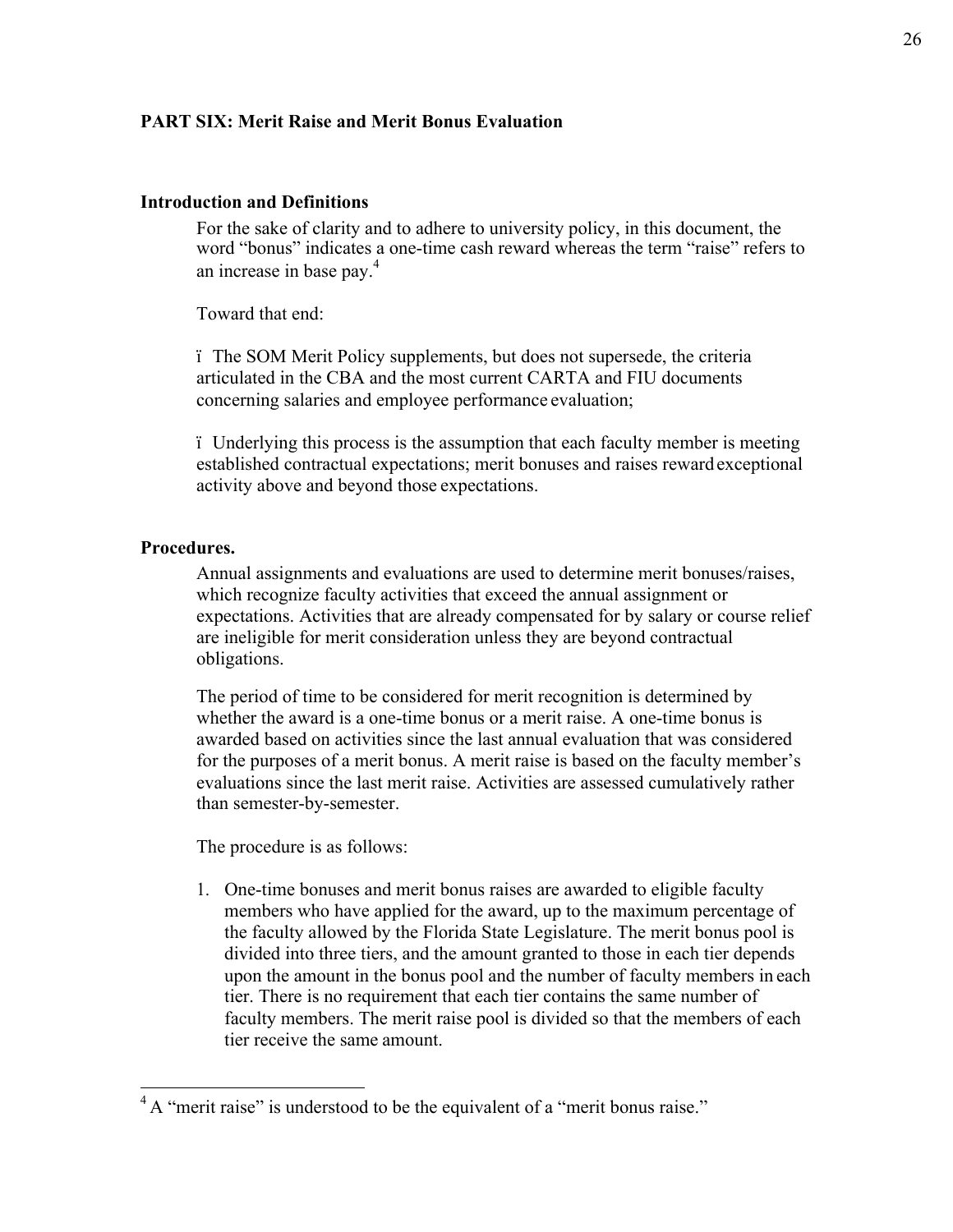- 2. One application serves for all merit bonuses or raises to be awarded in any given academic year.
- 3. Faculty members who receive a cumulative annual report score greaterthan 2.0 are eligible to apply for a merit bonus/raise.
- 4. If the merit bonus/raise period covers more than one annual report, the cumulative score for the purpose of determining merit bonus/raise eligibility is the average of all the annual report scores for that period.
- 5. To be considered for a merit bonus/raise, faculty members must submit a dossier that includes a one-page application and optional documentation to support the application. The one-page application, addressed to the Director of the School of Music, describes how the exceptional quality of the faculty member's work merits reward. Documentation may include concert programs, the title page of an article or book, a CD cover, etc. Each applicant's dossieris to be made available to the entire faculty.<sup>5</sup>
- 6. Merit bonuses/raises will be determined by a combination of the annualreport score and the submitted dossier.
- 7. 30 days prior to the application due date, the Director will communicate to the faculty the period of time for which the bonus is to be considered, when the bonus/raise application is due, and the mechanism and format (hard copy or electronic) for submission of the dossiers. Within 30 days of the application, the Director will announce to the SOM faculty the names of the merit bonus/raise recipients. The announcement will include the winners' annual report scores and a brief rationale explaining the reason the faculty member was awarded merit.

<sup>&</sup>lt;sup>5</sup> The dossiers are to be either uploaded to the Faculty SharePoint site or assembled into a 3-ring binder to be kept in the Music Office and made available to the music faculty.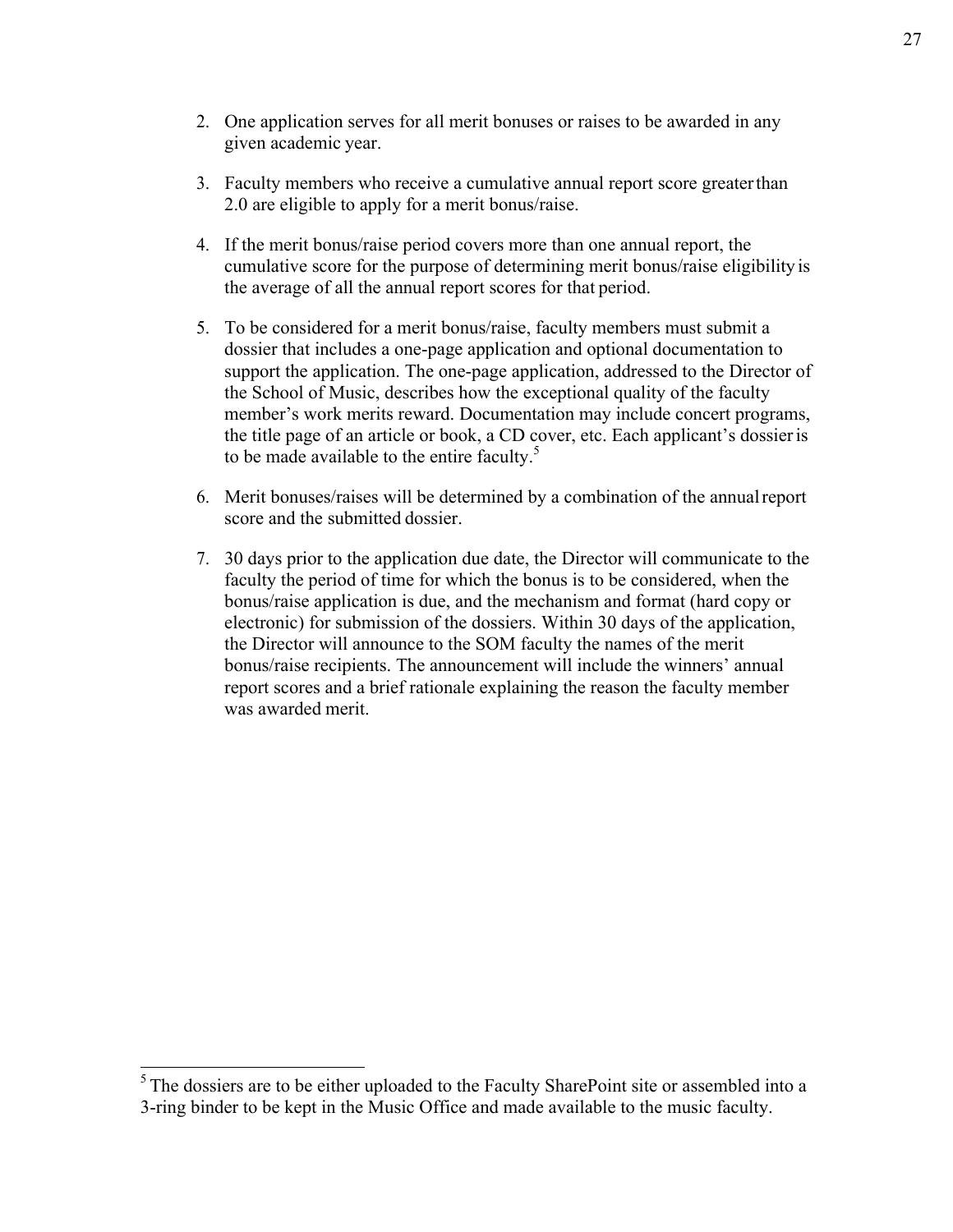## **FORMS**

The next several pages provide the following forms to be used in the faculty assignment and evaluation process in a format that can be easily extracted for copying or printing:

Annual Report Template

Long-term Project Addendum

Faculty Teaching Evaluation Rubric

Faculty Research and Creative Activities Evaluation Rubric

Faculty Service Evaluation Rubric

Faculty Service to the Profession Evaluation Rubric

Faculty Assignment Template

These forms are also available separately on the Faculty Resources Web Site.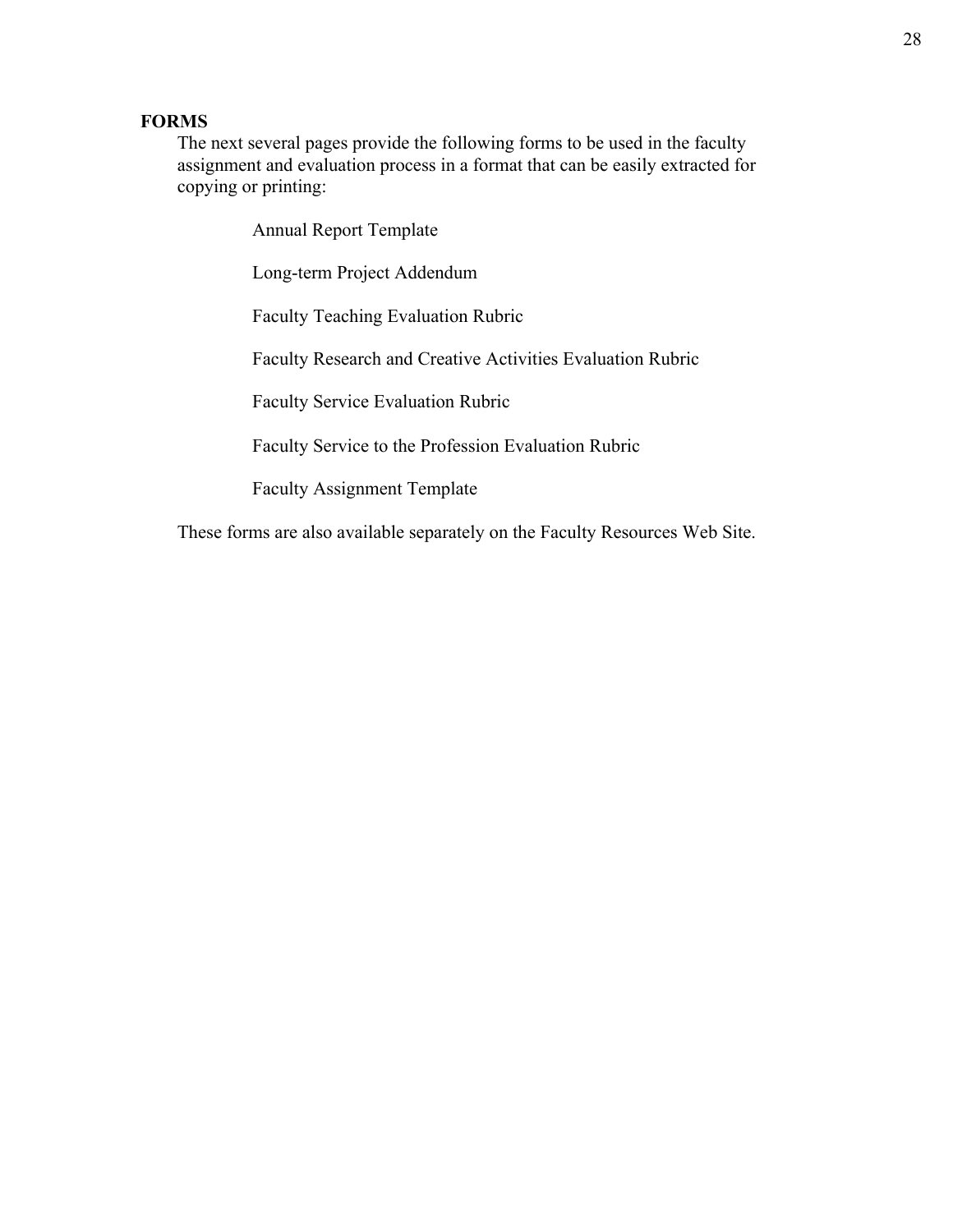# **FIU School of Music Annual Report Outline (see workload policy as a guide)**

**Name: Date:**

**I. TEACHING (list classes, number of students, and other pertinentinfo)**

*Fall Semester* 

*Spring Semester*

# **II. SERVICE**

*University Service*

*School of Music Service (attendance at faculty, committee, and other meetings, etc.)*

*Community Service* 

*National/International Service*

# *III.* **RESEARCH/CREATIVE ACTIVITIES**

*Performances (Place, Date, Composition Titles)* 

*Publications (Title, Publisher, Date)*

*Recordings and Scores (Track Title, CD Title, Publisher, Date)* 

*Papers and Presentations (Conference, Place, Date)*

*Other Scholarly and Creative Activities*

# **IV. SUMMARY**

In this section, please assess your accomplishments over the past academic year in terms of the goals set forth in the annual assignment. Where did you exceed your expectations, and where did you fall short? What obstacles prevent you from accomplishing your goals, and how can you facilitate their successful accomplishment next year?

# **V. PROPOSED ANNUAL ASSIGNMENT**

Suggest your annual assignment in terms of teaching, service, and creative activity (please see our faculty workload policy if you have questions).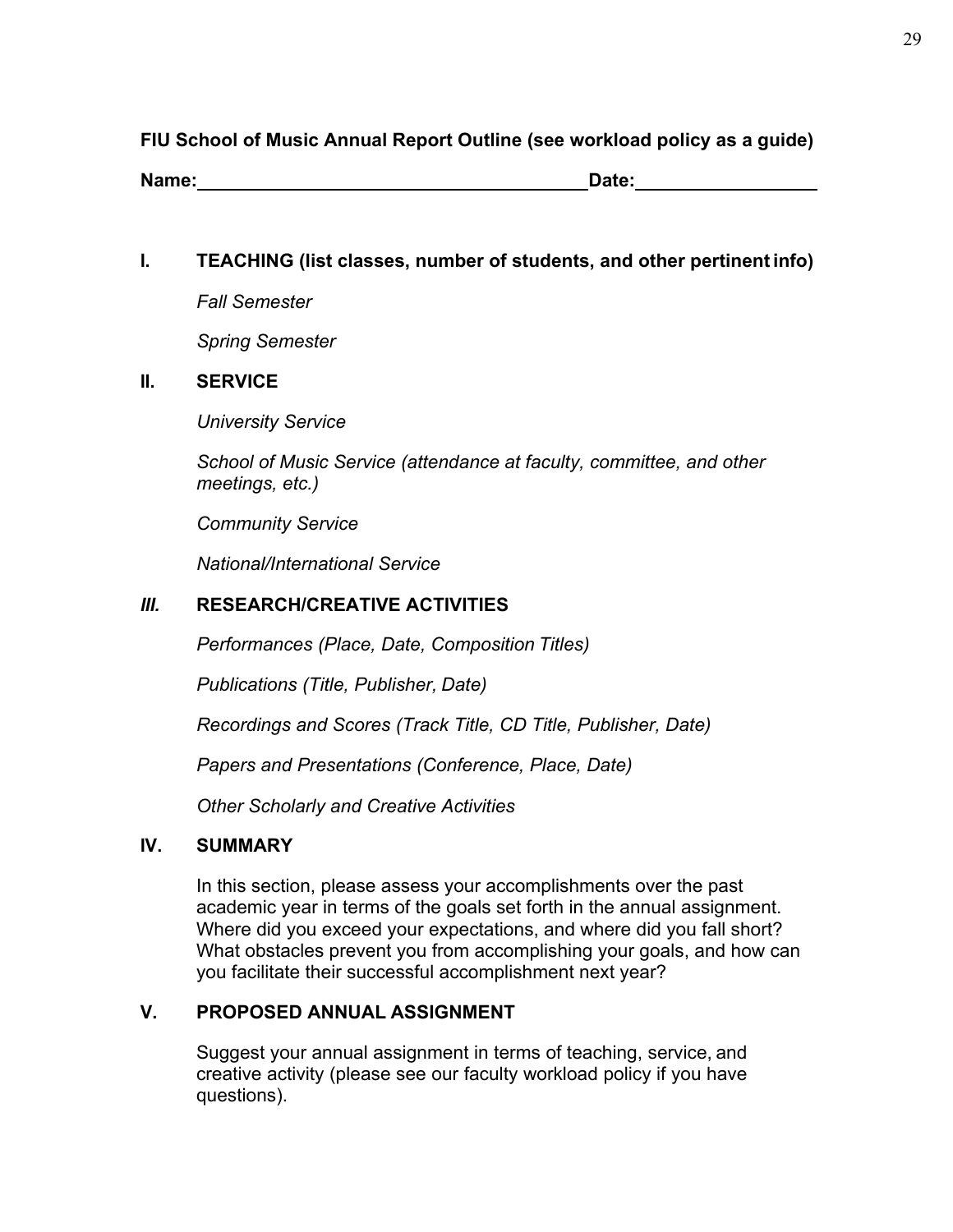| <b>TEACHING</b>                                                                         | <b>Exceeds</b><br><b>Expectations</b><br>3                          | <b>Meets</b><br>Assignment/<br><b>Expectations</b>                                     | <b>Does not Meet</b><br>Assignment/<br><b>Expectations</b>                                                               | N/A    | <b>Score</b> |
|-----------------------------------------------------------------------------------------|---------------------------------------------------------------------|----------------------------------------------------------------------------------------|--------------------------------------------------------------------------------------------------------------------------|--------|--------------|
| Grade and Book<br>Submission,<br>Office Hours                                           | N/A                                                                 | Submits grades and<br>book orders on<br>time, office hours<br>are posted on door.      | Does not submit<br>own grades or<br>book orders on<br>time or at all,<br>office hours not<br>posted and does<br>not meet |        |              |
| Teaching - Class,<br>lessons and<br>rehearsals                                          | N/A                                                                 | Teaches all<br>scheduled classes/<br>lessons/rehearsals,<br>or reschedules<br>mutually | Does not teach<br>all scheduled<br>classes/lessons/<br>rehearsals.                                                       |        |              |
| Syllabus - FIU<br>Requirements                                                          | N/A                                                                 | <b>Follows</b><br>requirements.                                                        | Does not follow<br>requirements.                                                                                         |        |              |
| Student<br><b>Evaluations (All</b><br>f/t classroom and<br>applied<br>faculty/teachers) | Student evaluation<br>ratings are<br>consistently 85% or<br>higher. | Student evaluation<br>ratings are<br>consistently 75%                                  | Student<br>evaluation<br>ratings are<br>consistently<br>below 75%                                                        |        |              |
|                                                                                         |                                                                     |                                                                                        |                                                                                                                          | TOTAL: |              |

Miscellaneous and Notes: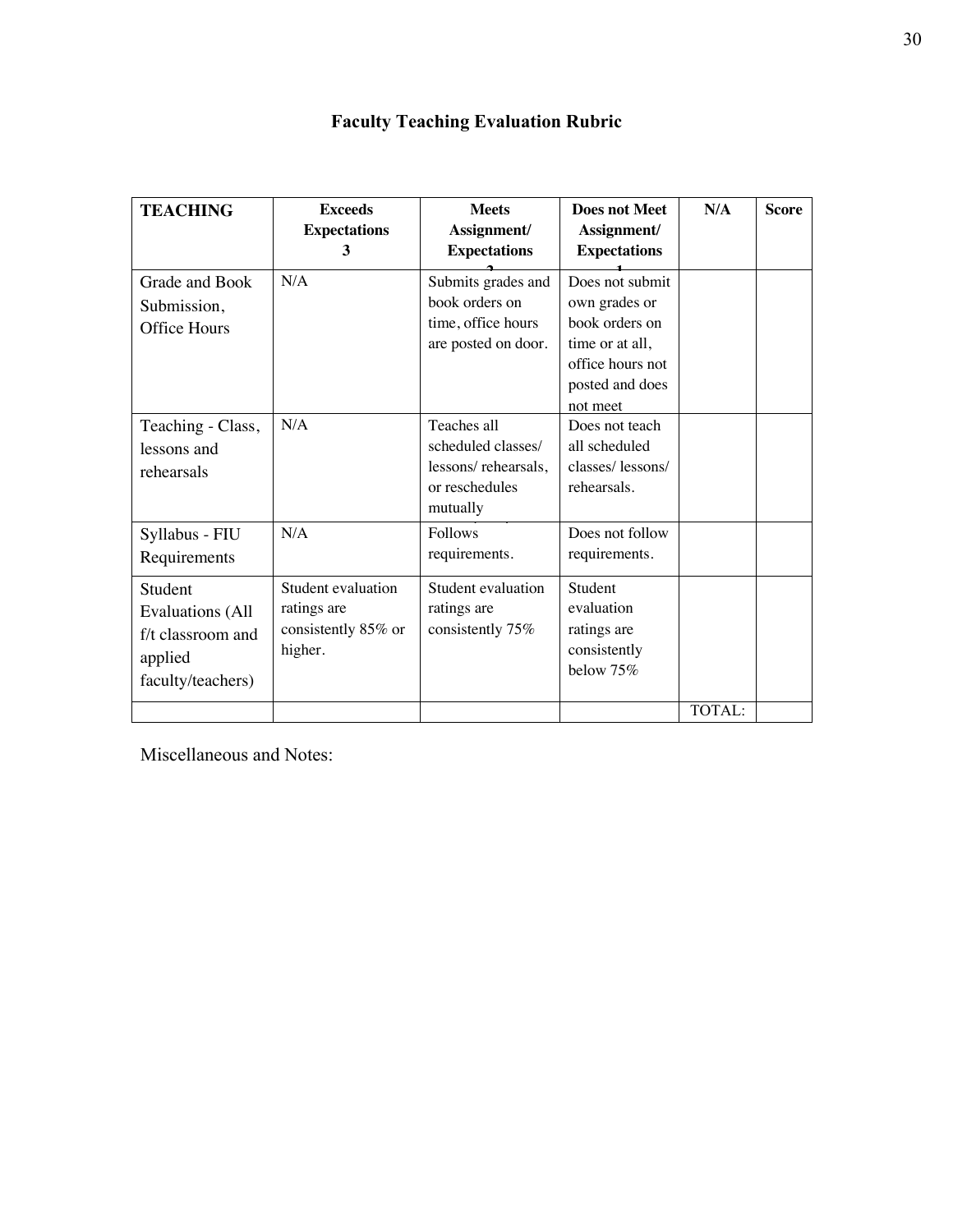**Faculty Research and Creative Activities Evaluation Rubric**

| <b>RESEARCH &amp;</b>                                                                                                                                                                | <b>Exceeds</b>                                                                   | <b>Meets</b>                                                      | <b>Does not Meet</b>                                                | N/A    | <b>Score</b> |
|--------------------------------------------------------------------------------------------------------------------------------------------------------------------------------------|----------------------------------------------------------------------------------|-------------------------------------------------------------------|---------------------------------------------------------------------|--------|--------------|
| <b>CREATIVE</b>                                                                                                                                                                      | Assignment/                                                                      | Assignment/                                                       | Assignment/                                                         |        |              |
| <b>WORK</b>                                                                                                                                                                          | <b>Expectations</b>                                                              | <b>Expectations</b>                                               | <b>Expectations</b>                                                 |        |              |
|                                                                                                                                                                                      | 3                                                                                |                                                                   |                                                                     |        |              |
| Performances in<br>which faculty<br>participates in<br>person                                                                                                                        | Number and scope<br>of performances<br>exceed assignment                         | Number and<br>scope of<br>performances<br>match<br>assignment     | Number and<br>scope of<br>performances do<br>not meet<br>assignment |        |              |
| Recordings in<br>which faculty<br>actively<br>participates in<br>person                                                                                                              | Progress exceeds<br>assignment or<br>recording is released                       | Progress matches<br>assignment                                    | Progress does not<br>meet assignment                                |        |              |
| Publications<br>(articles, books or<br>monographs,<br>critical editions,<br>books as editor,<br>book chapters,<br>program notes,<br>CD liner notes,<br>book or recording<br>reviews) | Progress exceeds<br>assignment or article<br>is published                        | Progress matches<br>assignment                                    | Progress does not<br>meet assignment                                |        |              |
| Compositions                                                                                                                                                                         | Progress exceeds<br>assignment or<br>composition is<br>published                 | Progress matches<br>assignment                                    | Progress does not<br>meet assignment                                |        |              |
| Awards                                                                                                                                                                               | National or<br>international awards                                              | Local or regional<br>Awards                                       | N/A                                                                 |        |              |
| <b>Positive Reviews</b><br>Received                                                                                                                                                  | In national or<br>international<br>publications                                  | In local or<br>regional<br>publications                           | N/A                                                                 |        |              |
| Invited Talks,<br>Masterclasses, or<br>Conducting<br>Engagements                                                                                                                     | For national or<br>international<br>institutions                                 | For local or<br>regional<br>institutions                          | N/A                                                                 |        |              |
| Conference<br>Presentations                                                                                                                                                          | For national or<br>international<br>conferences                                  | For local or<br>regional<br>conferences                           | N/A                                                                 |        |              |
| Grants                                                                                                                                                                               | National or<br>international grants                                              | Local or regional<br>grants                                       | N/A                                                                 |        |              |
| Serving as invited<br>panelist, judge,<br>editor, outside<br>reviewer                                                                                                                | National or<br>international venues<br>(e.g., competitions,<br>juries, journals, | Local venues or<br>less highly<br>regarded journals<br>or presses | N/A                                                                 | TOTAL: |              |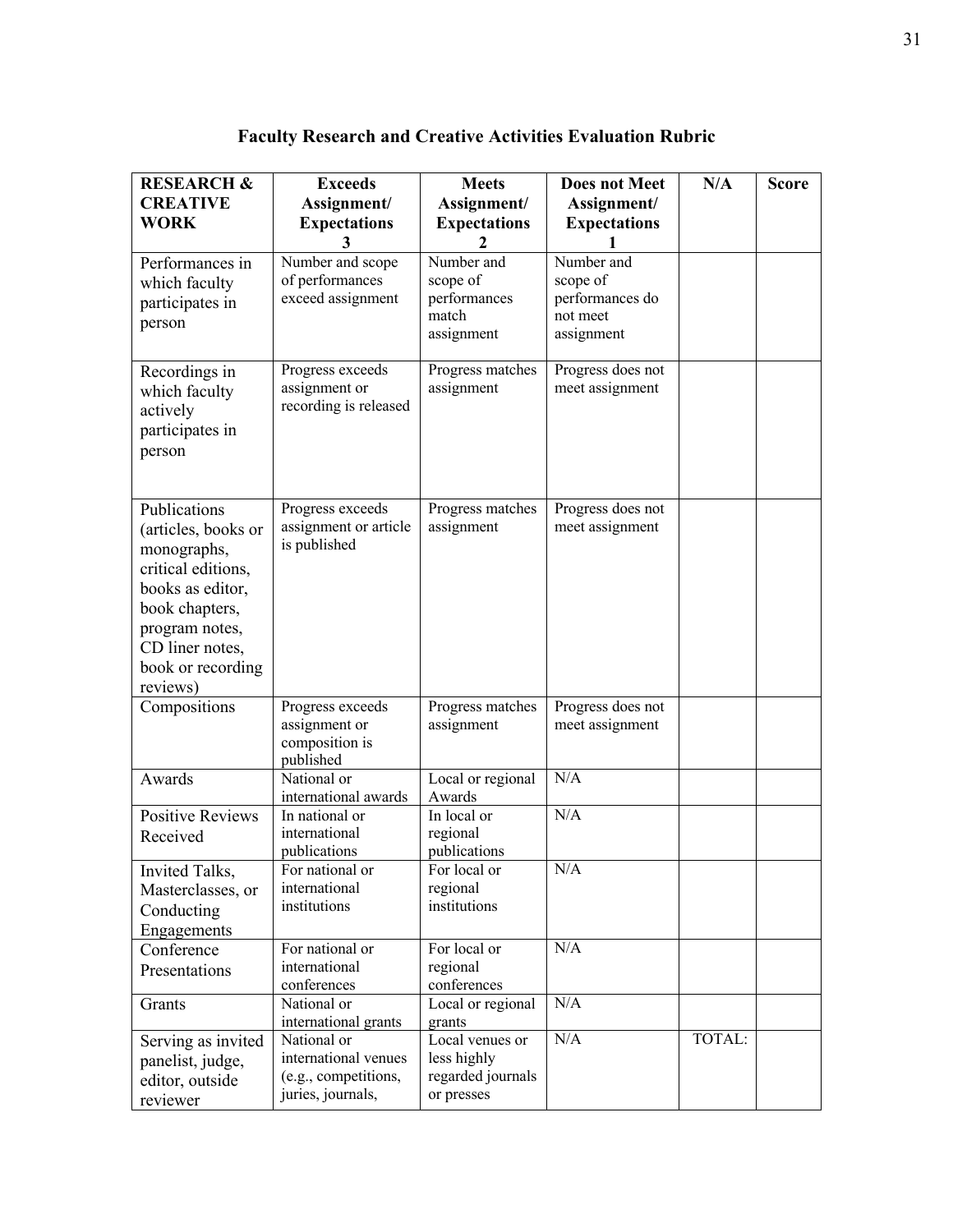Miscellaneous and Notes: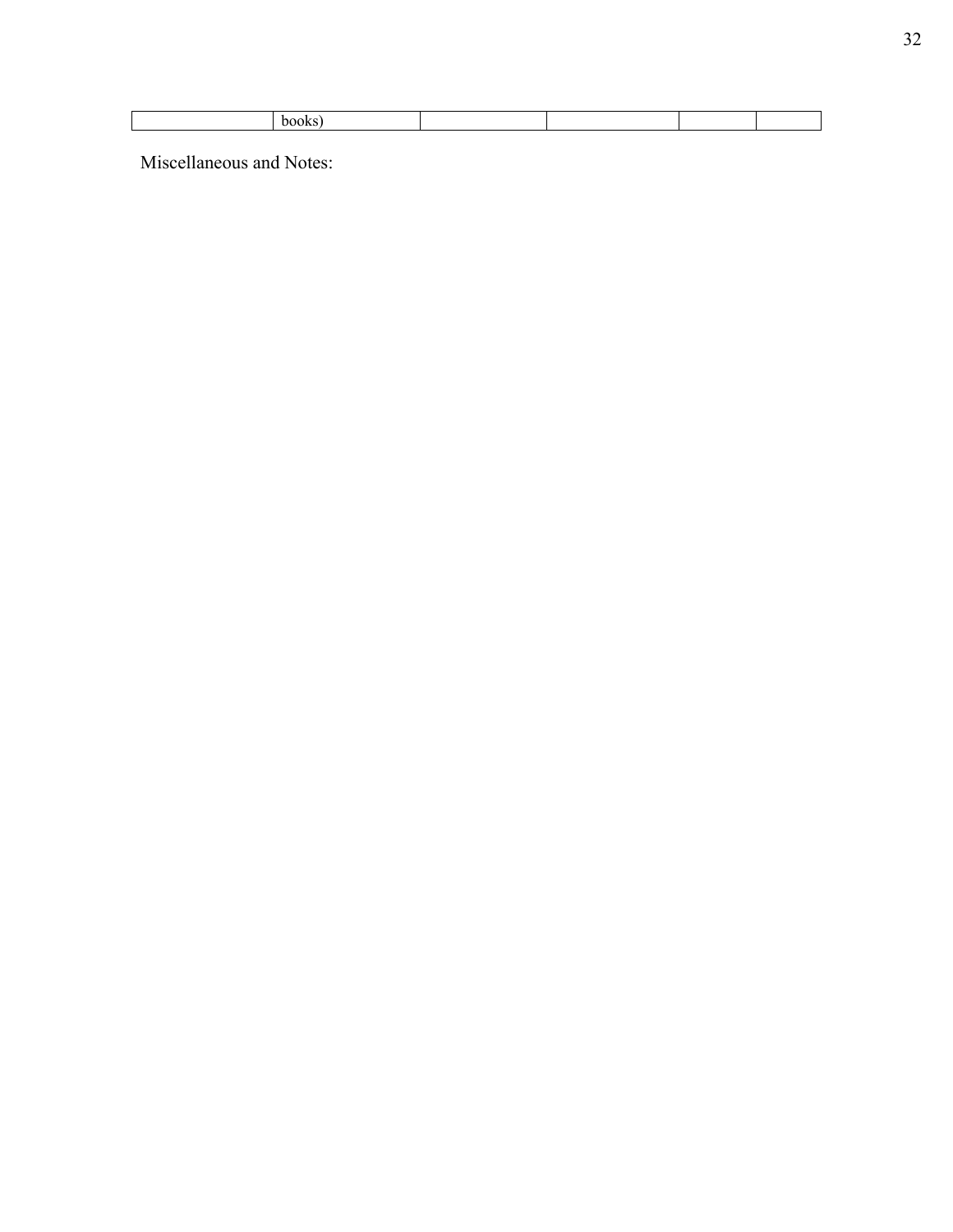|  |  | <b>Faculty Service Evaluation Rubric</b> |  |
|--|--|------------------------------------------|--|
|--|--|------------------------------------------|--|

| <b>SERVICE TO</b>                                          | <b>Meets</b>                 | <b>Does not Meet</b>              | N/A | Score |
|------------------------------------------------------------|------------------------------|-----------------------------------|-----|-------|
| SOM,                                                       | Assignment/                  | Assignment/                       |     |       |
| <b>COLLEGE AND</b>                                         | <b>Expectations</b>          | <b>Expectations</b>               |     |       |
| <b>INIXIDAIRY</b>                                          | $\mathcal{D}_{\mathcal{L}}$  |                                   |     |       |
| Committees:                                                | Actively                     | Does not actively                 |     |       |
| SOM, CARTA,                                                | participates on              | participates                      |     |       |
| University,                                                | assigned                     | assigned                          |     |       |
| $M_{\text{res}}$ llenesus (All<br>$f/t$ faculty)           | committees.                  | committees.                       |     |       |
| Recruitment (All                                           | Provides evidence            | Does not provide                  |     |       |
| applied f/t faculty                                        | of active recruiting         | evidence of active                |     |       |
| and encemble<br>directors)                                 |                              | recruiting.                       |     |       |
| Juries (All f/t                                            | Attends all                  | Does not attend                   |     |       |
| applied faculty                                            | scheduled juries             | all scheduled                     |     |       |
| and encemble                                               |                              | juries                            |     |       |
| directors)                                                 |                              |                                   |     |       |
| Departmental                                               | Attends most                 | Misses most                       |     |       |
| Recitals (All                                              | department recitals          | departmental                      |     |       |
| $f_{\alpha\alpha}$ ultu)                                   | Attends minimum              | recitals.                         |     |       |
| <b>Individual Student</b>                                  | of 50% of recitals           | Attends less than                 |     |       |
| Recitals - Junior,                                         |                              | 50% of recitals by<br>students in |     |       |
| Senior and                                                 | by students in<br>discipline | discipline                        |     |       |
| $C_{\text{max}}$ denote (All $\Omega_k$<br>applied faculty |                              |                                   |     |       |
| and ensemble                                               |                              |                                   |     |       |
| directors)                                                 |                              |                                   |     |       |
| Special                                                    | Meets                        | Does not Meet                     | N/A |       |
| Assignments per                                            |                              |                                   |     |       |
| work load (could                                           |                              |                                   |     |       |
| include Area                                               |                              |                                   |     |       |
| Coordinator,                                               |                              |                                   |     |       |
| Assistant or                                               |                              |                                   |     |       |
| Associate                                                  |                              |                                   |     |       |
|                                                            |                              |                                   |     |       |

| <b>SERVICE TO</b><br><b>PROFESSION</b>                       | <b>Yes</b>     | N <sub>o</sub> |     | N/A | <b>Score</b> |
|--------------------------------------------------------------|----------------|----------------|-----|-----|--------------|
| (See also<br><b>Research/Creative</b><br><b>Activities</b> ) |                |                |     |     |              |
| Member of                                                    | $\overline{c}$ |                | N/A |     |              |
| Committee,                                                   |                |                |     |     |              |
| <b>Professional Society</b>                                  |                |                |     |     |              |
| Chair of Committee,                                          | $\overline{2}$ |                | N/A |     |              |
| Professional Society                                         |                |                |     |     |              |
| Office, Professional                                         | $\overline{2}$ |                | N/A |     |              |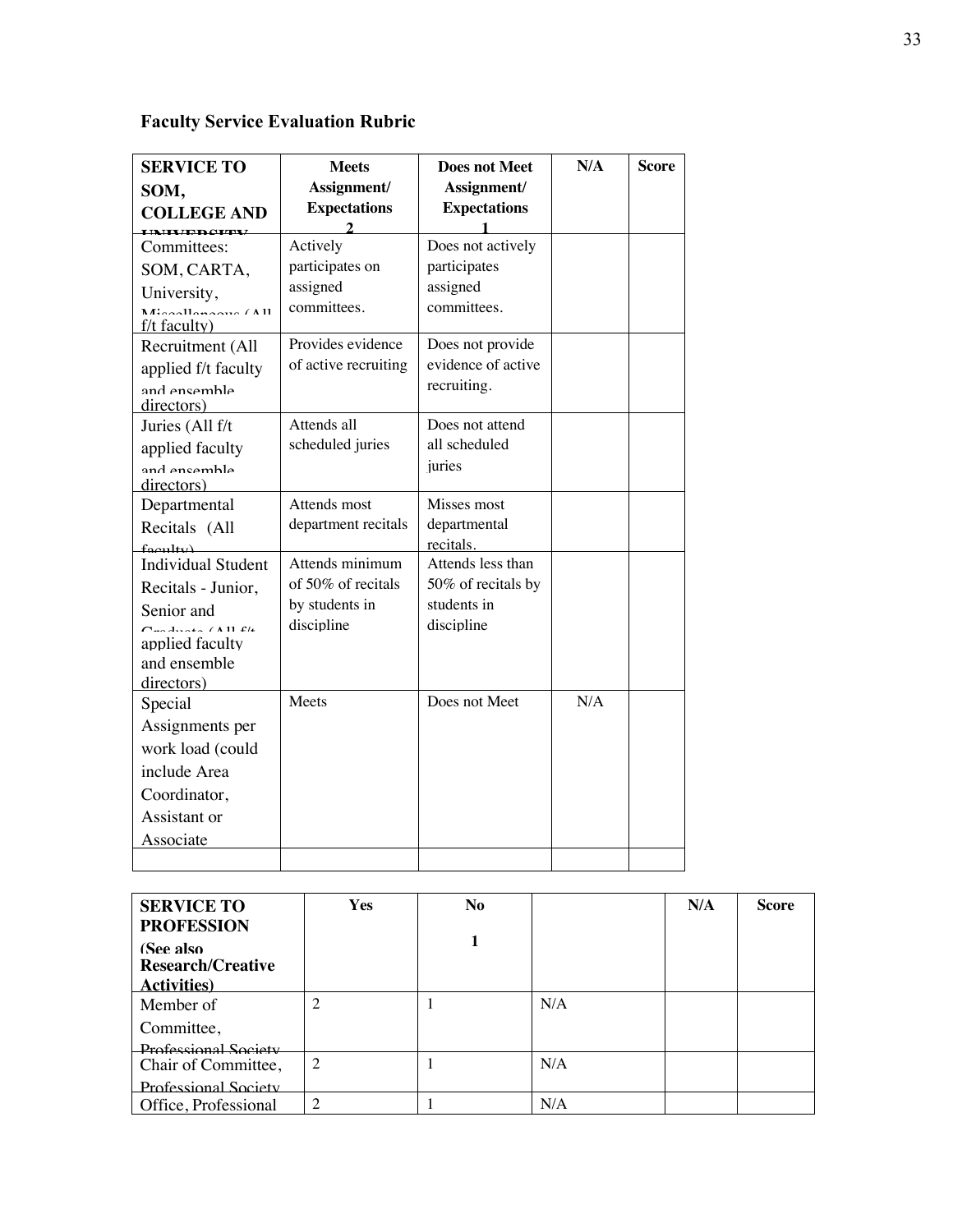| Society |  |                                 |  |
|---------|--|---------------------------------|--|
|         |  | . <del>. .</del> . <del>.</del> |  |

Miscellaneous and Notes: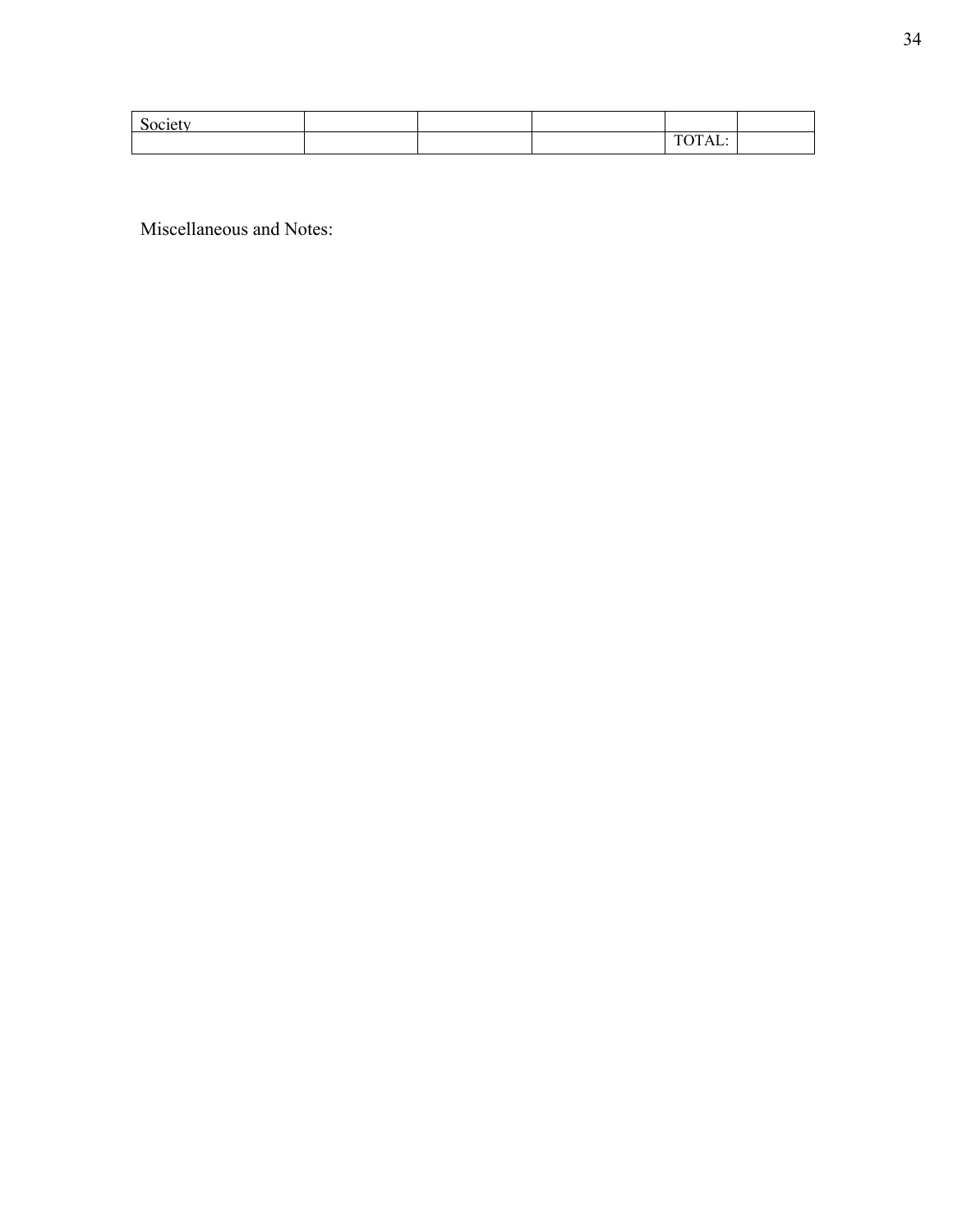## **Florida International University College of Architecture + The Arts**

# **School of Music Annual Assignment Form**

### **Name: Covering the period from August/2012 to May/2013**

## I. **TEACHING %**

| In the Fall term, you are assigned to | In the Spring term, you are assigned to |
|---------------------------------------|-----------------------------------------|
| teach the following courses:          | teach the following courses:            |

| 1. Class 1 | 1. Class 1 |
|------------|------------|
| 2. Class 2 | 2. Class 2 |
| 3. Class 3 |            |

#### II-A. **RESEARCH %**

Your annual research assignment consists of the following:

Performances, recordings, and master classes to be completed in accord with the SOM faulty load document.

#### III. **SERVICE %**

Your committee service for the year is 2 committees TBA

Performances as needed for fundraising and other related activities TBA

Normal service entails attending faculty meetings, department recitals, and commencements; serving on recital committees and juries; assisting with auditions, placement tests; serving as a  $2<sup>nd</sup>$ or  $3<sup>rd</sup>$  member of a thesis committee; helping to recruit students, serving on departmental committees; performing necessary accreditation tasks, and submitting required information and documentation as requested by the administration in a timely fashion.

#### IV. **OTHER**

Area Coordinator for?

Applied faculty:

Given the focus on student service and the improvement of graduation rates that the university is emphasizing I am requesting that in the future all faculty teaching applied lessons: (1) make sure that all students receive a syllabus at the onset of the semester which conforms to the requirements set forth by academic affairs including set office hours and a policy for make up lessons, (2) that faculty outline in the syllabus when they will be unavailable for class - and include a plan for making these lessons up if this will result in less than 14 meetings, (3) that a mutually agreed upon set date and time for each student's lesson be determined during the first week of the semester which will be the time for lessons throughout the semester - and that these not take place on weekends or holidays or at unreasonable hours extremely late or early in the day. While it is very important that our applied faculty have the flexibility to travel and perform each semester while fulfilling the students' needs for private lessons, there is no reason why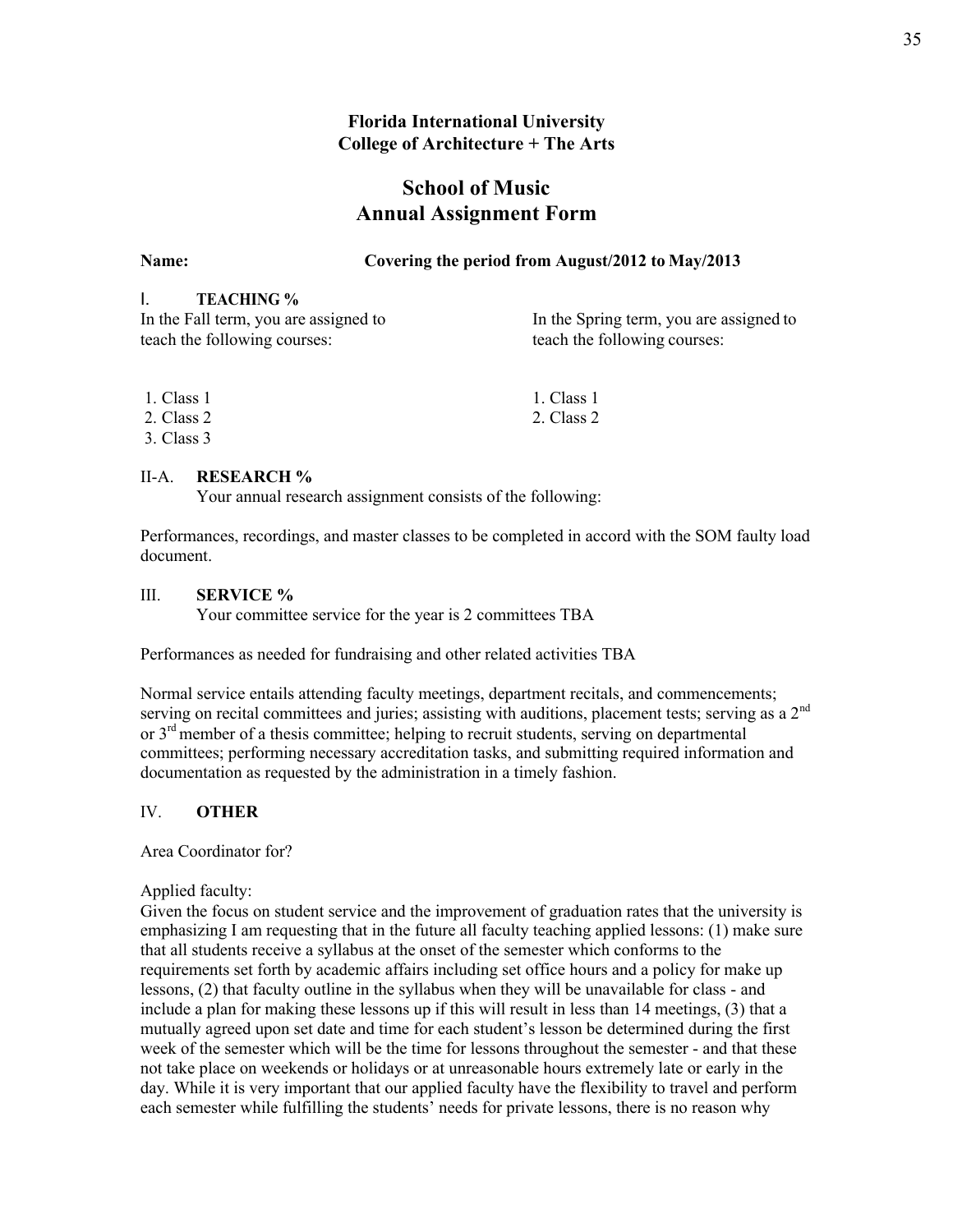faculty members should not know their schedules for the 4 months of each semester by the first week of class and make the appropriate plans for makeup lessons if necessary at that time. I will be working with the applied faculty to make sure that the above is realized insuring the quality of teaching our students have come to expect at FIU.

#### Area coordinators:

As an area director you are receiving credit for coordinating your area. This coordination includes but is not limited to the recruitment of students taking into consideration targeted numbers, working on increasing the visibility and activities in your area, advising students, and if applicable coordinating adjunct or other faculty in your area. Please make sure to set a time before the beginning of the semester when we can meet to discuss your plans for your area in the above categories.

#### Faculty involved in presenting events:

Given the need for increasing the visibility of our events at FIU I am requesting as part of their duties that all faculty involved in the presentation/coordination of concerts and/or similar events, provide all program information to the CARTA marketing staff a minimum of 6 weeks before the event. This information includes the repertoire being presented (names of works and composers), the names of the performers, as well as a paragraph outlining the event that will inform the audience as to what the event is about. Program notes and/or bios are optional and may be created as an insert without submission to CARTA.

Faculty involved in these activities must make sure to take care when compiling program information that there are no typos, grammatical mistakes, and that the materials are not plagiarized. In addition, I will be working with the same faculty this fall to begin planning our Fall 2011 and Spring 2012 concert calendar so that we can continue to improve the organization and marketing of our events. I will be working with the faculty involved in presenting events to make sure that all of the above is realized within the time frames mentioned insuring the best possible marketing and visibility for the School of Music.

SOM Faculty Member (date) Karen Fuller, Director (date)

The*CollectiveBargainingAgreement*stipulatesinArt.9.2:"Employeesshallbeappraisedin writing, at the beginning of their employment and at the beginning of each year of employment thereafter, of the duties and responsibilities in teaching, research and other creative activities, service, and of any other specific duties and responsibilities assigned for that year."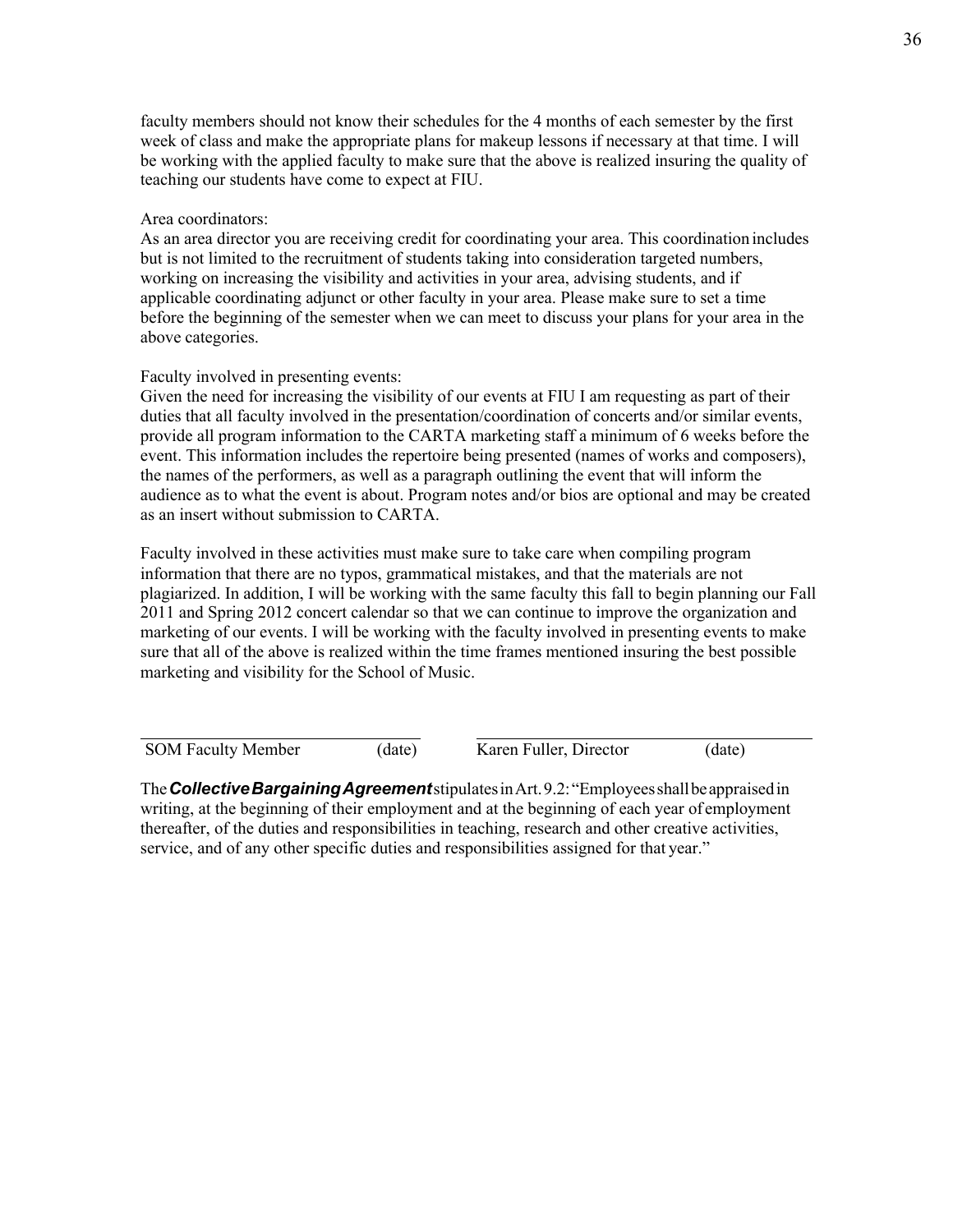### **APPENDICES**

#### **College of Communication, Architecture + The Arts Merit Criteria**

On November 19, 2008, CARTA's Faculty Council approved that departments that lack specific merit raise criteria may defer to Articles II, III, and IV in the College of Architecture + The Arts Policies and Procedures For Faculty Appointment, Tenure, and Promotion, adopted February, 2007.

#### **Article II. College Criteria for the Evaluation of Performance in Teaching**

**Section 1.** The faculty member must demonstrate highly competent performance in the scholarship of teaching. As appropriate to each program, evaluations and recommendations must consider the merit of the instruction, including extent and significance of course content, curricular enhancement, aesthetic and intellectual currency, instructional innovation and collaboration, and support and mentorship of students.

**Section 2.** Consideration must also be given to recognition of teaching, such as publications on pedagogy, invitations to review student work, publication or exhibition of student work, performance or production of student work, faculty awards for teaching, awards and prizes for student work, peer reviews of instruction, student evaluations of faculty, and, where customary, contracts and grants funded to develop and conduct instruction.

#### **Article III. College Criteria for the Evaluation of Performance in Research and Creative Work**

**Section 1.** The faculty member must demonstrate highly competent performance in the scholarship of research or creative work, or of both research and creative work, as applicable to her or his academic and professional development.

**Section 2.** As appropriate to the standards of the faculty member's discipline or profession, evaluations and recommendations must consider the merit of the research, including extent and significance of the inquiry, analysis, and synthesis. Consideration must also be given to recognition of the research, such as publications and presentations, citations and quotations, and, where customary, contracts and grants funded to conduct research.

**Section 3.** As appropriate to the standards of the faculty member's discipline or profession, evaluations and recommendations must consider the merit of the creative work, including extent and significance of artifacts, compositions, designs, installations, performances, presentations, and productions. Consideration must also be given to recognition of the creative work, such as citations, critical reviews, competition prizes, design awards, exhibitions or publications of the creative work by others, performance or production of the creative work by others, invitations to create or design, invitations to perform or produce, and, where customary, contracts and grants funded to conduct creative work.

#### **Article IV. College Criteria for the Evaluation of Performance in Service**

**Section 1.** The faculty member must demonstrate highly competent performance in the scholarship of service. As appropriate to the standards of the faculty member's field discipline or profession, evaluations and recommendations must consider the merit of the service, including extent and significance of the professional service to the community and to the discipline or profession, and institutional service to the Department, School, College, and University, inclusive of collegial governance.

**Section 2.** Evaluations and recommendations must consider the merit of service, including extent and significance of participation in award and competition juries, editorial boards, publication and presentation review panels, grant review panels, accreditation boards and teams, academic and professional associations, professional registration boards, work *pro bono publico* in discipline or profession, and presentations and publications for the general public on discipline or profession.

**Section 3.** Consideration must also be given to recognition, such as awards, honors, certificates for university, professional, and community service, and, where customary, to contracts and grants funded to conduct the service.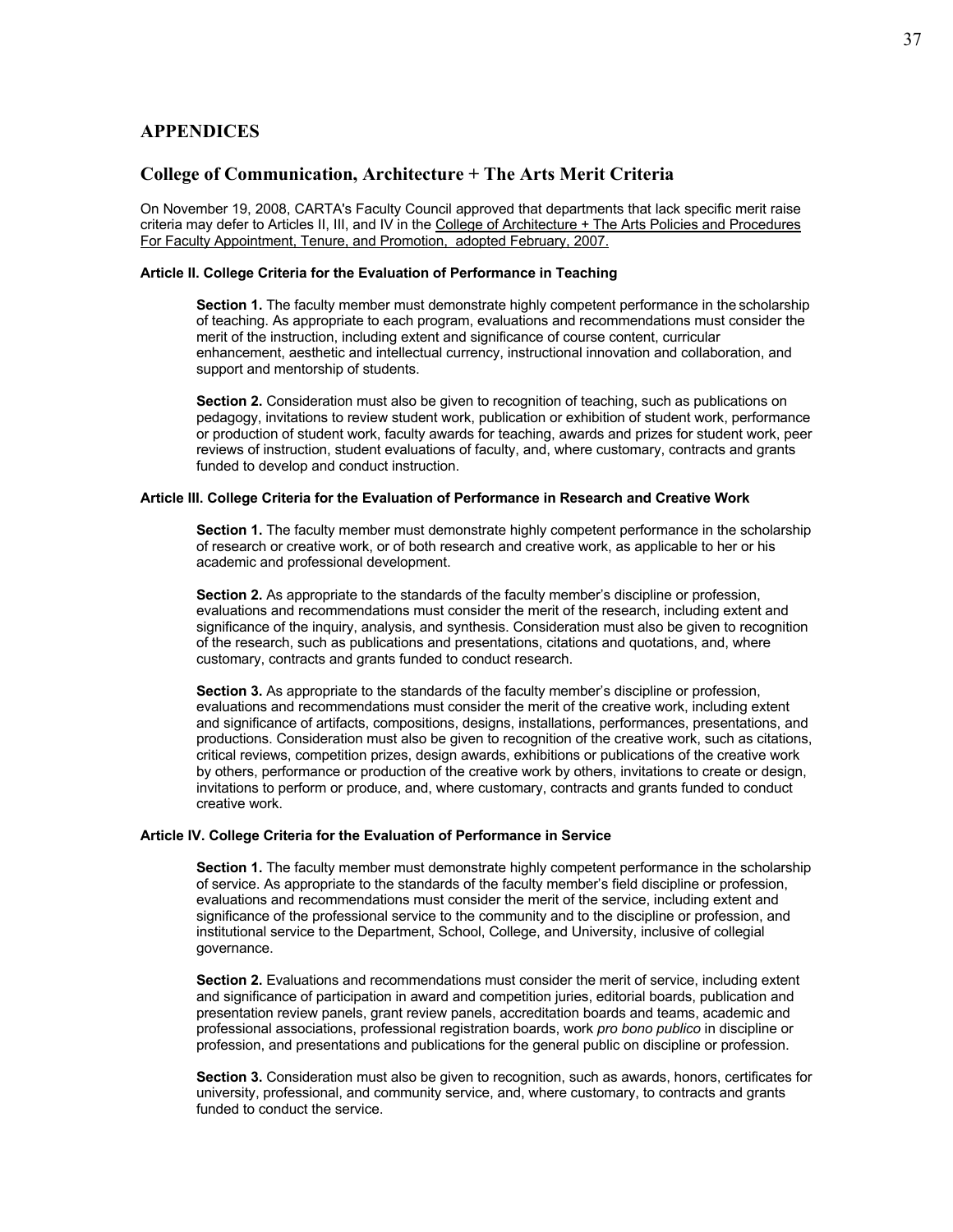## **CBA Statements on Evaluation and Merit**

For specific details of scheduled merit bonuses for 2011–14, see pp. 25–27 of the 2011–2014 Collective Bargaining Agreement.

# BOT-UFF POLICY EMPLOYEE PERFORMANCE EVALUATION

# **Purpose:**

To provide the policy and procedures for assessing employee performance and communicating the results of assessment to the employee and to others using assessment information in personnel decisions, and further to express the mutual commitment of the parties to the University's values.

# **Policy**:

(A) Annual Evaluations. The purpose of the annual evaluation is to assess and communicate the nature and extent of an employee's performance of assigned duties consistent with the criteria specified below in this Policy. Except for those employees who have received notice of non-reappointment pursuant to the BOT-UFF Policy on Non-reappointment, every employee shall be evaluated at least once annually. Personnel decisions shall take such annual evaluations into account, provided that such decisions need not be based solely on written faculty performance evaluations.

(B) Sustained Performance Evaluations. Tenured faculty members shall receive a sustained performance evaluation once every seven (7) years following the award of tenure or their most recent promotion. The purpose of this evaluation is to document sustained performance during the previous six years of assigned duties and to evaluate continued professional growth and development.

(C) Third-Year Review*.* Faculty on tenure-earning status shall be reviewed by their peers during their third year of employment, in accordance with review procedures developed by each college and approved by the Provost.

# **Procedures:**

(A) General.

(1) Sources and Methods of Evaluation. In preparing the annual evaluation, the person(s) responsible for evaluating the employee may consider, where appropriate, information from the following sources: immediate supervisor, peers, students, employee/self, other University officials who have responsibility for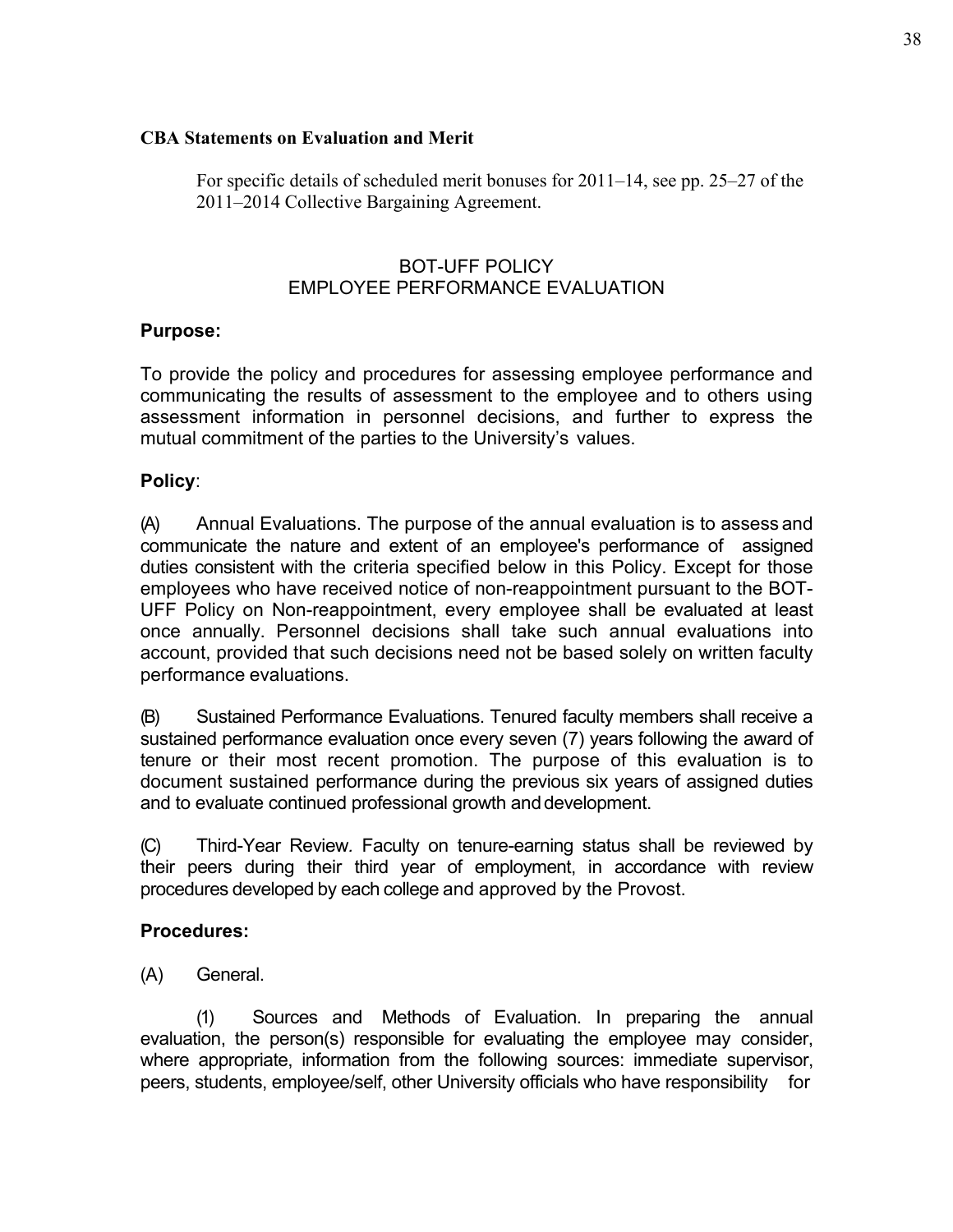supervision of the employee, and individuals to whom the employee may be responsible in the course of a service assignment.

(2) Observation/Visitation. The employee, if assigned teaching duties, shall be notified at least two (2) weeks in advance of the date, time, and place of any direct classroom observation or visitation made in connection with the employee's annual evaluation. If the employee determines that this date is not appropriate because of the scheduled class activities, the employee may suggest a more appropriate date. Classroom visitation without prior notice, for non-evaluative purposes, may be made with permission of the employee.

(3) Employee Assistance Programs. Neither the fact of an employee's participation in an employee assistance program nor information generated by participation in the program, shall be used as evidence of a performance deficiency within the evaluation process described in this Policy, except for information relating to the employee's failure to participate in an employee assistance program consistent with the terms to which the employee and the University have agreed.

(4) Proficiency in Spoken English. Where applicable, employees must, to be involved in classroom instruction, be proficient in the oral use of English. No employee shall be evaluated as deficient in oral English language skills unless proved deficient in accordance with the appropriate procedures and examinations established by Section 1012.93, Florida Statutes, for testing such deficiency.

(a) No reference to an alleged deficiency shall appear in the annual evaluation or in the personnel file of a faculty member who achieves a satisfactory examination score determining proficiency in oral English ( "50" or above on the Test of Spoken English).

(b) Faculty who score at a specified level on an examination established by law for testing oral English language skills ("45" on the Test of Spoken English), may continue to be involved in classroom instruction up to one (1) semester while enrolled in appropriate English language instruction, as described in paragraph (d) below, provided the appropriate administrator determines that the quality of instruction will not suffer. Only such faculty members who demonstrate, on the basis of examinations established by law that they are no longer deficient in oral English language skills may be involved in classroom instruction beyond one (1) semester.

(c) Faculty who score below a minimum score on an examination established by law for determining proficiency in oral English ( "45" on the Test of Spoken English) shall be assigned appropriate non-classroom duties for the period of oral English language instruction provided by the University under paragraph (d) below, unless during the period of instruction the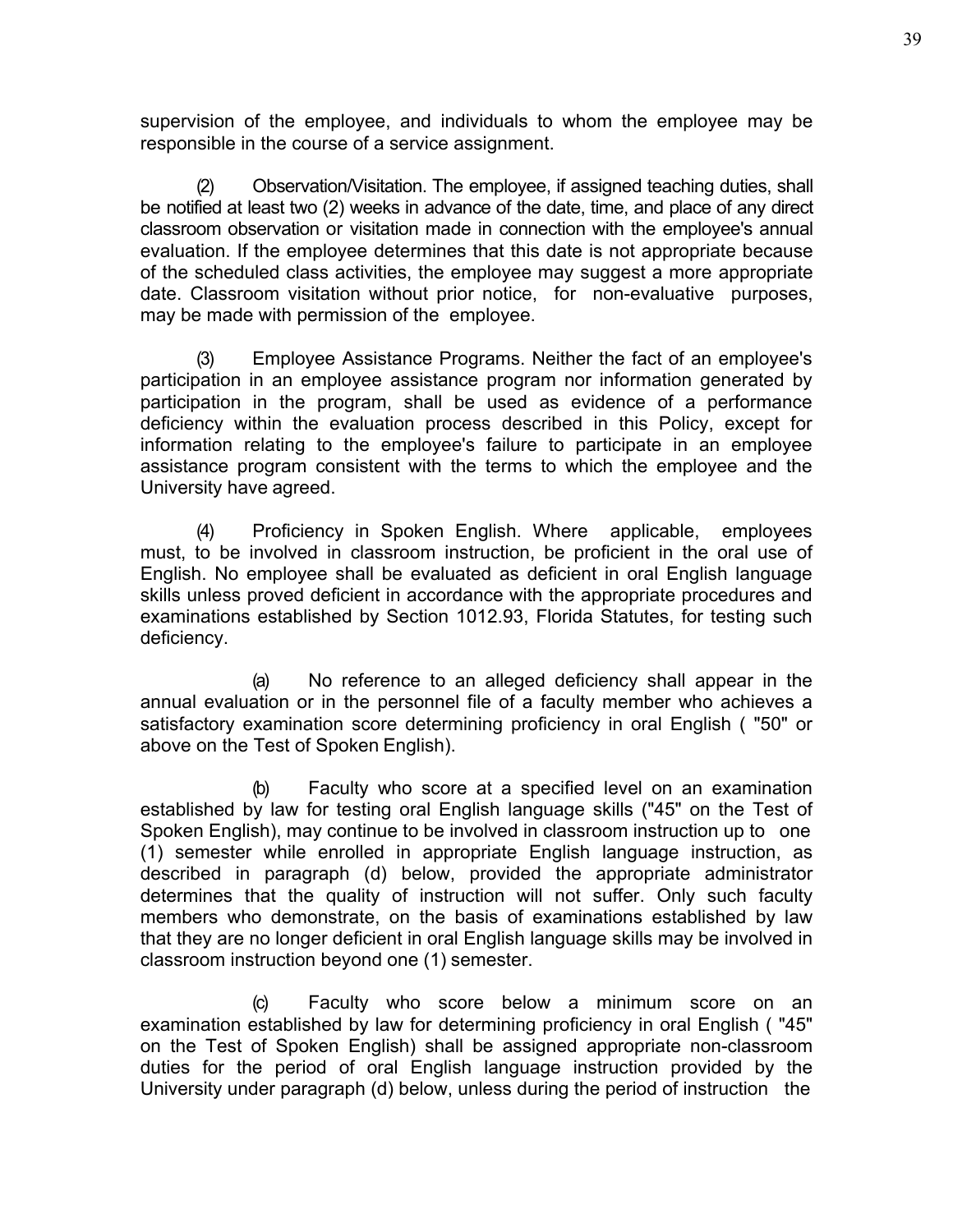faculty member is found, on the basis of an examination specified above, to be no longer deficient in oral English language skills. In that instance, the faculty member will again be eligible for assignment to classroom instructional duties and shall not be disadvantaged by the fact of having been determined to be deficient in oral English language skills.

(d) It is the responsibility of each faculty member who is found, as part of the annual evaluation, to be deficient in oral English language skills by virtue of scoring below the satisfactory score on an examination established by law for determining such proficiency to take appropriate actions to correct these deficiencies. To assist the faculty member in this endeavor, the University shall provide appropriate oral English language instruction without cost to such faculty members for a period consistent with their length of appointment and not to exceed two (2) consecutive semesters.

(e) If the University determines, as part of the annual evaluation, that one (1) or more administrations of a test to determine proficiency in oral English language skills is necessary, in accordance with the law and this section, the University shall pay the expenses for the first administration of the test. The faculty member shall pay for additional testing that may be necessary.

(B) Annual EvaluationProcedures.

(1) Annually, the department chair or supervisor will prepare a written evaluation of all employees.

(2) The proposed written annual evaluation, including the employee's annual assignment furnished pursuant to the BOT-UFF Policy on Assignment of Responsibilities, shall be provided to the nine-month employee within forty-five (45) days after the end of the academic year for which such evaluation will be made, or in the case of 12 month employees within 45 days of the end of the 12 month period for which the evaluation is made. The employee shall be offered the opportunity (during the thirty day (30) period following receipt of the proposed annual evaluation) to discuss the evaluation with the evaluator prior to its being finalized and placed in the employee's evaluation file. The evaluation shall be signed and dated by the person performing the evaluation, and by the person being evaluated, who may attach a concise comment to the evaluation. A copy of the evaluation shall be provided to the employee. The employee may request, in writing a meeting with the administrator at the next higher level to discuss concerns regarding the evaluation that were not resolved in previous discussions with the evaluator.

(3) Each University department/unit shall develop and maintain procedures by which to evaluate each employee according to criteria specified below in this Policy. These procedures shall include the method for distribution of any merit salary increase funds provided pursuant to the BOT-UFF Agreement. The employees of each department/unit who are eligible to vote in department/unit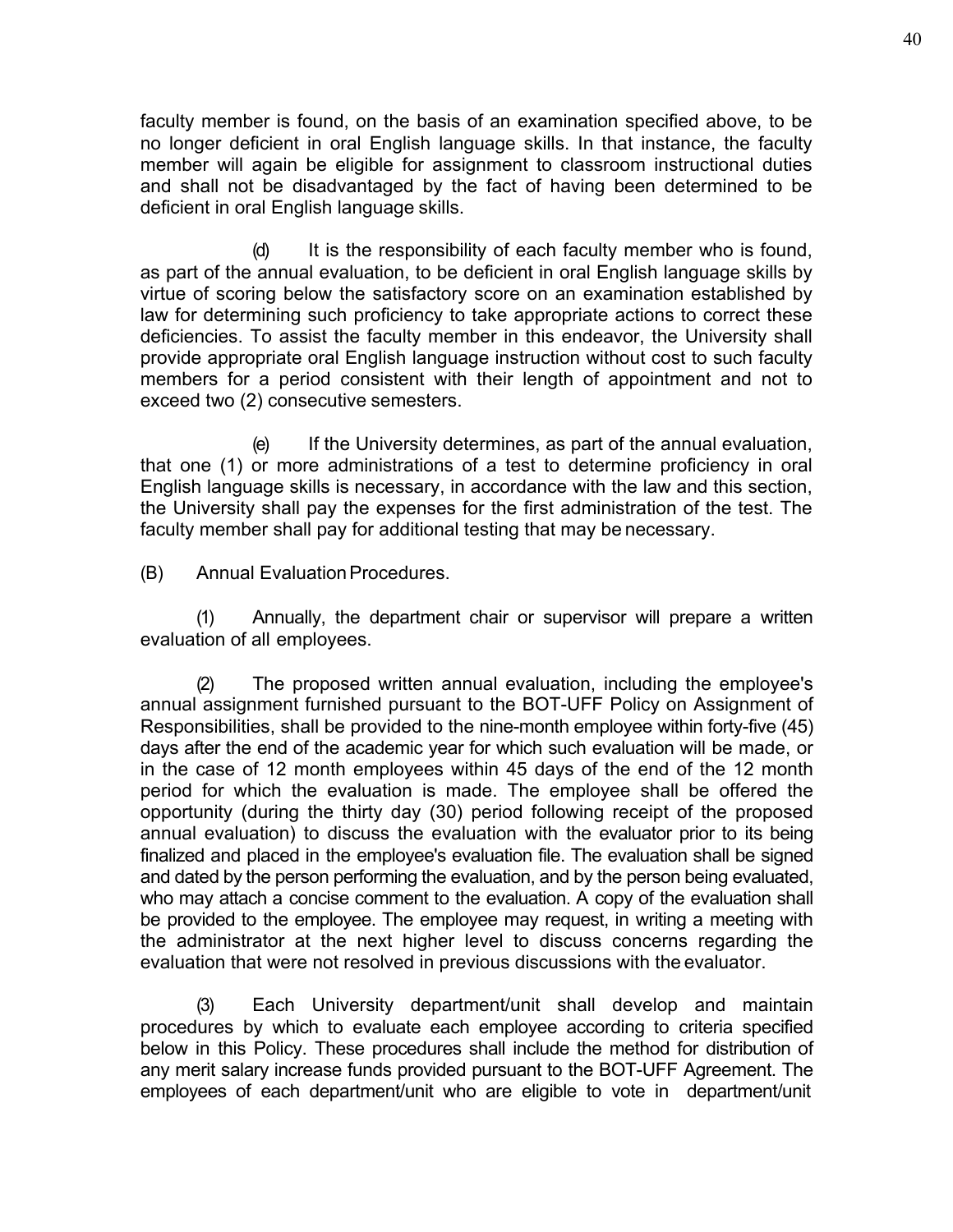governance shall participate in the development of these procedures and shall recommend implementation by vote of a majority of at least a quorum of those employees.

(a) The proposed procedures, or revisions thereof, shall be first reviewed at the College level by the Dean for consistency with College missions and goals and then reviewed by the Provost or designee to ensure that they are consistent with the mission and goals of the University and that they comply with the BOT-UFF Agreement and all relevant University policies.

(b) If the Provost or designee determines that the recommended procedures are not consistent with the missions and goals of the University, the BOT-UFF Agreement, or relevant University policies, the proposal shall be referred to the department/unit for revision with a written statement of reasons for nonapproval. No merit salary increase funds shall be provided to a department/unit until its procedures have been approved by the Provost or designee.

(c) All approved procedures, and revisions thereof, shall be kept on file in the department/unit office and may be placed on the University website for access by employees and the UFF chapter. Upon request, employees in each department/unit shall be provided a copy of that department/unit's current procedures for annual evaluation and distribution of merit salary increase funds.

(4) Upon written request from the employee, the persons responsible for supervising and evaluating an employee shall endeavor to assist the employee in correcting any major performance deficiencies reflected in the employee's annual evaluation.

(C) Sustained Performance Evaluation Procedures.

(1) The Sustained Performance Evaluation (SPE) program shall provide that:

(a) Only elected faculty may participate in the development or amendment of applicable procedures. Such procedures shall ensure involvement of both peers and administrators at the department and higher levels in the evaluation and shall ensure that an employee may attach a concise response to the evaluation;

(b) The University shall provide for an appeals process to accommodate instances when the employee and the supervisor cannot agree upon the elements to be included in the performance improvement plan; and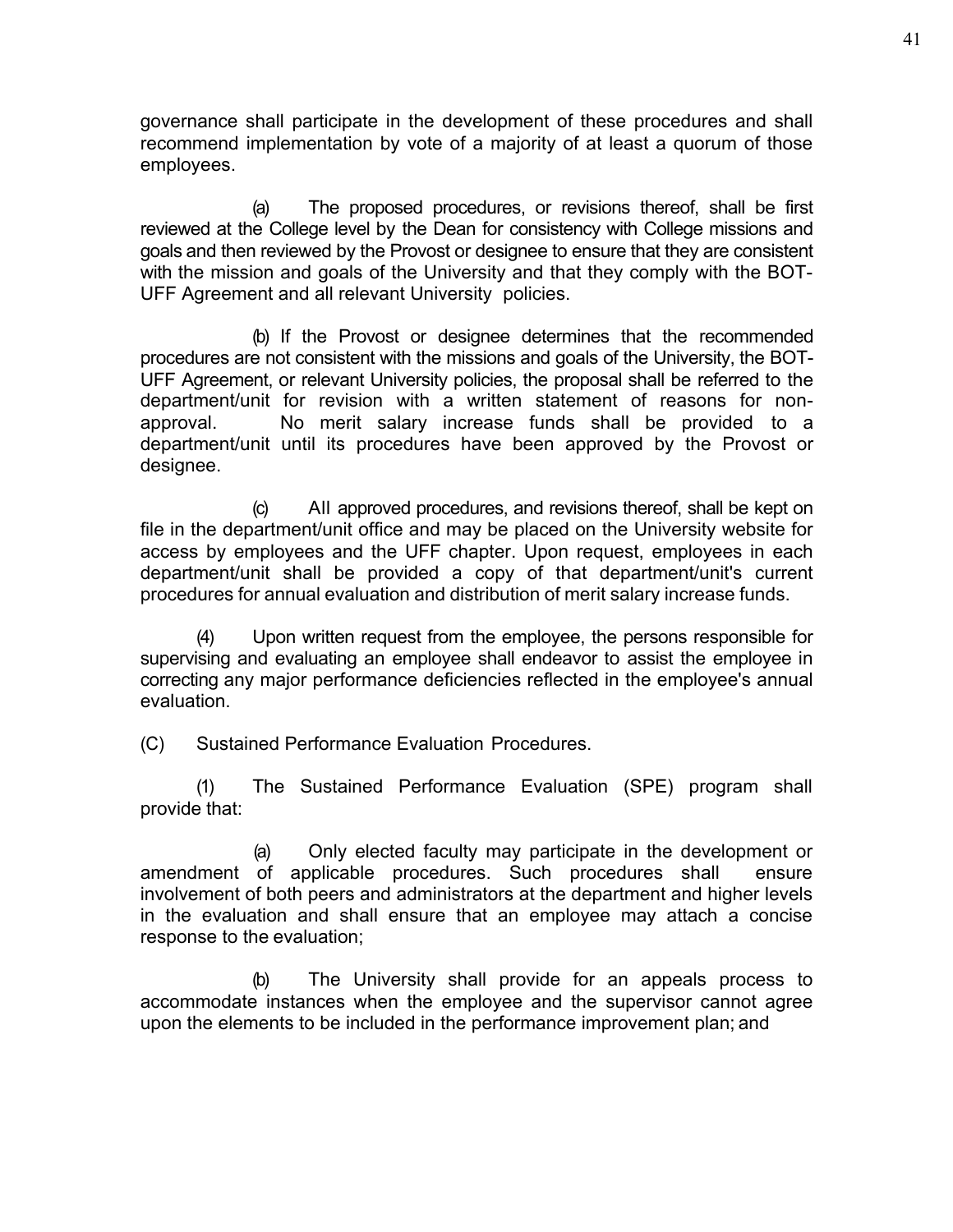(c) The proposed procedures for the sustained performance evaluation shall be available to faculty members and to the UFF Chapter for review prior to final approval.

(2) Employee annual evaluations, including the documents contained in the evaluation file, shall be the sole basis for the sustained performance evaluation. An employee who received satisfactory annual evaluations during the previous six (6) years shall not be rated below satisfactory in the sustained performance evaluation nor be subject to a Performance Improvement Plan.

(3) A Performance Improvement Plan shall be developed only for those employees whose performance is identified through the Sustained Performance Evaluation as being consistently below satisfactory in one or more areas of assigned duties. The Performance Improvement Plan shall be developed by the employee, in concert with his/her supervisor, and include specific measurable performance targets and a time period for achieving the targets. The Performance Improvement Plan shall be approved by the Dean/Director and the Provost or designee. Specific resources identified in an approved Performance Improvement Plan shall be provided by the University. The supervisor shall meet periodically with the employee to review progress toward meeting the performance targets. It is the responsibility of the employee to attain the performance targets specified in the Performance Improvement Plan.

(D) Third-Year Review Procedures.

(1) All tenure-earning faculty will be reviewed in their third year of employment. For faculty hired with two or more years of tenure credit, this review should take place in the second year of employment.

(2) Each unit/college procedure for third-year review must be approved by a vote of the majority of tenured and tenure-earning faculty in the department/unit and by the Provost ordesignee.

(3) The third-year review will take into consideration the faculty's assignment and annual evaluations, including student evaluations, and any other information that the department/unit faculty deem appropriate to be considered and have specified should be included indepartment/unit procedures.

(E) Criteria.

(1) Annual Evaluation Criteria. All performance evaluations shall be based upon assigned duties, and shall carefully consider the nature of the assignment in terms, where applicable, of:

(a) Teaching effectiveness, including effectiveness in presenting knowledge, information, and ideas by means or methods such as lecture, discussion,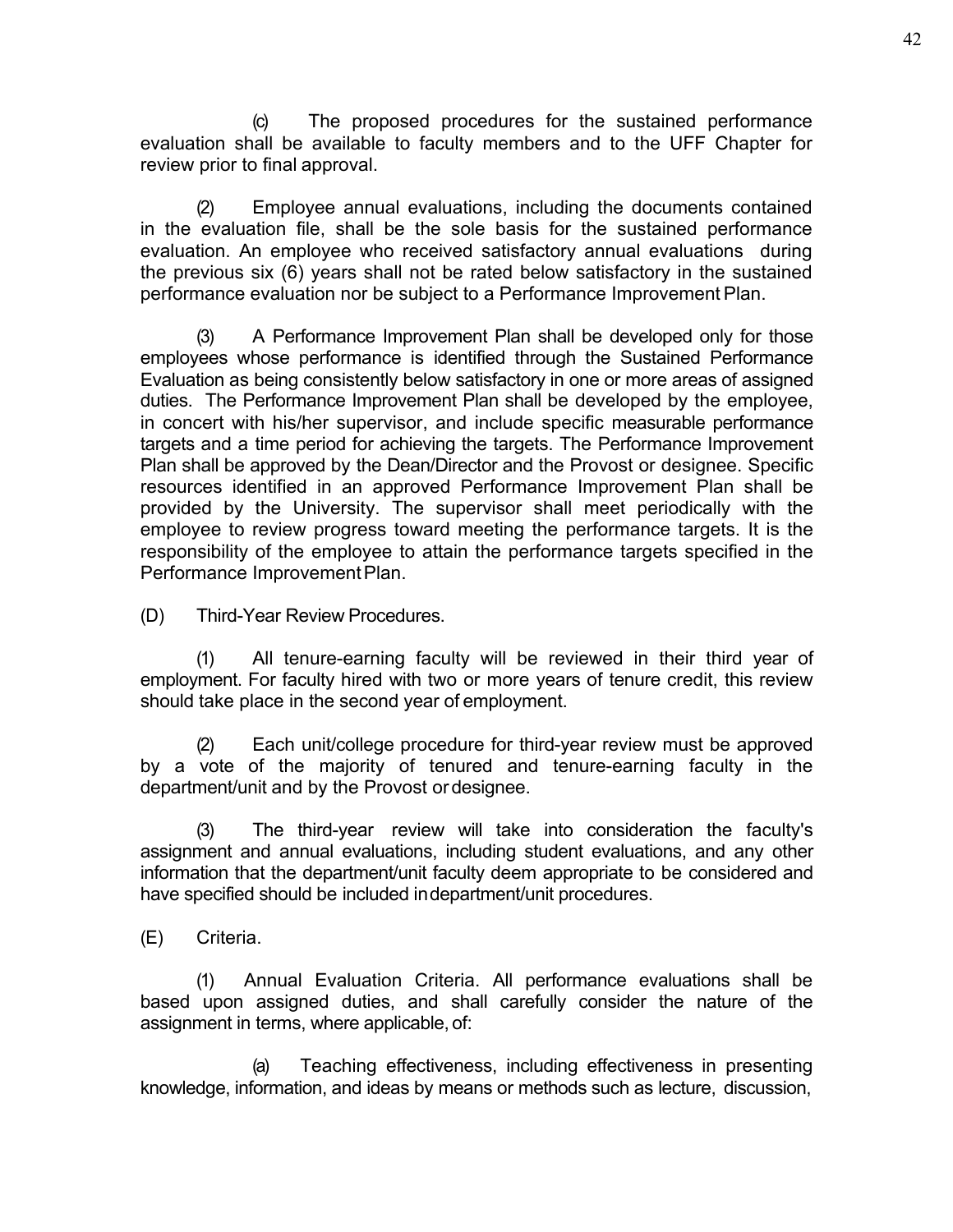assignment and recitation, demonstration, laboratory exercise, practical experience, supervision of interns, theses, professional projects and/or dissertations, and direct consultation with students. The evaluation shall include consideration of effectiveness in imparting knowledge and skills, and effectiveness in stimulating students' critical thinking and/or creative abilities, the development or revision of curriculum and course structure, and adherence to accepted standards of professional behavior in meeting responsibilities to students. The evaluator may take into account class notes, syllabi, student exams and assignments, and any other materials relevant to the employee's teaching assignment. The teaching evaluation must take into account any relevant materials submitted by the employee, including the results of peer evaluations of teaching, and may not be based solely on student evaluations when this additional information has been made available to the evaluator.

(b) Contribution to the discovery of new knowledge, development of new educational techniques, and other forms of creative activity. Evidence of research and other creative activity shall include, but not be limited to, published books; articles and papers in professional journals; musical compositions, paintings, sculpture; works of performing art; papers presented at meetings of professional societies; funded grant activities; and research and creative accomplishments that have not yet resulted in publication, display, or performance. The evaluation shall include consideration of the employee's productivity, including the quality and quantity of the employee's research and other creative programs and contributions duringthe year, as well as recognition by the academic or professional community of what has been done.

(c) Public service that extends professional or discipline-related contributions to the community, the State, public schools, and/or the national and international community. This public service includes contributions to scholarly and professional organizations, governmental boards, agencies, and commissions that are beneficial to such groups and individuals.

(d) Participation in the governance processes of the University through significant service on committees, councils, and senates, beyond that associated with the expected responsibility to participate in the governance of the University through participation in regular departmental or college meetings.

(e) Other assigned University duties, such as attending University events, advising, counseling, and academic administration, or as described in a Position Description, if any, of the position held by the employee. Other assigned duties may include entrepreneurial activities that contribute to the further development of the University with an end result of creating a new venture. Evidence of entrepreneurial contributions shall include, but not be limited to, creation of self supporting centers or institutes, development of multidisciplinary research partnerships, and applications of research to implementations in society.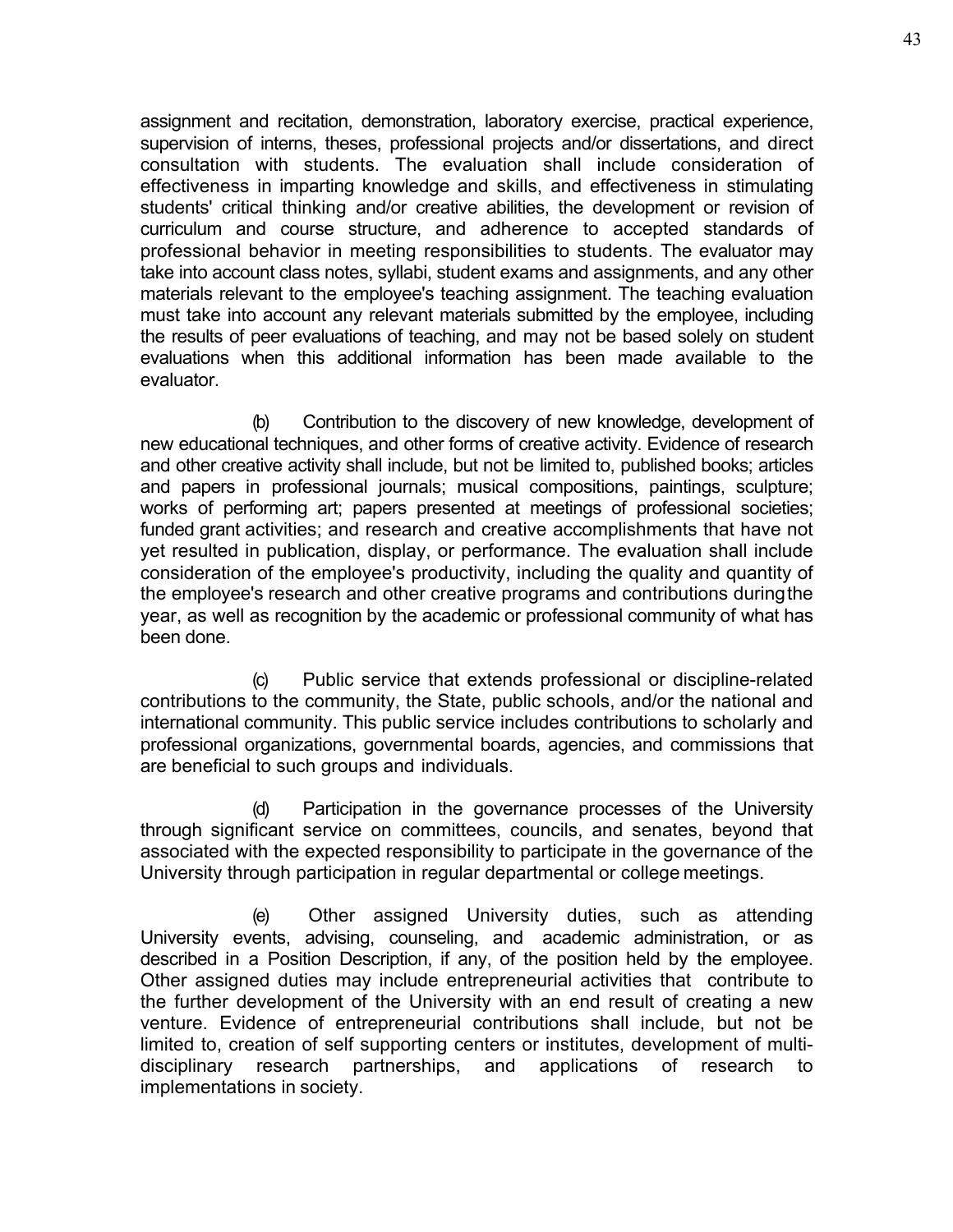# BOT-UFF POLICY EVALUATION FILE

# **Purpose:**

To provide guidelines for the establishment, maintenance and use of employee evaluation files within the employee's respective academic unit.

# **Policy:**

1. General statement. There shall be one (1) evaluation file containing a dated copy of all documents used in the evaluation process, other than evaluation for tenure, promotion, and successive fixed multi-year appointments. When evaluations and other personnel decisions are made, other than for tenure, promotion, and successive fixed multi-year appointments, the only documents which may be used are those contained in that file. Such documents shall be placed in the evaluation file within a reasonable time after receipt by the custodian of the file. The location of the evaluation file will be in the Dean/ Director's office or in the Department Chairperson's office and employees shall be notified, upon written request, of the location. A copy of the annual evaluation will be maintained in the Division of Human Resources.

2. Access. An employee may examine the evaluation file, upon reasonable advance notice, during the regular business hours of the office in which the file is kept, normally within the same business day as the employee requests to see it, and under such conditions as are necessary to insure its integrity and safekeeping. Upon request, an employee may paginate with successive whole numbers the materials in the file, and may attach a concise statement in response to any item therein. Upon request, an employee is entitled to one (1) free copy of any material in the evaluation file. Additional copies may be obtained by the employee upon the payment of a reasonable fee for photocopying. A person designated by the employee may examine that employee's evaluation file with the written authorization of the employee concerned, and subject to the same limitations on access that are applicable to the employee.

3. Use of Evaluative Materials.

(a) In the event a complaint is filed, the University, Board, UFF complaint representatives (designated by the faculty member), the Panel designated to hear policy disputes under the BOT-UFF Policy on Neutral, Internal Resolution of Policy Disputes, and the employee bringing the complaint shall have the right to use copies of materials from the employee's evaluation file in the complaint process.

(b) In the event of a grievance arising from the Collective Bargaining